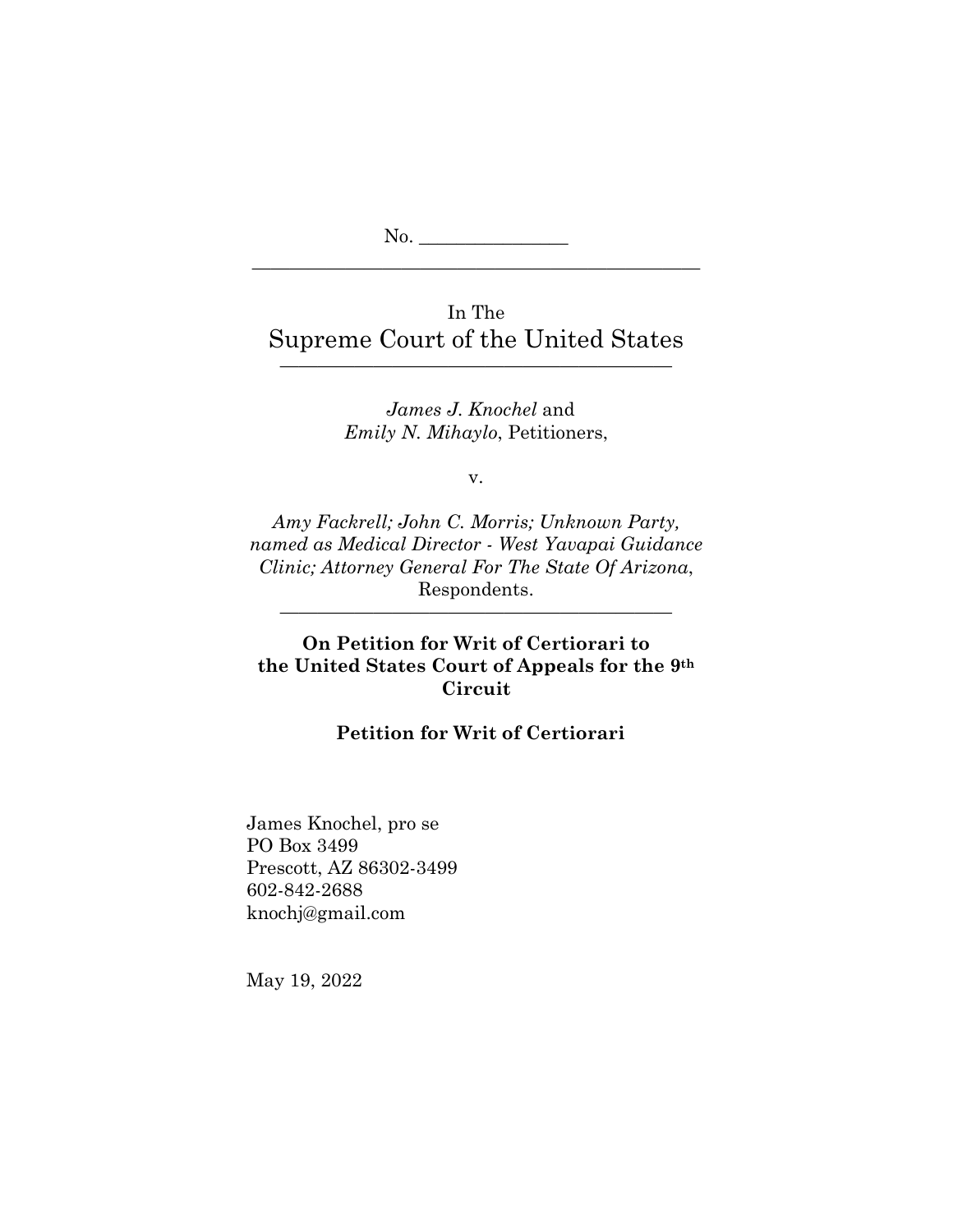## **Questions Presented**

<span id="page-1-0"></span>Petitioner filed a next friend petition for a writ of habeas corpus to the United States District Court, but was declared vexatious after asking for the evidentiary hearing required by the case law. The Arizona State Court's public record and videos posted to YouTube fully establish Petitioner's allegations of fraud on the United States Court.

The questions presented:

#1 – Does *Whitmore v. Arkansas,* 495 U.S. 149, require an evidentiary hearing before dismissing a next friend's petition for writ of habeas corpus, or is this just a suggestion?

#2 – May a petitioner be declared vexatious by the United States Court without an evidentiary hearing to consider alleged evidence of fraud on the court?

#3 – May a respondent to a petition in the United States Court 'assist' the party to the petition – their involuntary client – by asking for the proceeding's dismissal?

#4 – Does the appointment of a guardian for a party to a habeas petition foreclose the United States Court from considering a next friend's petition alleging violation of the Ward's rights?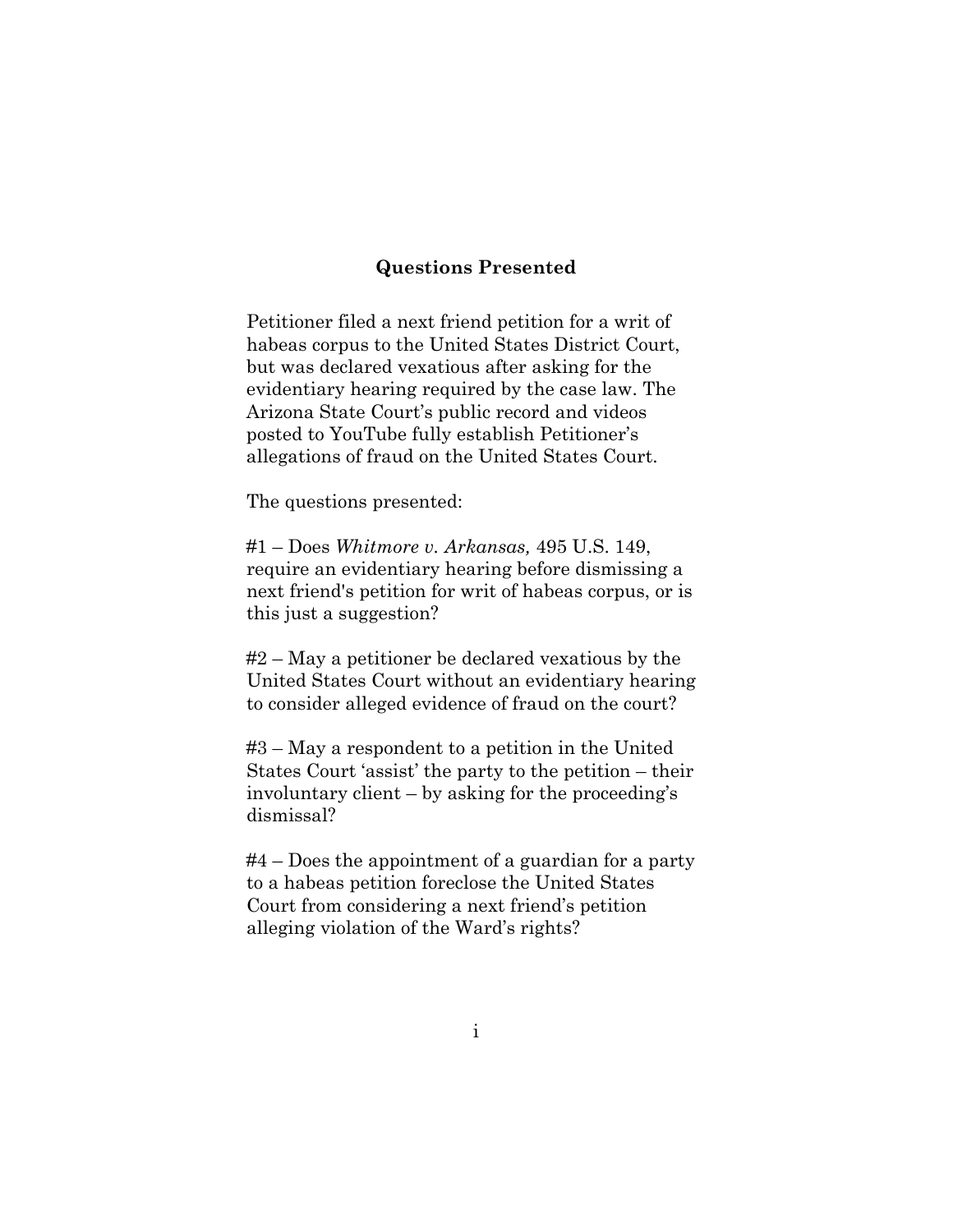## **Parties to the Proceedings Below**

<span id="page-2-0"></span>Petitioner is James J. Knochel.

Party to the petitions below is Emily Noelle Mihaylo ("Mihaylo"), who is now a ward of the State of Arizona.

Amy Fackrell ("Fackrell") was Executive Director of Viewpoint Dual Recovery, the business which formerly had custody of Mihaylo under color of law.

John C. Morris was head of Yavapai County, Arizona's adult probation department while Mihaylo was on probation.

Unknown Party, named as Medical Director - West Yavapai Guidance Clinic*,* was responsible for Mihaylo's involuntary mental health treatment program.

<span id="page-2-1"></span>The State of Arizona is the respondent to this petition.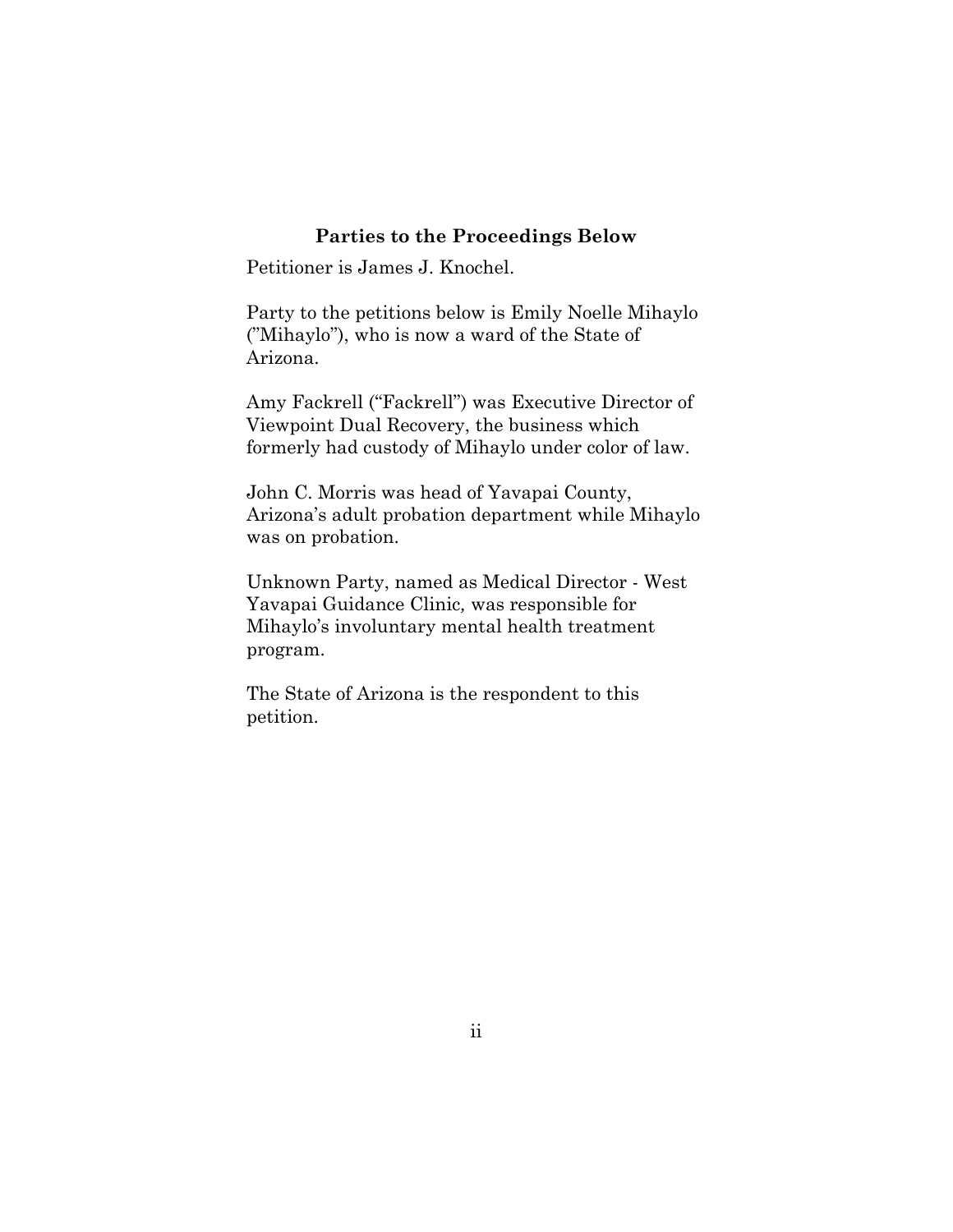### **Related Cases**

Pursuant to Supreme Court Rule 14.1(b)(iii), Petitioner states that the following proceedings are related:

In the United States District Court for the District of Arizona:

> In Re Emily Noelle Mihaylo, No. 18-cv-8004- PCT--GMS-JZB, U.S. District Court for the District of Arizona. Judgment entered February 7, 2018 (habeas #1)

In Re Emily Noelle Mihaylo, No. 19-cv-8086- PCT--GMS-JZB, U.S. District Court for the District of Arizona. Judgments entered May 7, 2019, September 9, 2020 and November 13 2020 (habeas #2)

Mihaylo v. Knochel, No. 19-cv-08137-PCT-- GMS-JZB, U.S. District Court for the District of Arizona. Judgment entered May 20, 2019. (notice of removal)

In the United States Court of Appeals for the 9th Circuit:

> James Knochel, et al v. Amy Fackrell, et al, No. 19-16135, U.S. Court of Appeals for the 9th Circuit. Judgment entered July 22 2019. (habeas #2 appeal)

Emily Mihaylo v. James Knochel, No. 19- 16261, U.S. Court of Appeals for the 9th Circuit. Judgment entered October 24 2019. (removal appeal)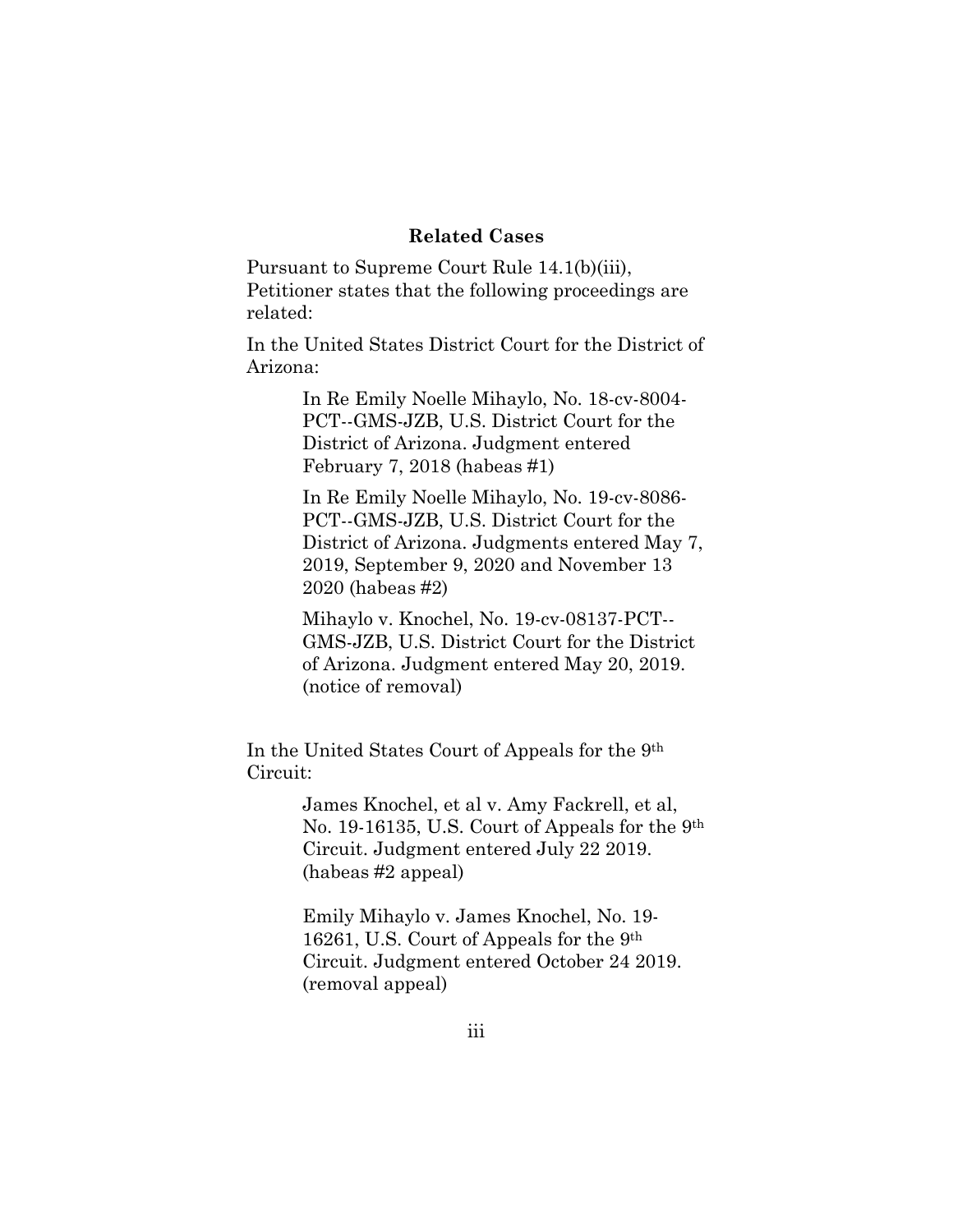James Knochel, et al v. USDC-AZP, No. 20- 73382, U.S. Court of Appeals for the 9th Circuit. Judgment entered December 8 2020. (petition for extraordinary writ)

James Knochel, et al v. Amy Fackrell, et al, No. 20-17326, U.S. Court of Appeals for the 9th Circuit. Judgment entered December 20, 2021 (vexatious litigant appeal)

In the Supreme Court of the United States:

In re James J Knochel. No. 21-6444, Supreme Court of the United States. Judgment entered February 22, 2022 and April 18, 2022.

In the Arizona Superior Court:

In the Matter of the Guardianship of and Conservatorship for: Emily N Mihaylo. Maricopa County Superior Court, No. PB 2019-002031. Ongoing. Minute entry confirming fraud on the United States Court was entered April 05, 2021.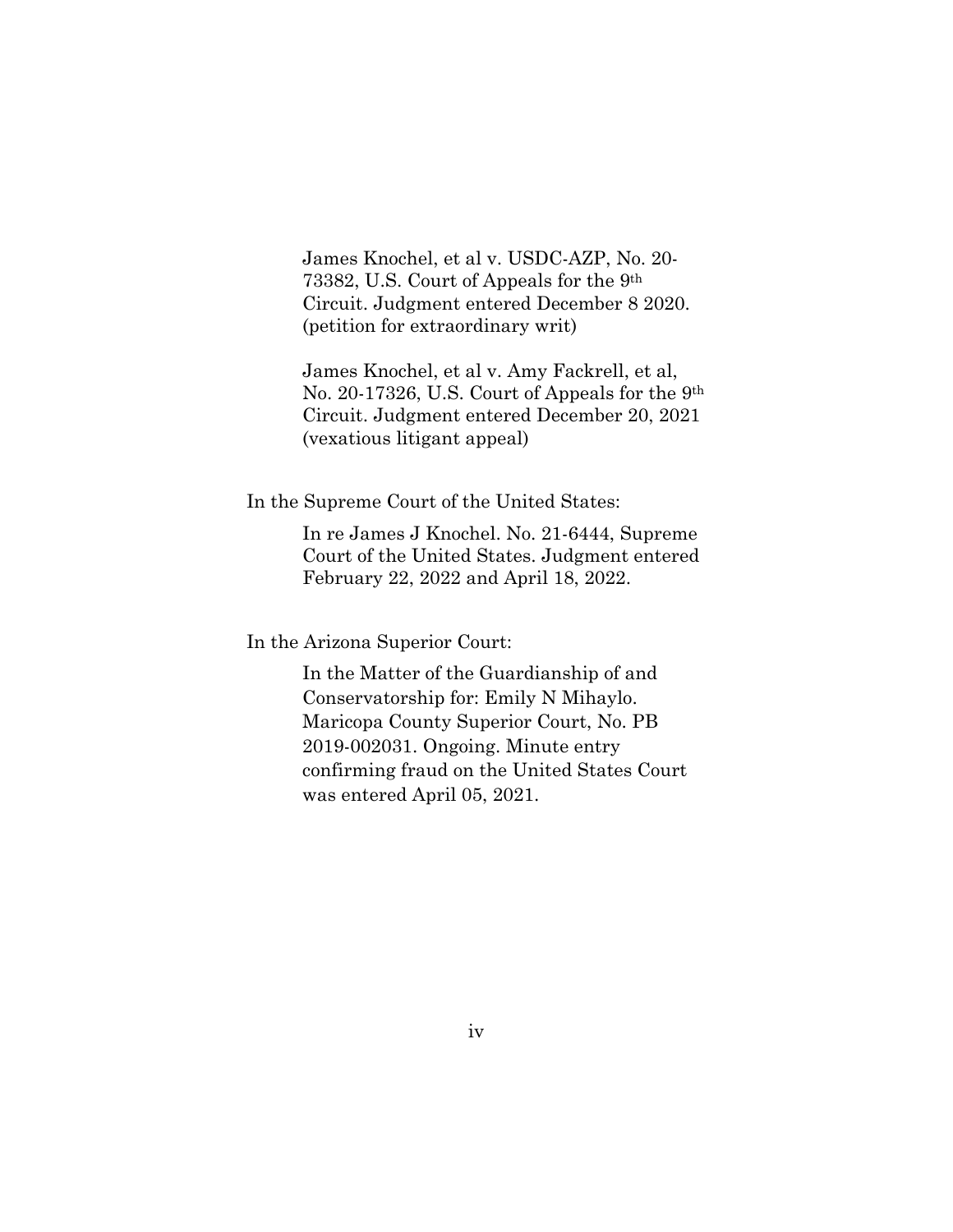# **Table of Contents**

| The case law REQUIRES evidentiary hearing10 |  |
|---------------------------------------------|--|
|                                             |  |
|                                             |  |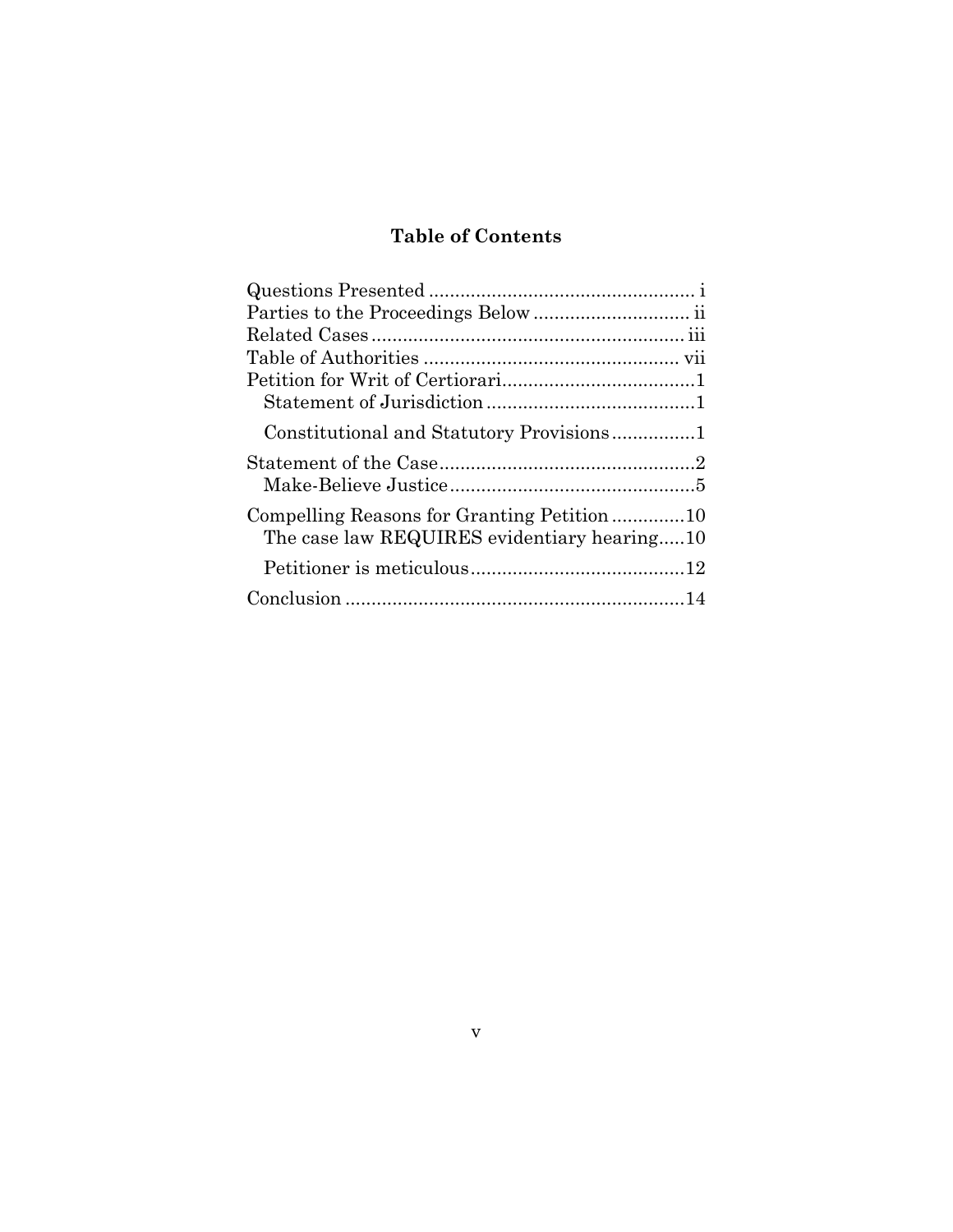## **Appendix Table of Contents**

## **Appendix A**

United States Court of Appeals for the Ninth Circuit. December 20, 2021…………A-1

### **Appendix B**

United States Court of Appeals for the Ninth Circuit. December 8, 2020…………..A-3

## **Appendix C**

United States District Court for the District of Arizona. November 13, 2020….A-5

## **Appendix D**

United States District Court for the District of Arizona. September 9, 2020....A-19

## **Appendix E**

United States Court of Appeals for the Ninth Circuit. July 22, 2019………………A-39

# **Appendix F**

United States District Court for the District of Arizona. May 7, 2019..………..A-41

# **Appendix G**

United States District Court for the District of Arizona. February 7, 2018.….A-47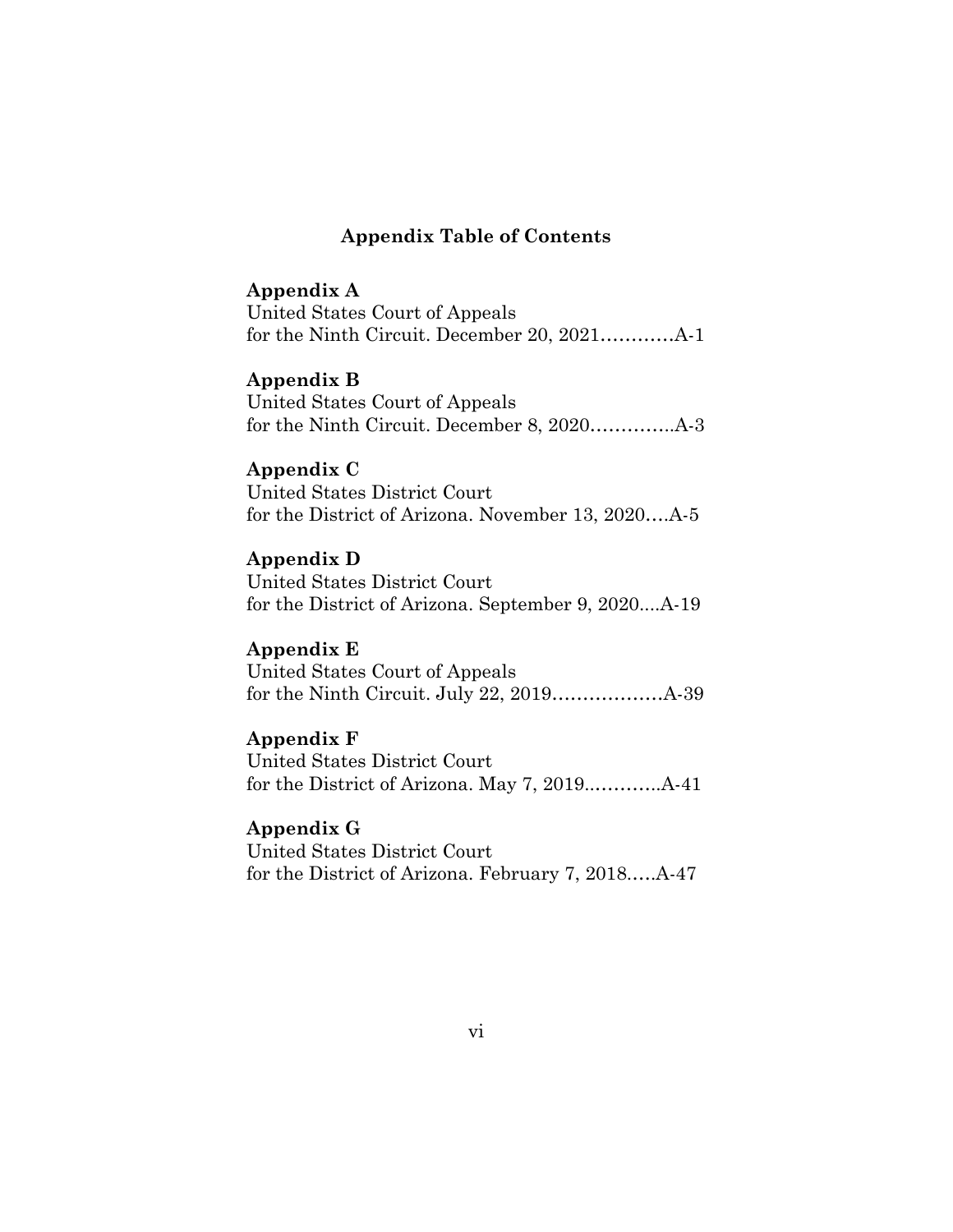# **Table of Authorities**

# <span id="page-7-0"></span>**Cases**

*Whitmore v. Arkansas,* 495 U.S. 149.......... i, 9, 11, 12

# **Constitutional Provisions**

14th Amendment to the United States Constitution. 1 1st Amendment to the United States Constitution.. 2 8th Amendment to the United States Constitution... 2 Article I, Section 9, Clause 2 of the Constitution of the United States.................................................... 1

#### **Statutes**

#### **Rules**

|--|--|--|--|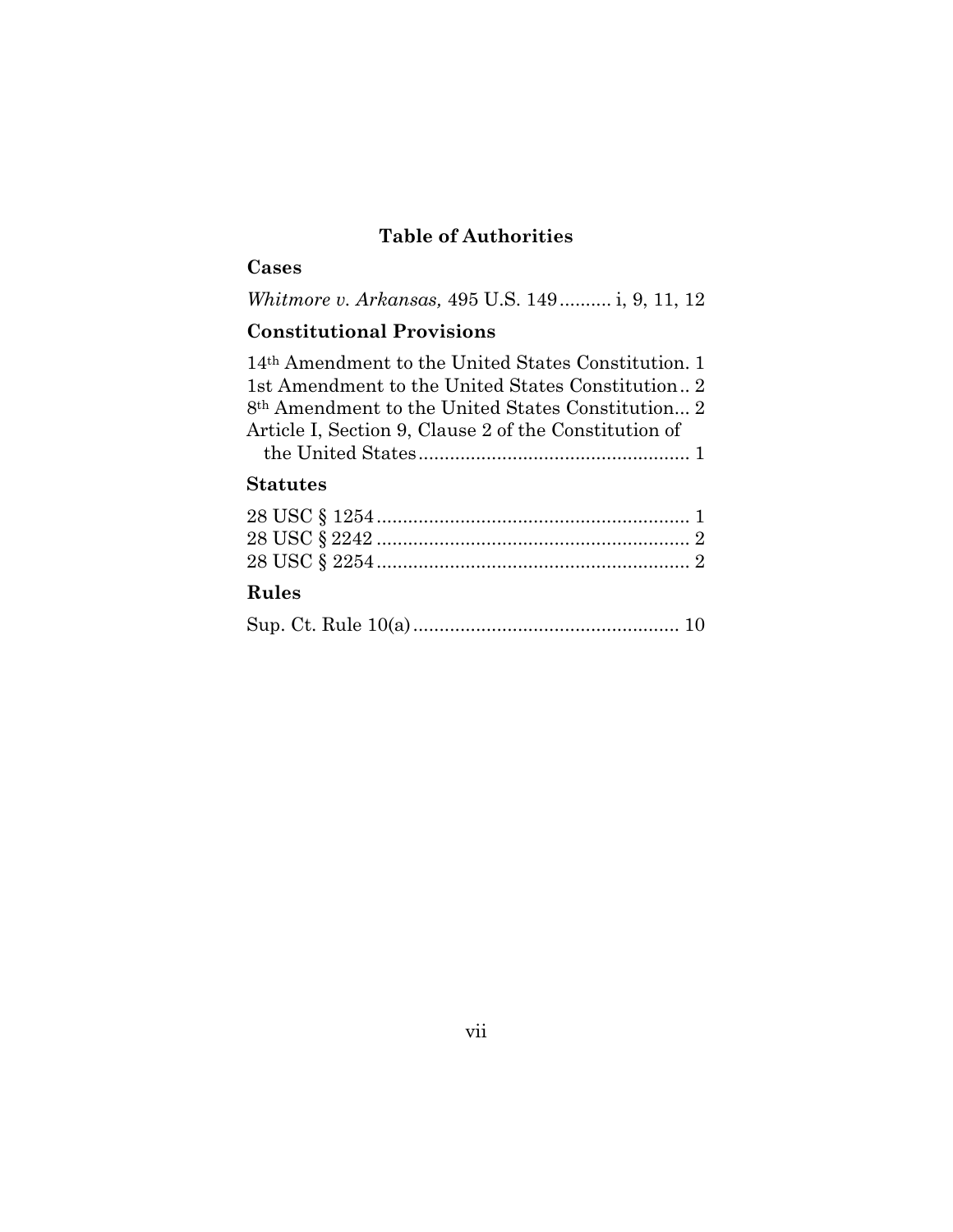## **Petition for Writ of Certiorari**

<span id="page-8-0"></span>Petitioner James J. Knochel respectfully requests Certiorari of the United States Court of Appeals for the 9th Circuit's memorandum decision issued on December 20, 2021, which affirms the U.S. District Court for the District of Arizona's order declaring Petitioner vexatious.

#### **Statement of Jurisdiction**

<span id="page-8-1"></span>The U.S. Court of Appeals' judgment was entered on December 20, 2021.

Petitioner's application for extension of time, #21A512, was granted on March 16, 2022. This extended the time to file this petition until May 19, 2022.

Jurisdiction to review the U.S. Court of Appeals for the 9th Circuit's memorandum decision is conferred by 28 USC § 1254.

#### **Constitutional and Statutory Provisions**

<span id="page-8-2"></span>Article I, Section 9, Clause 2 of the Constitution of the United States:

> The Privilege of the Writ of Habeas Corpus shall not be suspended, unless when in Cases of Rebellion or Invasion the public Safety may require it.

The 14th Amendment to the United States Constitution:

> All persons born or naturalized in the United States, and subject to the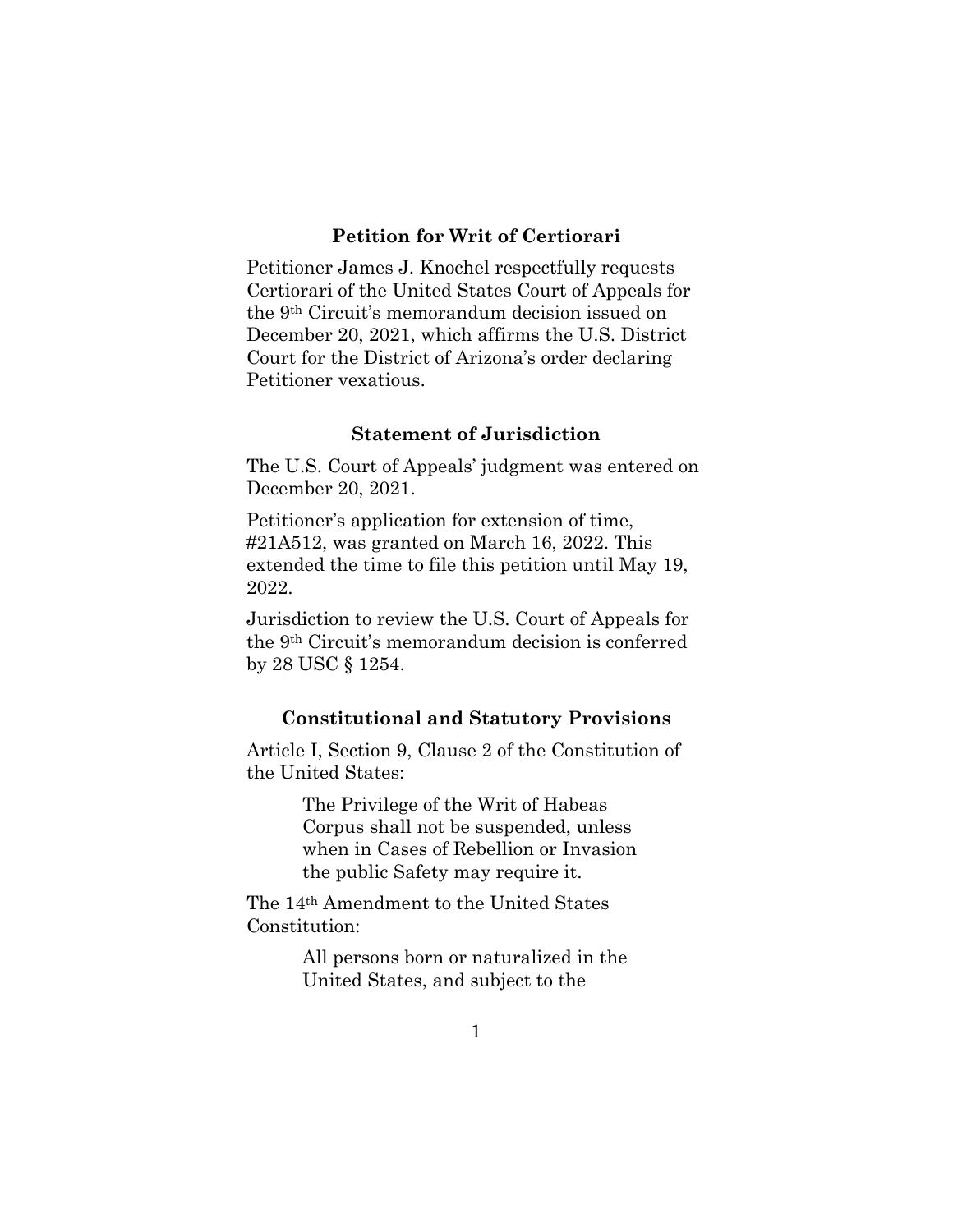jurisdiction thereof, are citizens of the United States and of the State wherein they reside. No State shall make or enforce any law which shall abridge the privileges or immunities of citizens of the United States; nor shall any State deprive any person of life, liberty, or property, without due process of law; nor deny to any person within its jurisdiction the equal protection of the laws.

The 1st Amendment to the United States Constitution protects freedom of association.

The 8th Amendment to the United States Constitution:

> Excessive bail shall not be required, nor excessive fines imposed, nor cruel and unusual punishments inflicted.

28 USC § 2242 allows for application for habeas corpus by someone acting on behalf of the party to the petition.

28 USC  $\S$  2254(b)(1)(B)(i) and (ii) allow the federal courts to consider petitions for writ of habeas corpus for persons in state custody, even when state court remedies cannot be exhausted by the next friend because the state court will not consider the merits of filed petitions.

# **Statement of the Case**

<span id="page-9-0"></span>The present issue before this court is that Petitioner is declared vexatious by the U.S. District Court for the district of Arizona on the basis of a fraudulent motion to dismiss. Petitioner has evidence of this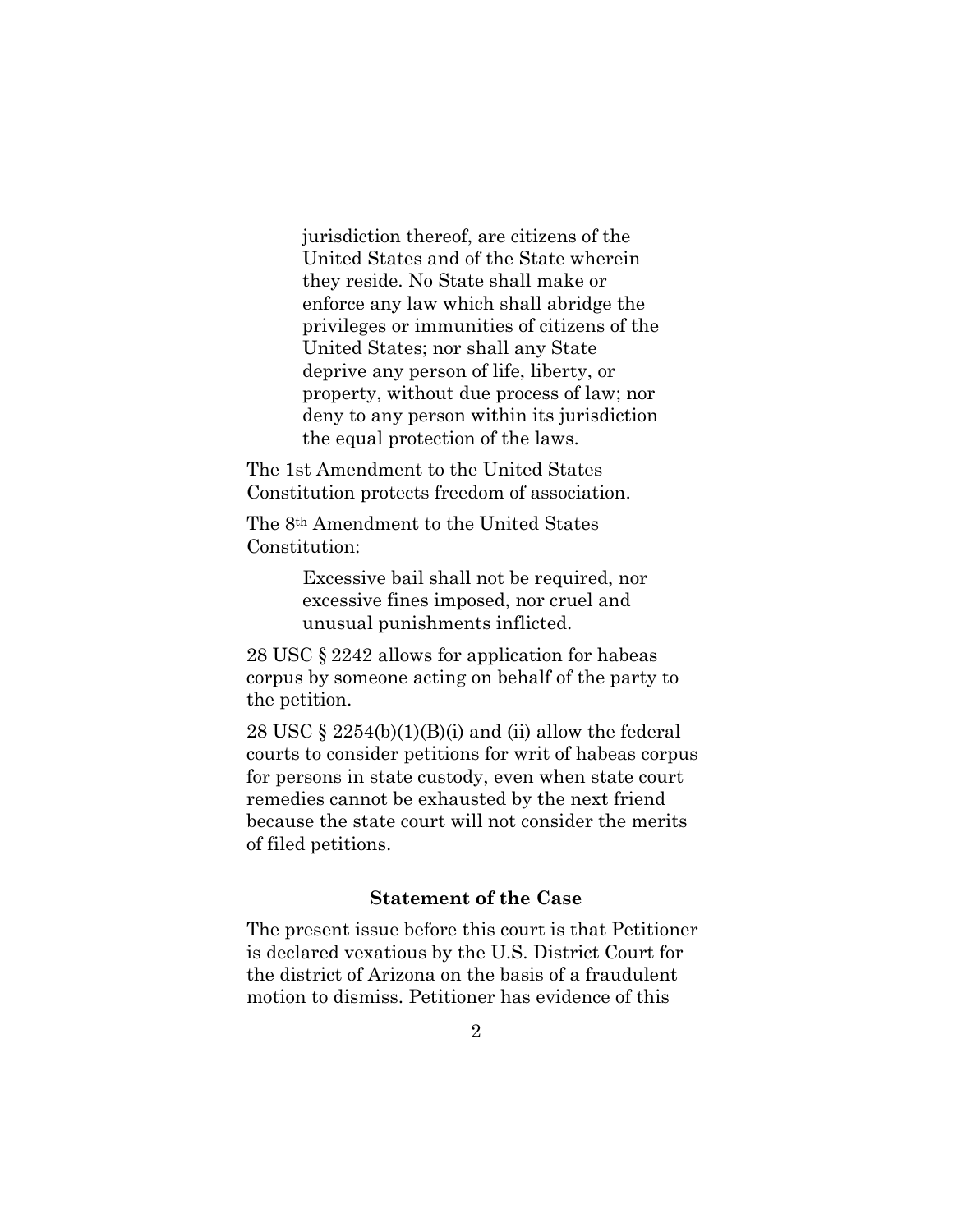claim, but the courts below pretend that the case law does not actually require an evidentiary hearing.

On January 11 2018 Petitioner filed a petition for writ of habeas corpus in the U.S. District Court for the District of Arizona on behalf of Emily Mihaylo ("Mihaylo" or "Ms. Mihaylo"), docketed as 18-CV-08004-PCT-GMS(JZB). This filing precisely detailed how the state court had been properly petitioned but was derelict in its duty to justice.

The district court next docketed an informal typed letter on January 24 2018 as a "motion to dismiss". This informal motion was printed on the business stationary of the treatment center with Mihaylo's custody pursuant to the state court's order.

Petitioner promptly filed to point out that the motion to dismiss was obviously fraudulent, and was most likely written by the respondent to the habeas petition. The supposed motion to dismiss was granted, and the habeas petition was dismissed without prejudice (Appendix G), without the evidentiary hearing required by the cited case law.

Petitioner specifically requested an evidentiary hearing on the fraudulent "motion to dismiss", but the district court and court of appeals refuse to acknowledge this requirement of the case law.

The evidence of the fraudulence of the motion to dismiss takes the form of Mihaylo's own notarized filings to the U.S. District Court and the U.S. Court of Appeals, witnesses, evidence, Petitioner's video interview of Mihaylo and other videos posted to YouTube, the state court's public record, and records of Mihaylo's subsequent arrest at Petitioner's home.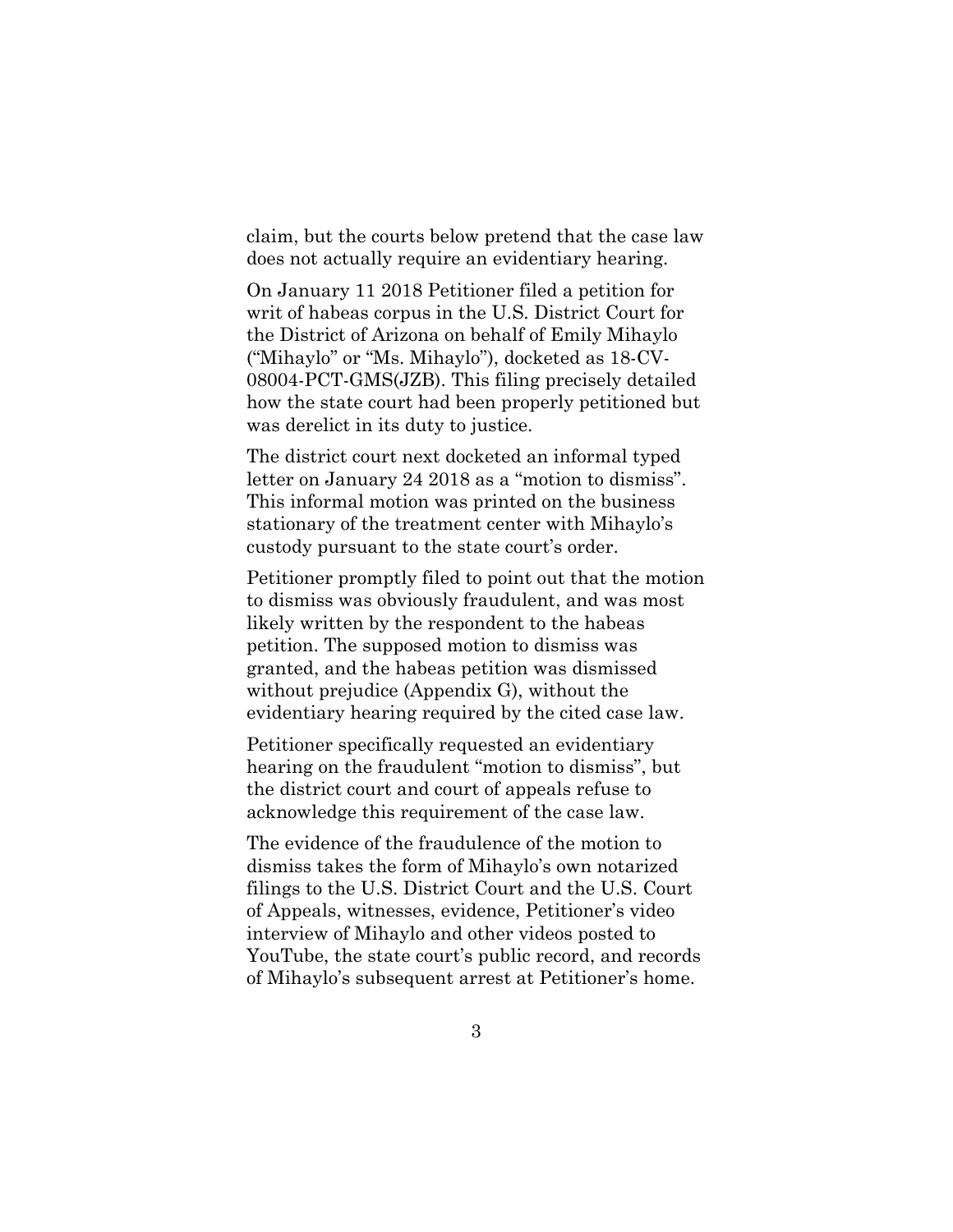Mihaylo was abandoned by her guardian at a care home for disabled adults in December 2020. Mihaylo wrote the Arizona Superior Court for a status hearing on July 10 2020, but this filing was ignored by the Superior Court.

Mihaylo filed a written request for a replacement guardian pursuant to the provisions of state law. This request was docketed on December 14 2020, but was never addressed by the Arizona State Court.

Petitioner filed to replace Mihaylo's guardian in the State Court in December 2020. Mihaylo's guardian filed a counter-petition for protective order.

In the filings of Maricopa County Superior Court, No. PB 2019-002031, Mihaylo's guardian claims the fraudulent motion to dismiss, USD-AZ #18-CV-8004 (doc 8), was filed by Mihaylo with "assistance" from the business with Mihaylo's custody, ViewPoint Dual Recovery (Respondent Fackrell's business).

Petitioner was ordered to have no contact with Mihaylo on April 5, 2021. The minute entry granting Mihaylo's guardian's counter petition for protective order establishes fraud on the U.S. Court.

Mihaylo was arrested by the Yavapai County Sheriff at Petitioner's home on July 11, 2021, on an outstanding warrant. These arrest records establish fraud on the court.

Mihaylo returned for her backpack about a week later. Transportation records evidence this trip.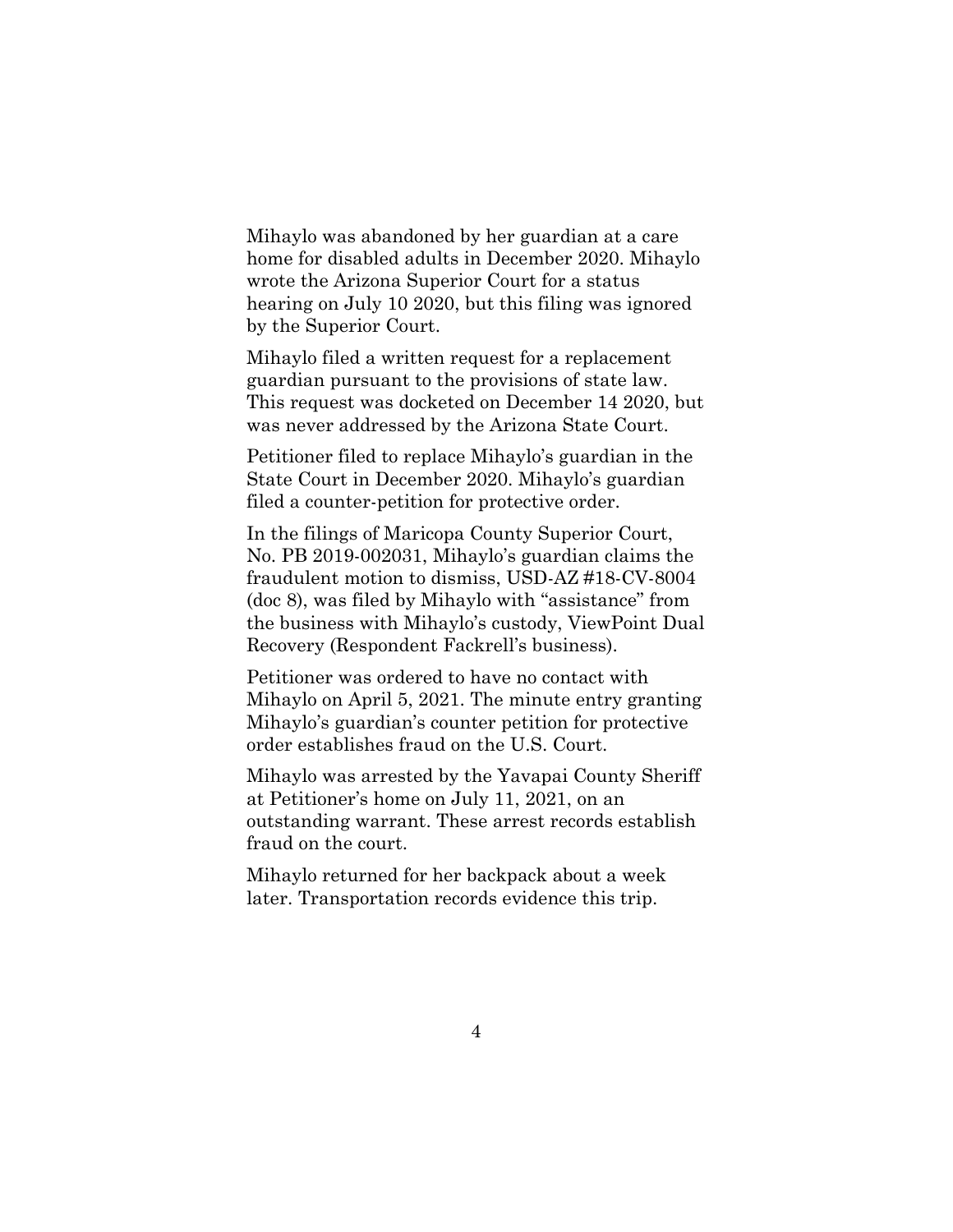#### **Make-Believe Justice**

<span id="page-12-0"></span>The district court's orders repeatedly quote the fraudulent letter docketed as a 'motion to dismiss':

> "[A]t no time did I file this claim and I would like it to be removed. I believe that my ex-boyfriend used my information to file this claim. The reason he filed this claim is unknown to me. Moving forward[,] I would like to have this case dismissed, thrown out, and terminated all together."

(Appendix C pg A-6 and A-13, Appendix D pg A-20 and A-33, Appendix F pg A-42, Appendix G pg A-48)

The specific phrasings of "claim" and "dismissed, thrown out, and terminated all together" are lawyerspeak. ViewPoint Dual Recovery's website says Respondent Fackrell is a J.D.; Mihaylo shared how Fackrell formerly practiced criminal defense law. Fackrell simply made 'one little mistake' in using business stationary to print this fraudulent letter.

The District Court repeatedly acknowledges Petitioner's allegations that this 'motion to dismiss' is fraudulent, but does not share how it decided this controversy. For example:

> On January 26, 2018, Mr. Knochel filed a "Response" to the Motion, suggesting that the Motion had not been written by Ms. Mihaylo, or at least not by her "of her own free will," and that the Motion otherwise is "evidence of [Petitioner's] status as a vulnerable person, and as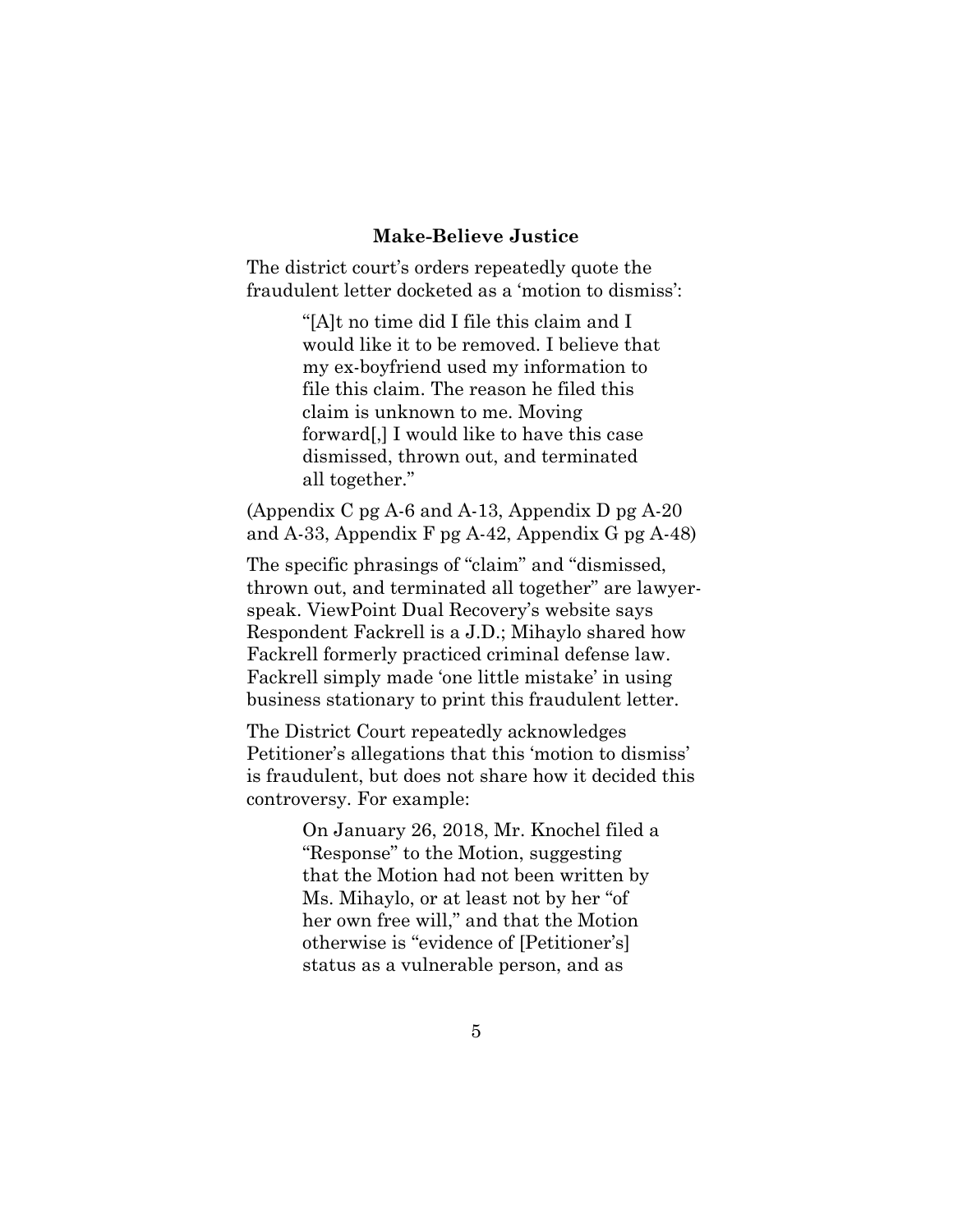further justification for the necessity of appointed counsel for [Ms.] Mihaylo."

(Appendix C pg A-6 and Appendix D pg A-20)

In his Rule 60 Motion, Mr. Knochel continues to insist that the January 24, 2018 letter in case no. CV 18-08004-PCT-GMS (JZB) was not sent by Ms. Mihaylo, but was a fraudulent document sent by the administrators of Ms. Mihaylo's mental healthcare facility that constituted a "fraud on the court"; states that the Order of Protection that Ms. Mihaylo obtained against him was "coerced"; […]

# (Appendix D, pg A-27)

Petitioner shared with the district court how Ms. Mihaylo was coerced (presumably by Respondent Fackrell) into filing for an injunction against harassment (granted as an order of protection, even though the filed petition had no allegations of 'domestic violence'). Petitioner knew this petition for injunction against harassment was coerced because Ms. Mihaylo enlisted Petitioner's help to escape from Fackrell's custody in July 2019.

The District Court took Petitioner's relations of the coerced order of protection out of the provided context. Petitioner has catalogued copious evidence and witnesses that Ms. Mihaylo was indeed coerced into filing for an injunction against harassment against him. For example, the Prescott City Attorney declined to prosecute Ms. Mihaylo (who had deteriorated on account of her untreated alcohol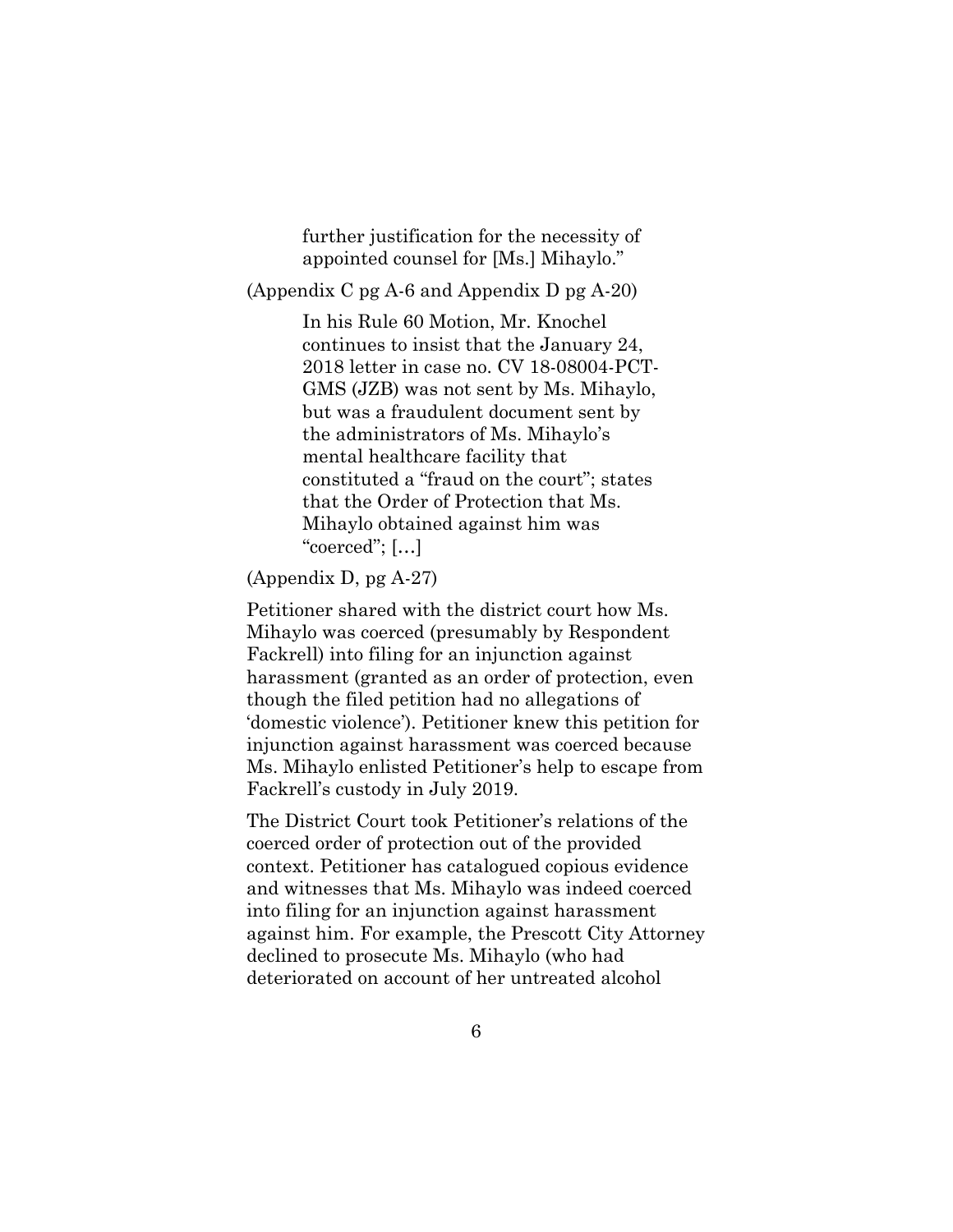problems & had struck Knochel while they were driving in September 2019). The City Attorney also declined to prosecute Knochel for being technically in violation of the supposed "order of protection".

The District Court misrepresents the District Court's own public record:

> Mr. Knochel **also provides a letter, which he purports** to have been handwritten by Petitioner, stating that "the letter that I signed was not written by me. I was pressured into signing it by ViewPoint staff."

## (Appendix F, pg A-43)

The notarized handwritten letter was originally mailed to the court and docketed by the clerk into 18-cv-8004 (doc 14) as a Notice. A *copy* of the docketed Notice was 'provided' in 19-cv-8086.

Mihaylo escaped from captivity in November 2020. Petitioner used this opportunity to obtain Mihaylo's signature for a joint petition for extraordinary writ to the U.S. Court of Appeals for the 9th Circuit (No. 20-73382). The Court of Appeals indicates it did not believe Mihaylo's notarized signatures on the joint petition for extraordinary writ were genuine:

> **"**No further filings will be accepted in this closed case, and any continued attempts by James Knochel **to submit filings in this court on behalf of Emily Mihaylo** may result in sanctions or a vexatious litigant order. DENIED."

(Appendix B, pg A-4)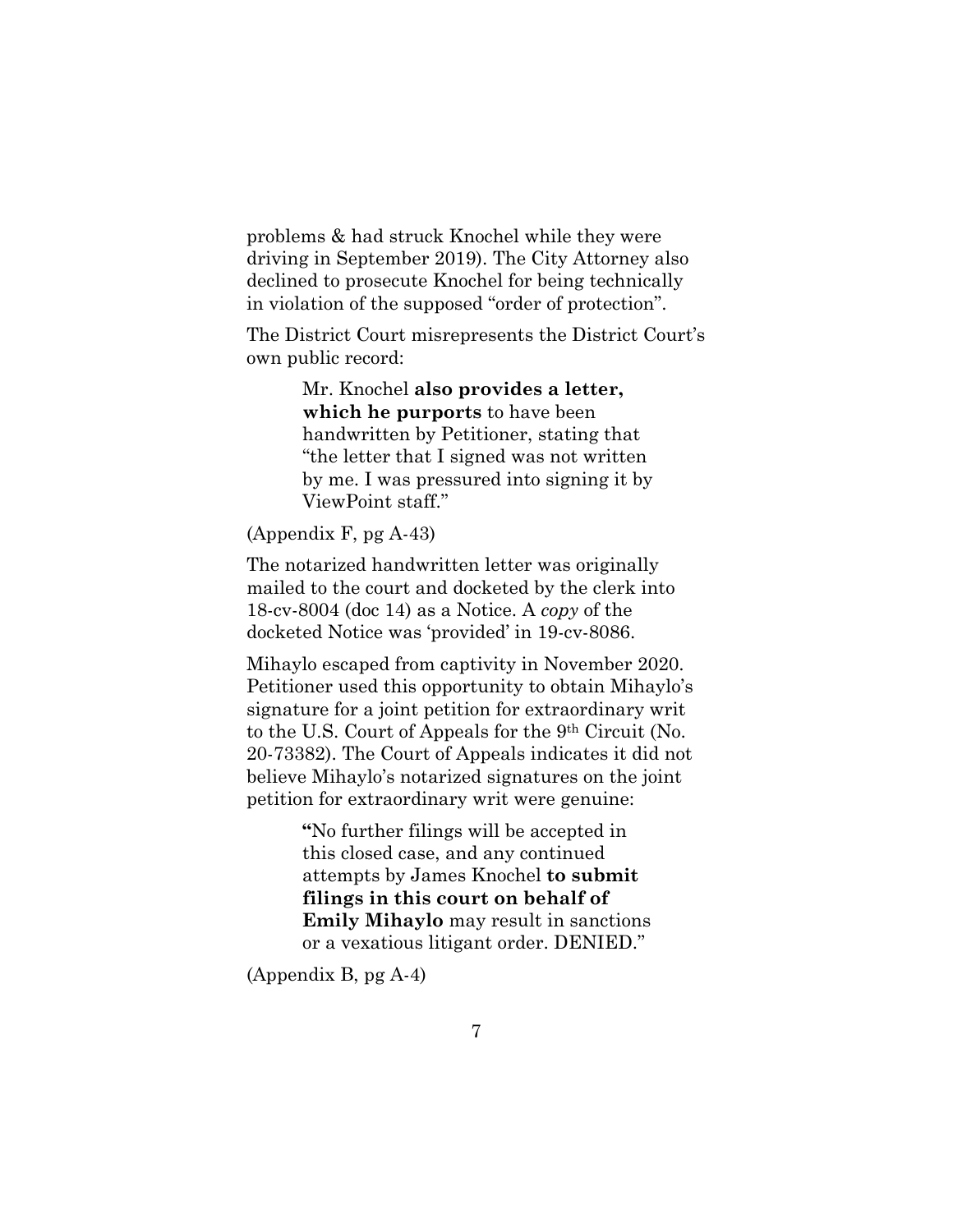That filing was NOT "on behalf", it was a joint petition, was written cooperatively, and was freely signed by Mihaylo in front of a public notary.

The District Court dismissed without prejudice without conducting evidentiary hearings as to whether Ms Mihaylo was capable of filing without assistance, and explained itself with this statement:

> "That the Court dismissed the actions without prejudice was to preserve *Ms. Mihaylo's* rights to bring any claims she wished [...]"

(Appendix C, pg A-12)

The essence of this Petition is that Mihaylo is incapable of bringing any claims while she is forcibly psychiatrically deteriorated with medications that sedate her cognitive functions.

The district court furthermore says that people who have guardians cannot enlist the help of their friends to protest the violations of their rights:

> To the extent Mr. Knochel also argues that Rule 60(d)(3) allows this Court to "set aside a judgment for fraud on the Court," he has failed to demonstrate that he has standing to seek such relief. **Indeed, the fact that Ms. Mihaylo has had a guardian appointed for her who "formally prohibits Mihaylo and Knochel's contact" supports that Mr. Knochel is legally unable to act in Ms. Mihaylo's interests.**

(Appendix D, pg A-29. Emphasis added)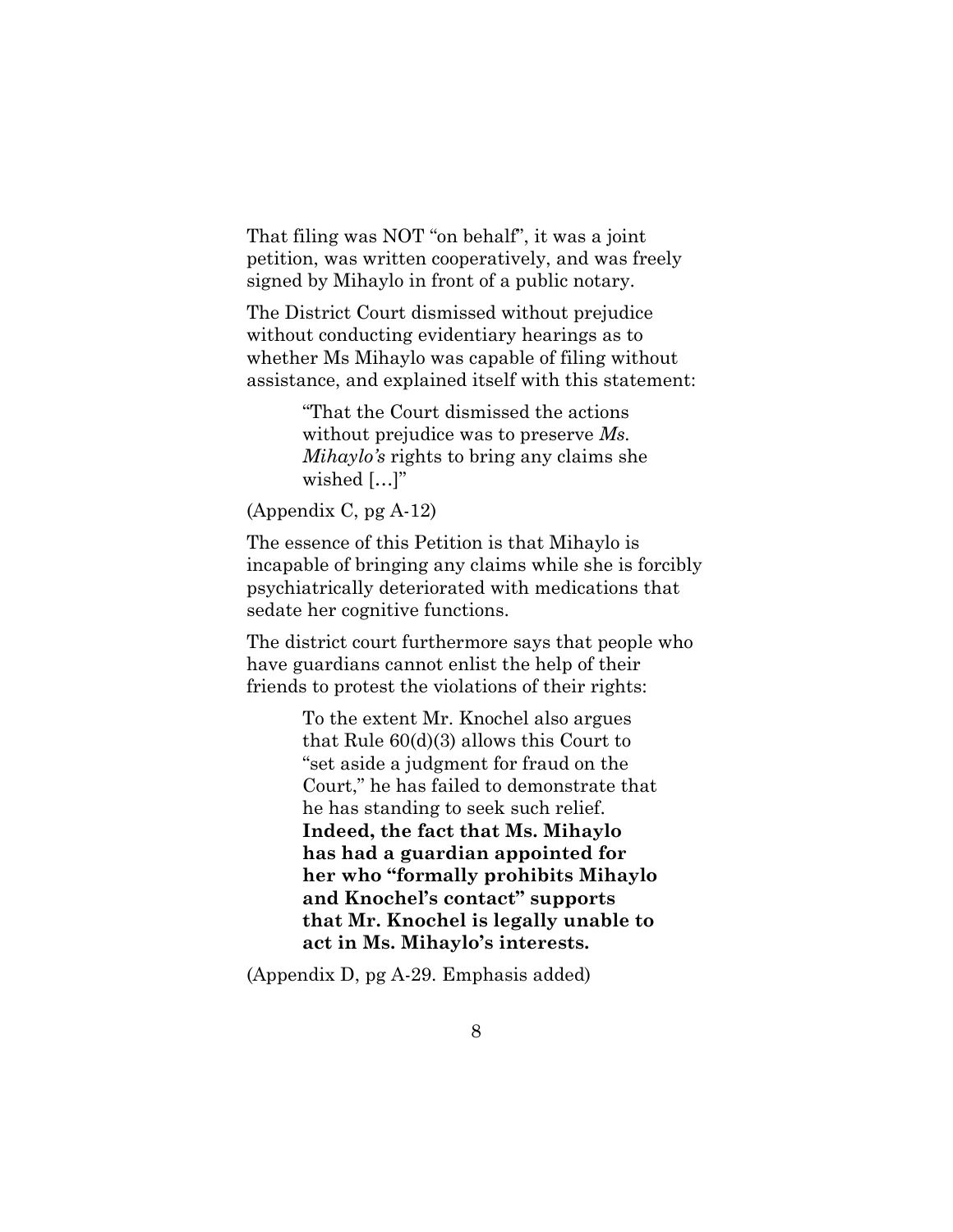The District Court misrepresents the proceedings in Mihaylo's guardianship case in the Arizona State Court:

> Further, the fact that Ms. Mihaylo was able to file, on her own, a motion challenging her guardian's actions in Maricopa County Superior Court (see Doc. 14 at 23-25) suggests that she is able to pursue relief without Mr. Knochel's assistance. *Whitmore v. Arkansas*, 495 U.S. 149, 163–64 (1990).

(Appendix D, pg A-29/30)

In the real world, the Maricopa County Superior Court never acted on Ms Mihaylo's own "motion challenging her guardian's actions".

What more can forcibly sedated persons do for themselves than write simple letters to the probate court with control of the entirety of their rights? As the State Court has repeatedly ignored Mihaylo's complaints, and her attorneys only do the minimum to collect their fees, Mihaylo's only option for selfpreservation is to escape from her color-of-law confinement.

As discussed below, the authority cited by the district court in the quote above, *Whitmore v. Arkansas*, 495 U.S. 149, clearly requires an evidentiary hearing before dismissing a next friend's petition for relief, but the District Court blatantly ignores this requirement.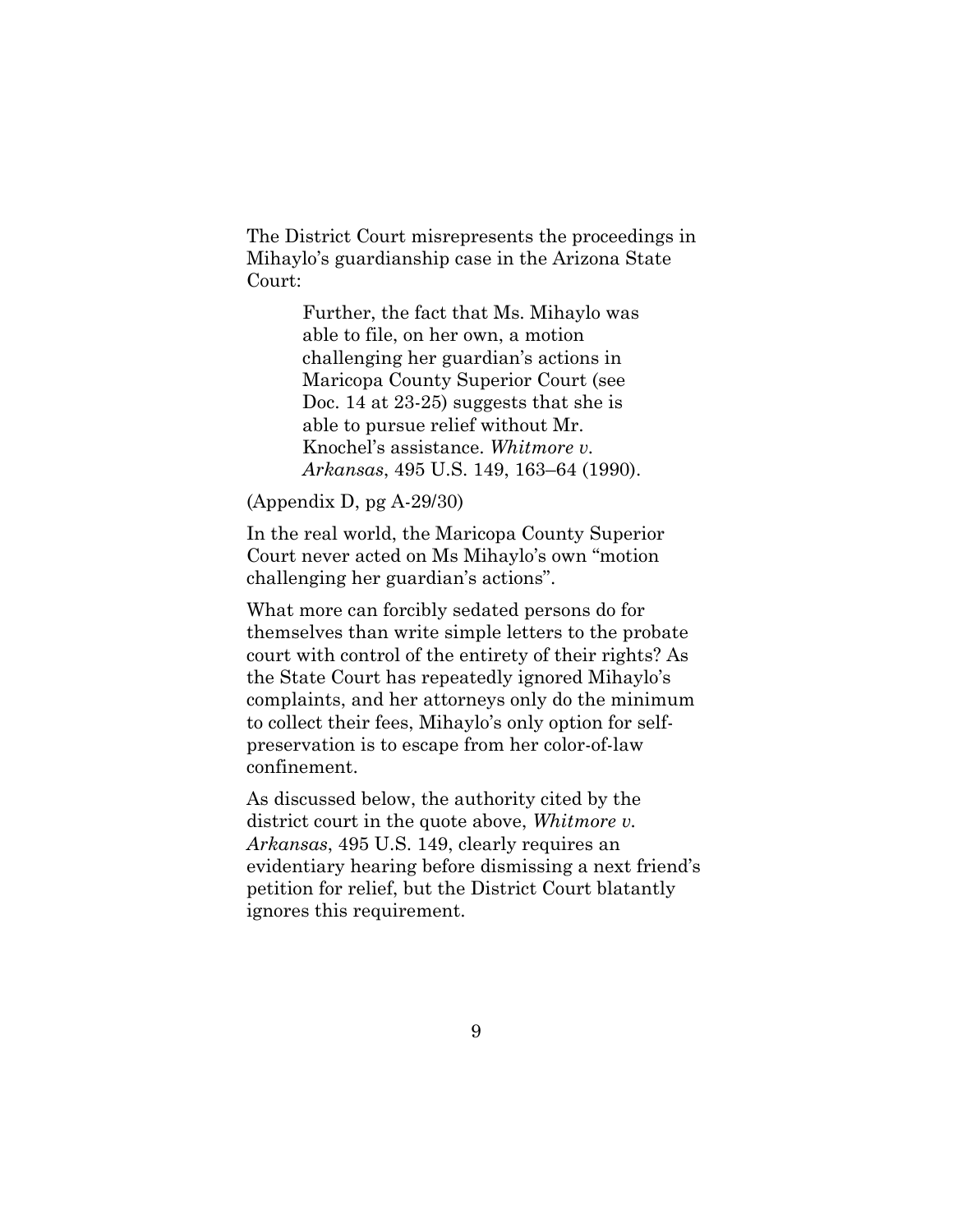#### <span id="page-17-0"></span>**Compelling Reasons for Granting Petition**

Rule 10 provides "A petition for a writ of certiorari will be granted only for compelling reasons."

Petitioner cites Sup. Ct. Rule 10(a): "a United States court of appeals has entered a decision [that is] so far departed from the accepted and usual course of judicial proceedings, or sanctioned such a departure by a lower court, as to call for an exercise of this Court's supervisory power".

Petitioner has videos from August 2015 which prove Mihaylo was misdiagnosed by the mental health industry, and that her alleged 'mental disorder' is created by the treatments forced on her by the Arizona State Court.

The District Court avoids considering Petitioner's videos, which falsify mainstream Medicine's approach to mental illness, by endorsing Respondents' fraud on the court and declaring Petitioner vexatious.

One shouldn't require videos of misdiagnosis to avoid involuntary treatment with the Soviets' preferred medication for torture of dissidents.

No one in power cares about the plight of those who are abused by the country's various involuntary treatment programs. Those slandered as 'mentally ill' live on an animal farm, where they have no right to refuse degenerative FDA-approved prescriptions.

## <span id="page-17-1"></span>**The case law REQUIRES evidentiary hearing**

That prerequisite for "next friend" standing is not satisfied **where an**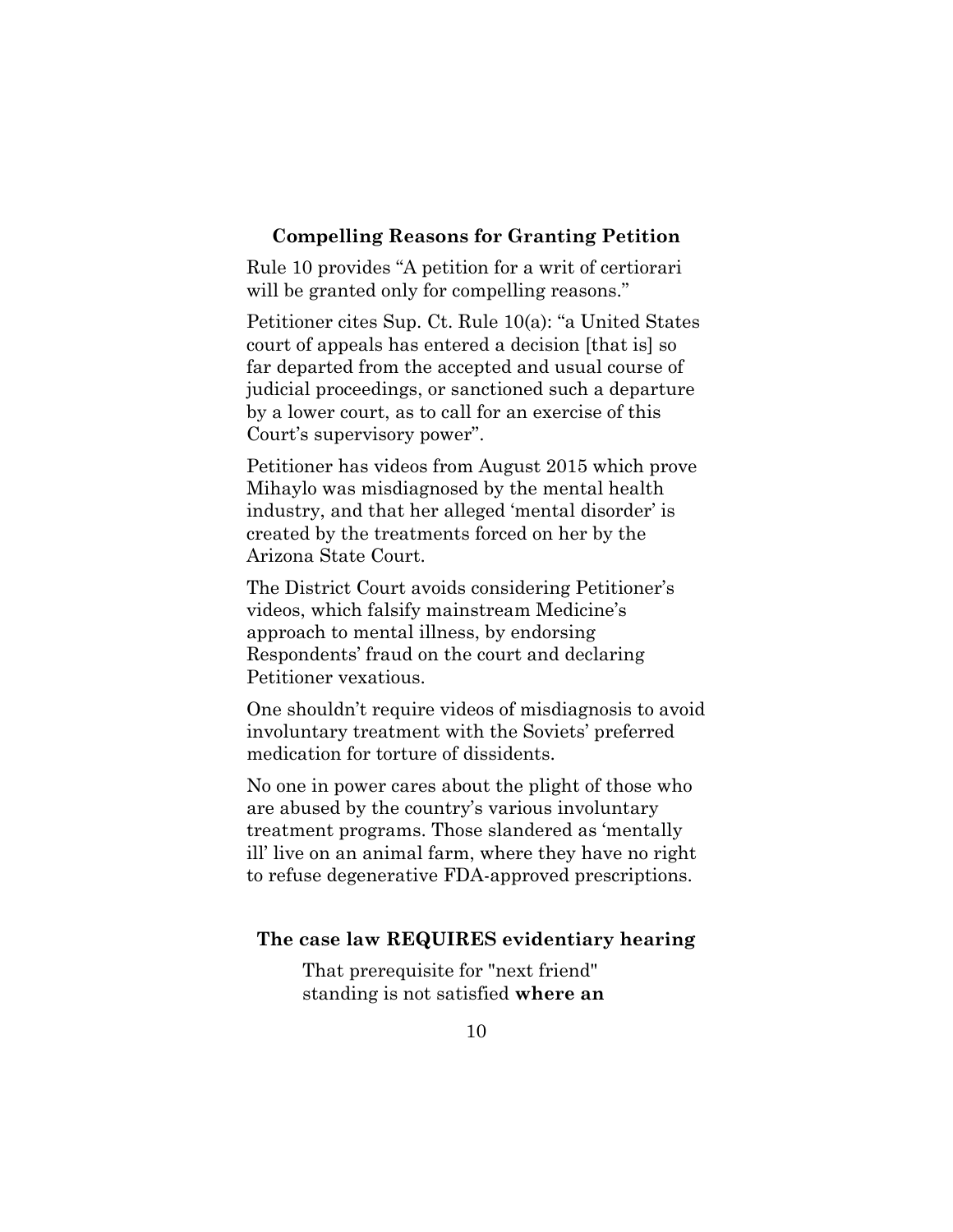**evidentiary hearing shows** that the defendant has given a knowing, intelligent, and voluntary waiver of his right to proceed, and his access to court is otherwise unimpeded.

*-Whitmore v. Arkansas*, 495 U.S. 149 at 165 (emphasis added, citation omitted).

*Whitmore* was a case where death row inmate Simmons no longer wished to challenge his sentence. Whitmore was a fellow inmate on the Arkansas death row.

> Although we are not here faced with the question **whether a hearing on mental competency is required** by the United States Constitution **whenever a capital defendant desires to terminate further proceedings**, such a hearing will obviously bear on **whether the defendant is able to proceed on his own behalf**.

*-Whitmore v. Arkansas*, 495 U.S. 149 at 165 (emphasis added, citation omitted).

The present petition raises significant questions on mental competency, and the rights afforded by the United States Constitution to those held captive by do-gooders who are engaged in de-facto capital punishment. Petitioner believes that forcing a person to take medications that make them suicidal or selfharm, as Mihaylo has endured, is negligence and should be prosecuted.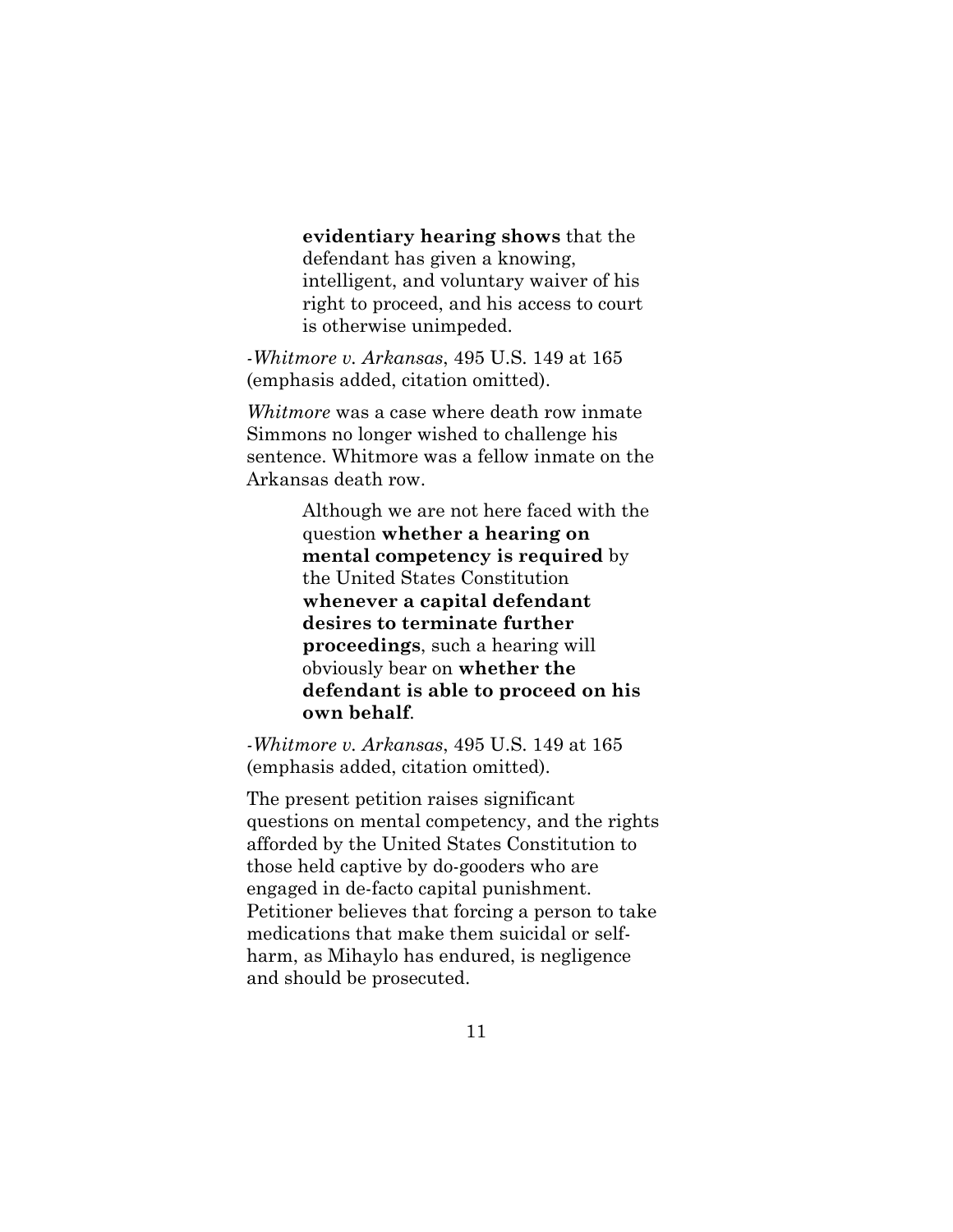The Supreme Court of Arkansas requires a competency hearing as a matter of state law, and in this case it affirmed the trial court's finding that Simmons had "the capacity to understand the choice between life and death and to knowingly and intelligently waive any and all rights to appeal his sentence.

*-Whitmore v. Arkansas*, 495 U.S. 149 at 165 (citation omitted).

In the present case, the Arizona State Court has declared Mihaylo incompetent. Petitioner's evidence is that Mihaylo's incompetence is transitory, and is caused by malnourishment, substance abuse, and psychiatric medications.

# **Petitioner is meticulous**

<span id="page-19-0"></span>Petitioner is treated by the courts below as an obnoxious harasser. In the real world, at every step of their legal odyssey over the last 6+ years, Petitioner has been meticulous in his efforts to extract his friend, Emily Mihaylo, from her misdiagnosis and mistreatment by the mental health industry.

Petitioner's September 21, 2015 petition to the Arizona State Court was a textbook-perfect example of how the privilege of habeas corpus is supposed to work: the Arizona Superior Court considered Petitioner's next-friend habeas petition, found the hospital's legal authority to hold Mihaylo against her will had expired and ordered her released. Petitioner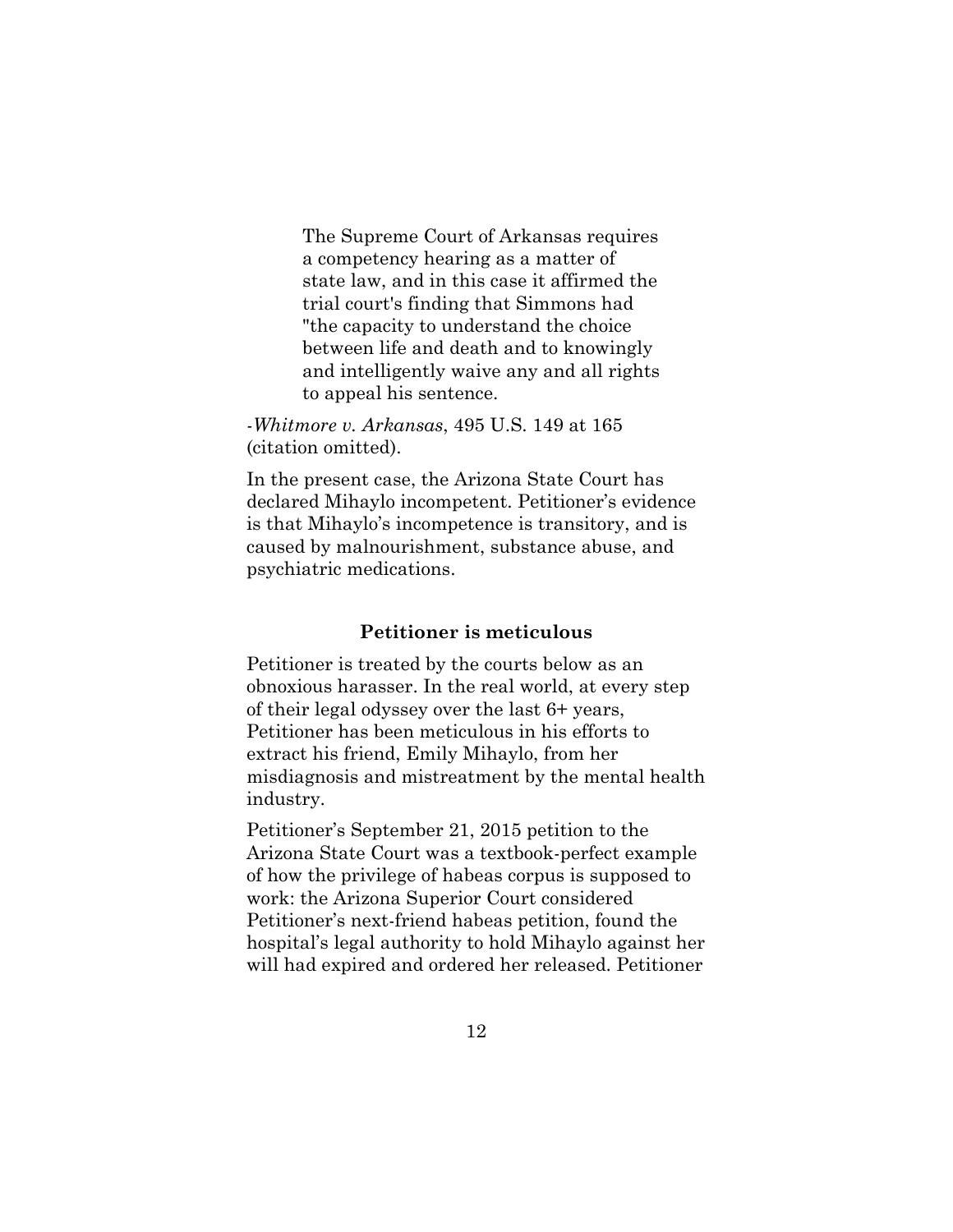made the mistake of expecting that hospital to respect the Arizona Superior Court's order.

Petitioner's subsequent efforts in the Arizona Superior Court were similarly acceptable, but were blocked by 'a rural judge who will never rule against the community's non-profit mental health service provider' (quote of an anonymous person who was familiar with Petitioner's petitions and appeal in the state court). The state appellate judges and justices similarly would not declare the state's involuntary treatment system unconstitutional.

While it may not be this court's place to tell doctors that they don't always know what they're doing, it is the requirement of Constitutional governance that doctors be required to respect bodily autonomy. If a citizen of the United States does not consent to being injected with the Soviets' preferred medication for dissident re-education, doctors should not able to use the courts to force this, or any other drug, approved or experimental, on any person.

The principle of health freedom requires that people be allowed to make decisions for themselves, without coercion from others. If a person doesn't want to have their brain electrocuted by their doctor, they shouldn't be forced to endure this treatment. If a person is concerned they'll have an adverse reaction to a medication or condition that the experts think is good for everyone, there can be no coercion against people making decisions for themselves, no matter their perceived competency.

If this court cares about its legitimacy, it must grant this petition. There was nothing wrong with #21- 6444. Petitioner can only assume the #21-6444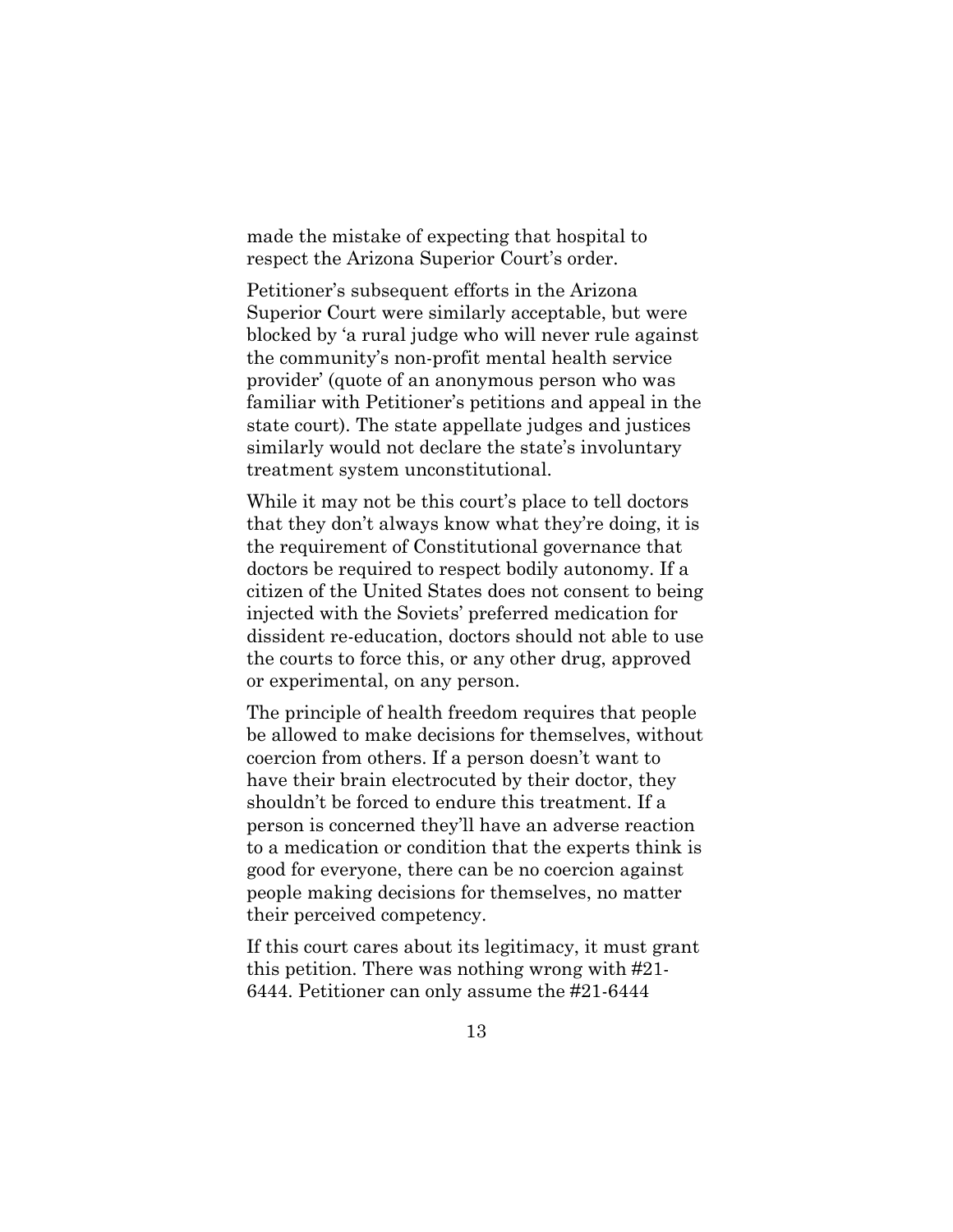petition (and the petition for rehearing) were not actually read by your clerks.

Petitioner's friend, Emily Mihaylo, has endured another six months of *medical assault* since #21- 6444 was filed.

Petitioner is aware that Mihaylo has yet again escaped from her latest care home. After some time on the run, she has apparently found a 'roof over her head' for the last few nights (May 15, 2022).

All petitioner asks for is an evidentiary hearing, so the U.S. Court can consider whether Petitioner's November 9 2020 interview of his friend actually proves that Respondents in fact perpetrated fraud on the United States District Court in January 2018.

This video is available for all to consider, no matter this court's decision:

https://www.youtube.com/watch?v=CxWseFuHPWo

#### **Conclusion**

<span id="page-21-0"></span>Petitioner thinks back to his experience of being prosecuted by the State of Arizona for trying to exercise the privilege of habeas corpus on behalf of his friend, Emily Mihaylo. Petitioner's criminal defense attorney observed, "you enjoy this." This was more an observation that Petitioner is good at deciphering puzzles, case law, and putting together comprehensive arguments, than Petitioner's 'enjoying' getting animal farm'd by the United States' various courts.

The modern involuntary mental health industry is a fundamental miscarriage of justice for everyone who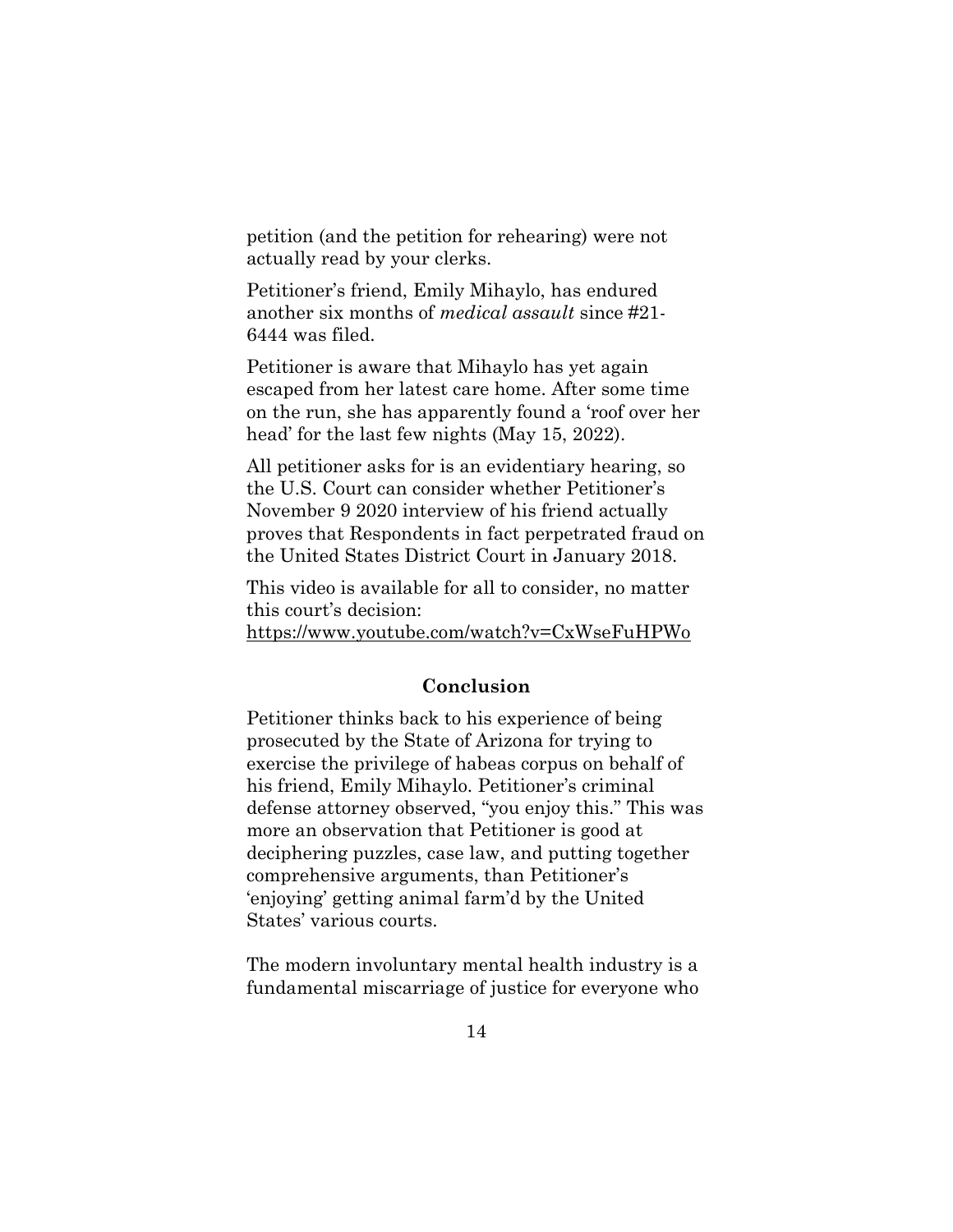endures forced obsolete treatments. This can be easily corrected in an instant with this court's ruling that medical professionals must respect their patients' rights to refuse medical treatment, and with this court's ruling that the mental health industry is not actually above the law.

While Petitioner has paid to have this cert petition professionally printed, Petitioner is capable of printing his own future paid petitions for extraordinary writs on the required weights of paper to minimize the cost of future petitions. Petitioner has an acquaintance with an antique paper-chopper that can cut printouts of future petitions to the required size.

Petitioner is also considering starting a crowd funding campaign for the purpose of raising funds to remove the Soviets' techniques of torture from American medicine: modern medical professionals need help updating their 'standard of care'.

Wherefore Petitioner prays for relief.

May 19, 2022.

Respectfully Submitted,

 $\sqrt{s}$ /

James Knochel PO Box 3499 Prescott, AZ 86302-3499 602-842-2688 knochj@gmail.com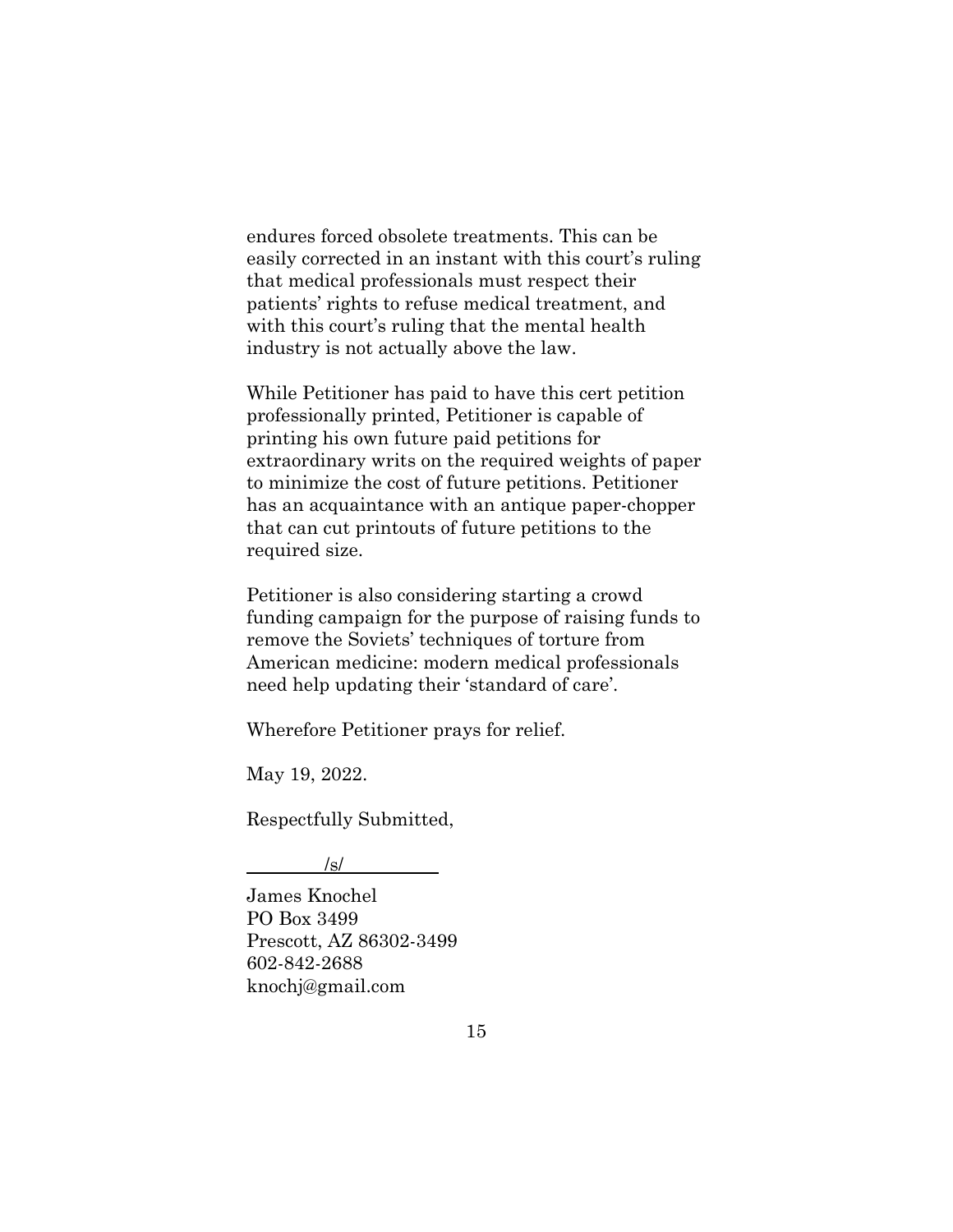# **Appendix**

| Appendix A                                                          |
|---------------------------------------------------------------------|
| United States Court of Appeals                                      |
|                                                                     |
| Appendix B<br>United States Court of Appeals                        |
| Appendix C                                                          |
| United States District Court for the District of                    |
|                                                                     |
|                                                                     |
| Appendix D                                                          |
| United States District Court for the District of                    |
|                                                                     |
| Appendix E<br>United States Court of Appeals for the Ninth Circuit. |
| Appendix F                                                          |
| United States District Court for the District of                    |
|                                                                     |
|                                                                     |
| Appendix G                                                          |
| United States District Court for the District of                    |
|                                                                     |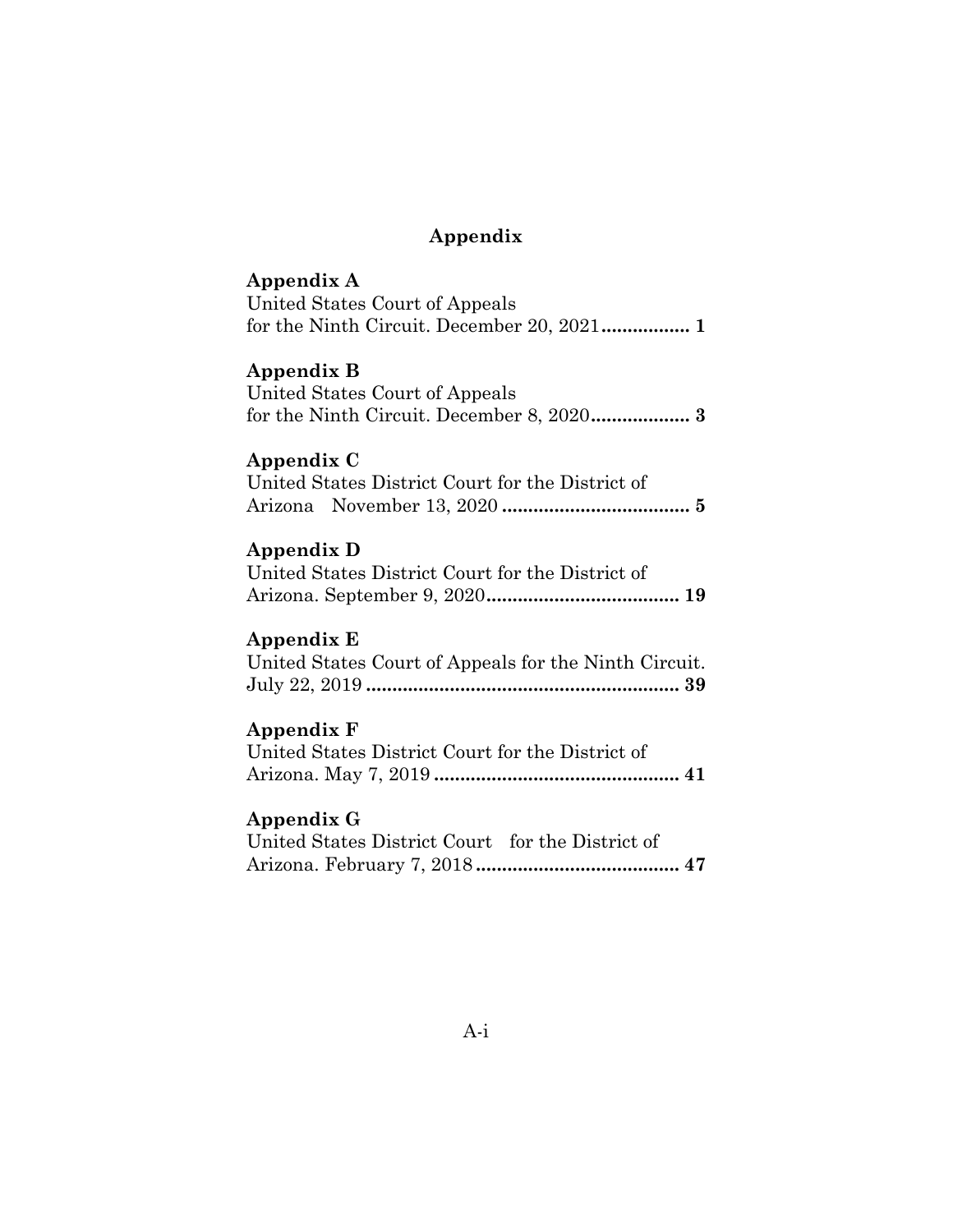# **Appendix A**

<span id="page-24-0"></span>United States Court of Appeals for the Ninth Circuit

December 20, 2021

JAMES JOSEPH KNOCHEL, Petitioner-Appellant, and EMILY NOELLE MIHAYLO, Petitioner,

v.

AMY FACKRELL; JOHN C. MORRIS; UNKOWN PARTY, named as Medical Director - West Yavapai Guidance Clinic; ATTORNEY GENERAL FOR THE STATE OF ARIZONA, Respondents-Appellees.

No. 20-17326 D.C. No. 3:19-cv-08086-GMS-JZB

#### **MEMORANDUM[\\*](#page-24-1)**

Appeal from the United States District Court for the District of Arizona

G. Murray Snow, District Judge, Presiding

Submitted December 14, 2021[\\*\\*](#page-24-2)

Before: WALLACE, CLIFTON, and HURWITZ, Circuit Judges.

James Joseph Knochel appeals pro se from the

<span id="page-24-1"></span>\* This disposition is not appropriate for publication and is not precedent except as provided by Ninth Circuit Rule 36-3 \*\* The panel unanimously concludes this case is suitable for

<span id="page-24-2"></span>decision without oral argument. See Fed. R. App. P. 34(a)(2).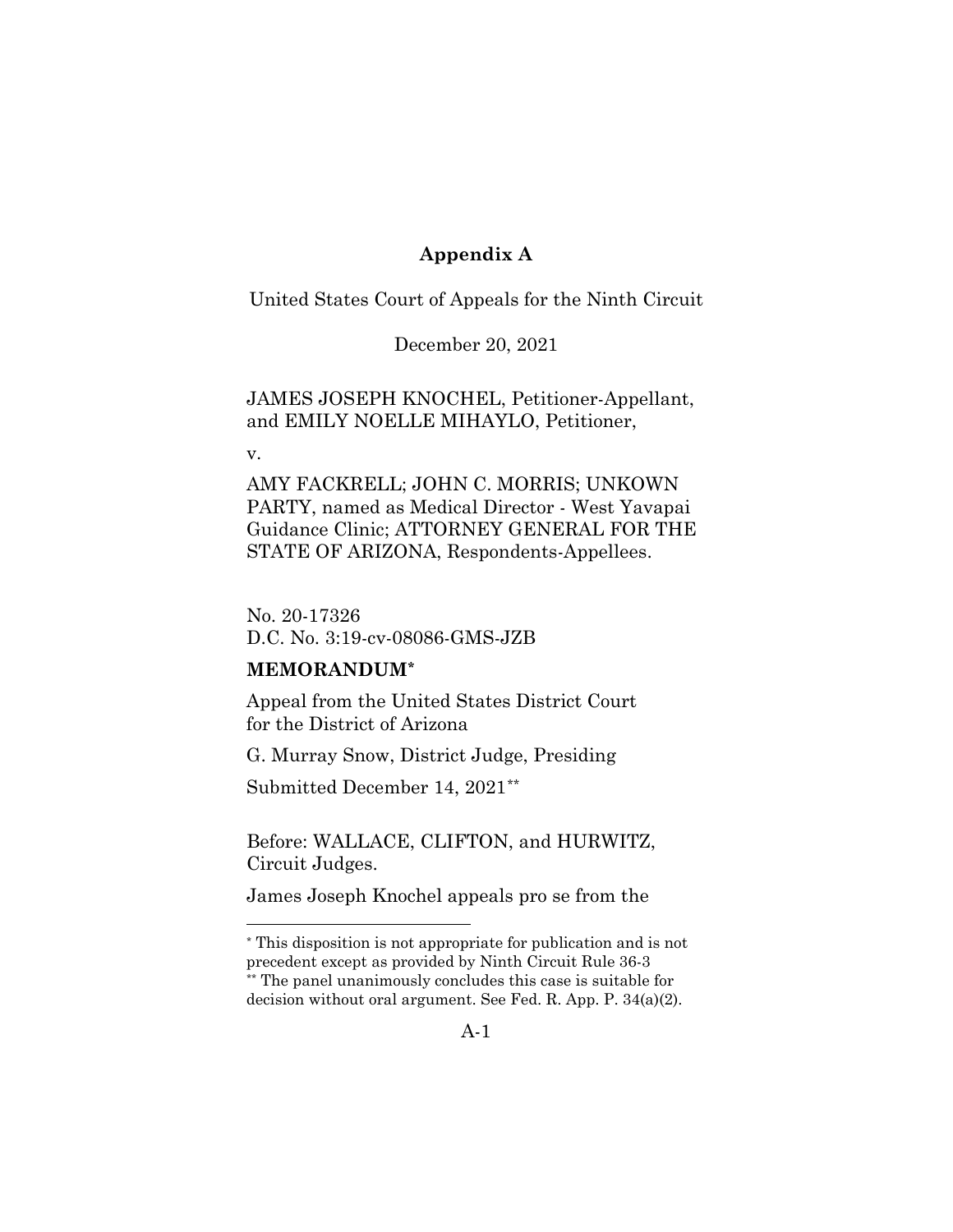district court's order designating him a vexatious litigant and imposing pre-filing restrictions against him. We have jurisdiction under 28 U.S.C. § 1291, and we affirm.

Knochel contends that the district court should have held an evidentiary hearing before imposing the order, and that recent developments in state court undermine the basis for the order. Reviewing for abuse of discretion, *see Molski v. Evergreen Dynasty Corp.*, 500 F.3d 1047, 1056 (9th Cir. 2007), we conclude there was none. The district court followed the appropriate procedure in imposing the order: It gave Knochel notice and an opportunity to oppose the order, compiled an adequate record for appellate review, made substantive findings regarding the harassing nature of Knochel's litigation history, and narrowly tailored the prohibition to future filings in which Knochel may seek to act on behalf of, as next friend of, or that in any way relate to, Emily Mihaylo. *See Ringgold-Lockhart v. Cnty. of Los Angeles*, 761 F.3d 1057, 1062 (9th Cir. 2014). The alleged developments in state court do not undermine the basis for the order, and the authorities Knochel cites do not support his claim that the district court erred by failing to hold an evidentiary hearing regarding those developments.

### **AFFIRMED.**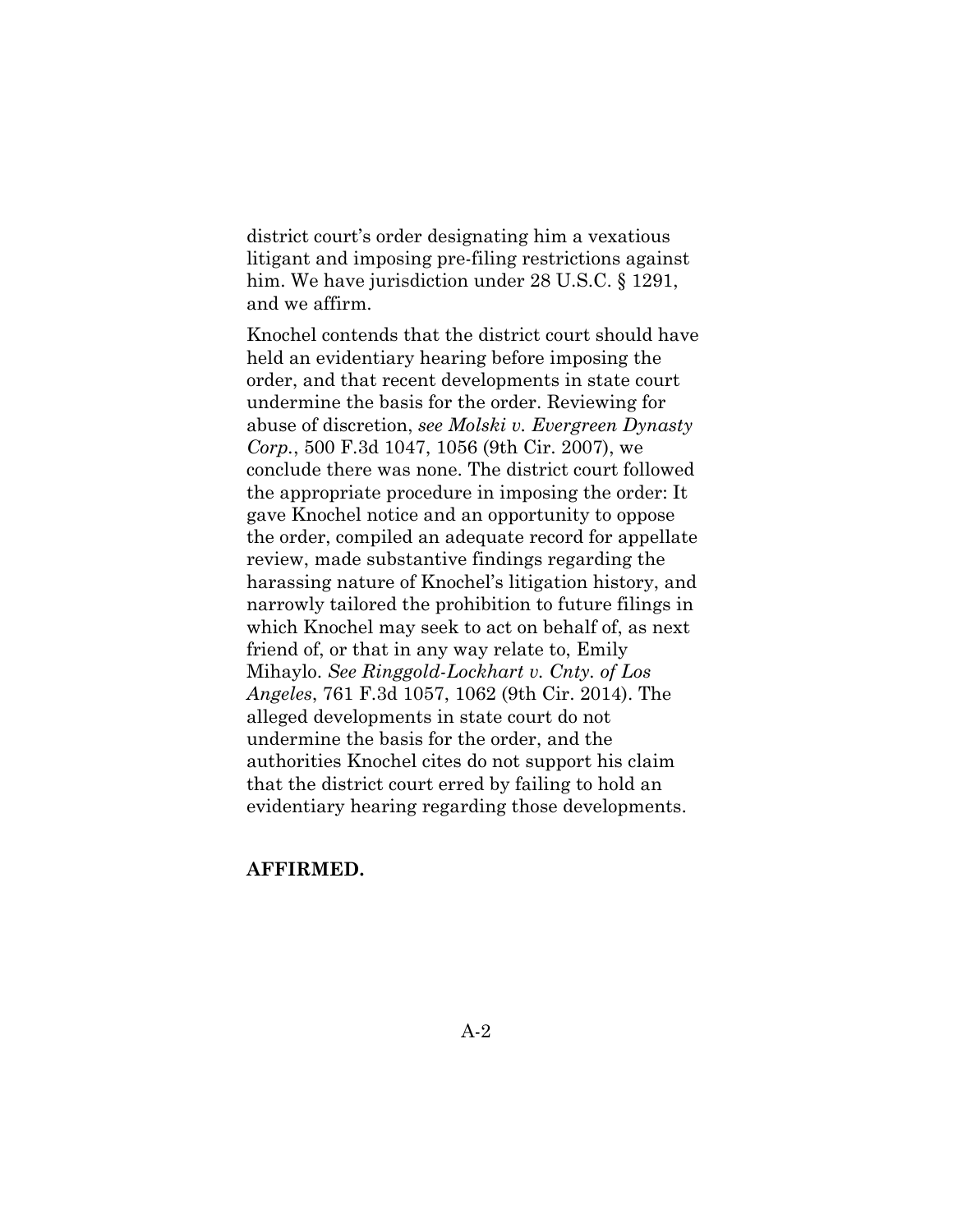# **Appendix B**

<span id="page-26-0"></span>United States Court of Appeals for the Ninth Circuit

December 8, 2020

In re: JAMES JOSEPH KNOCHEL; et al.

\_\_\_\_\_\_\_\_\_\_\_\_\_\_\_\_\_\_\_\_\_\_\_\_\_\_\_\_\_\_

JAMES JOSEPH KNOCHEL; et al., Petitioners, v. UNITED STATES DISTRICT COURT FOR THE DISTRICT OF ARIZONA, PHOENIX, Respondent,

AMY FACKRELL; et al., Real Parties in Interest.

No. 20-73382 D.C. No. 3:19-cv-08086-GMS-JZB District of Arizona, Prescott

#### **ORDER**

Before: THOMAS, Chief Judge, HURWITZ and BADE, Circuit Judges.

Petitioners have not demonstrated that this case warrants the intervention of this court by means of the extraordinary remedy of mandamus or any other writ. *See Bauman v. U.S. Dist. Court*, 557 F.2d 650 (9th Cir. 1977). Accordingly, the petition is denied.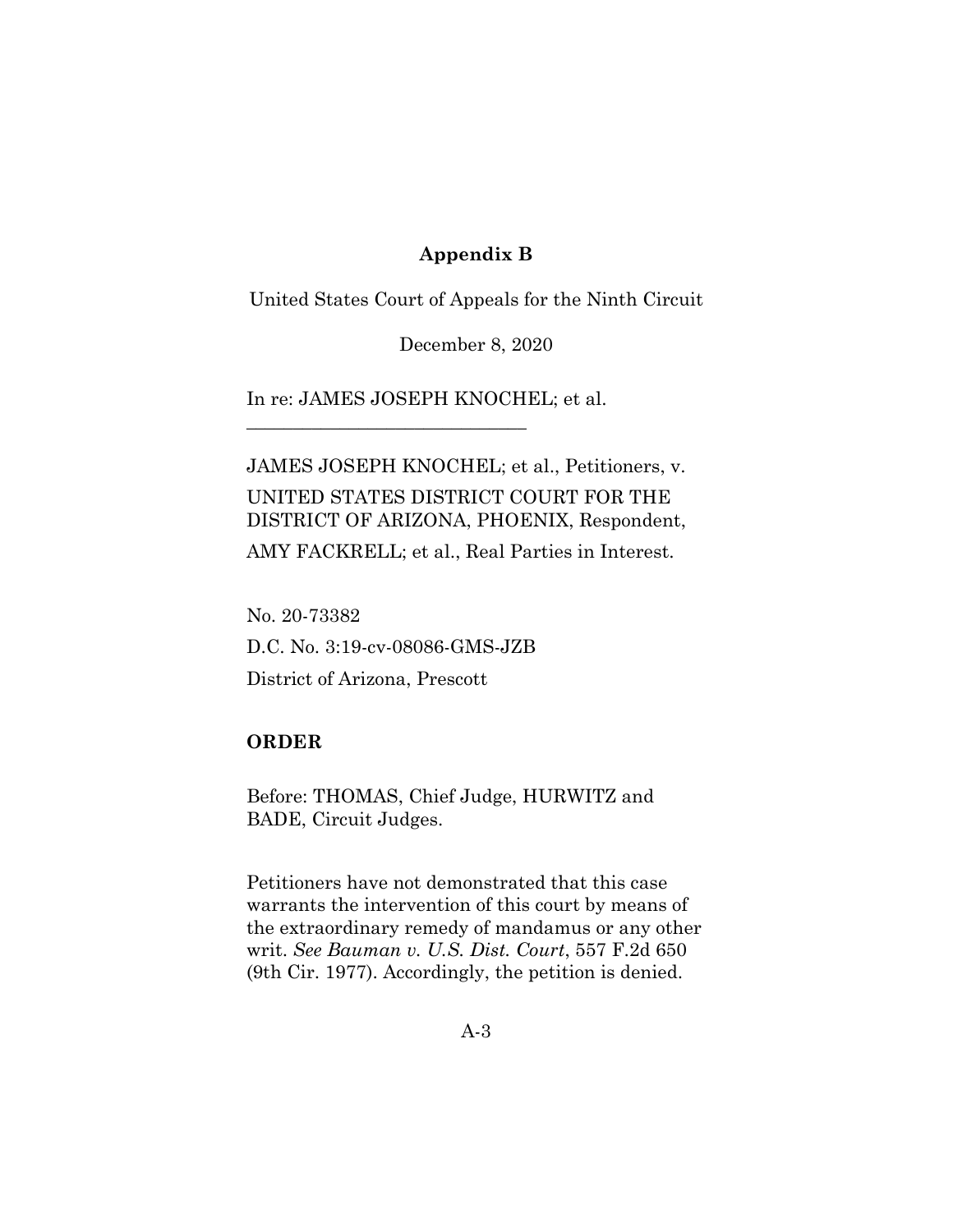All pending motions are denied as moot.

No further filings will be accepted in this closed case, and any continued attempts by James Knochel to submit filings in this court on behalf of Emily Mihaylo may result in sanctions or a vexatious litigant order. DENIED.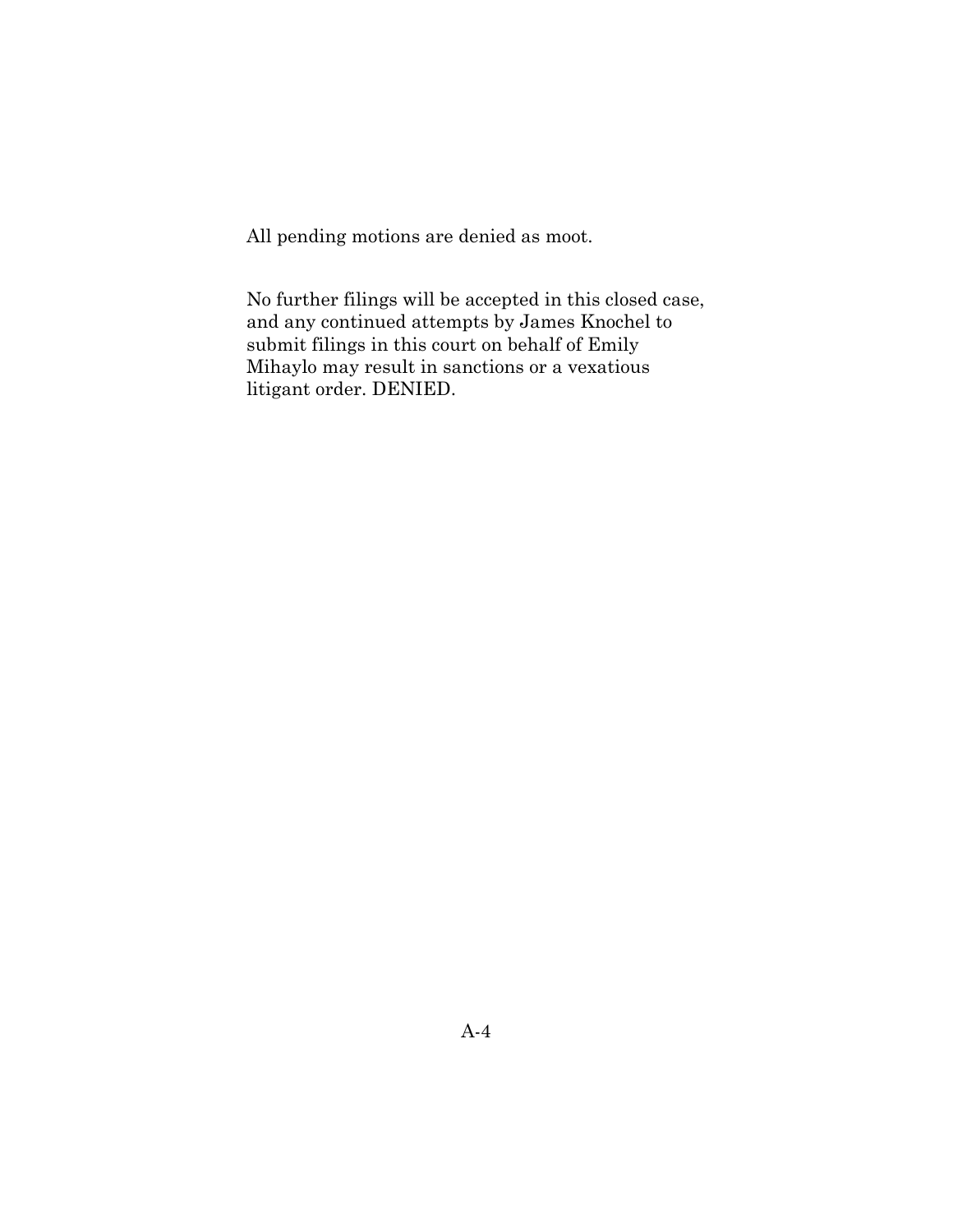# **Appendix C**

<span id="page-28-0"></span>In the United States District Court for the District of Arizona

November 13, 2020

Emily Noelle Mihaylo, et al., Petitioners, v. Amy Fackrell, et al., Respondents.

No. CV 19-8086-PCT-GMS (JZB)

# **ORDER**

#### **I. Background**

On January 11, 2018, James Joseph Knochel filed, as "next friend" of purported Petitioner Emily Noelle Mihaylo, a pro se Petition for Writ of Habeas Corpus pursuant to 28 U.S.C. § 2254, paid the filing fee, and sought a Temporary Restraining Order and "Ex-Parte Evidentiary Hearing," as well as the appointment of counsel for Ms. Mihaylo. In order to facilitate consideration of the documents, the Clerk of Court assigned the matter as case no. CV 18- 08004-PCT-GMS (JZB). In the Petition, Mr. Knochel alleged that Ms. Mihaylo had been ordered into treatment at a mental health facility, that she was being compulsorily medicated, and that the medications were making her condition worse, all in violation of the Constitution and laws of the State of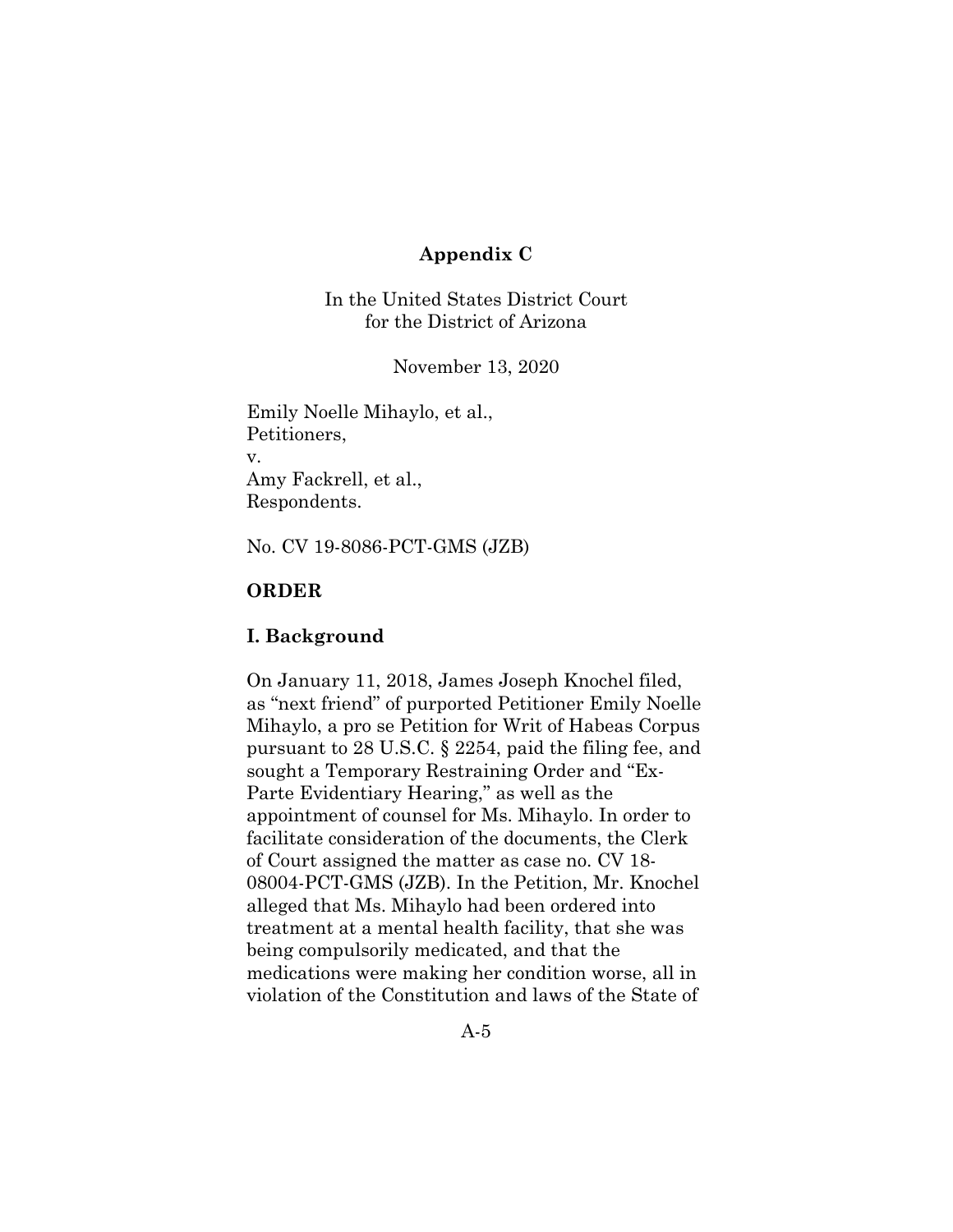Arizona. On January 24, 2018, Ms. Mihaylo sent a letter to the Court — which the Clerk of Court docketed as a Motion to Dismiss — stating that

> "[A]t no time did I file this claim and I would like it to be removed. I believe that my exboyfriend used my information to file this claim. The reason he filed this claim is unknown to me. Moving forward[,] I would like to have this case dismissed, thrown out, and terminated all together."

On January 26, 2018, Mr. Knochel filed a "Response" to the Motion, suggesting that the Motion had not been written by Ms. Mihaylo, or at least not by her "of her own free will," and that the Motion otherwise is "evidence of [Petitioner's] status as a vulnerable person, and as further justification for the necessity of appointed counsel for [Ms.] Mihaylo."

By Order dated February 7, 2018, the Court found that Mr. Knochel had failed to demonstrate that Ms. Mihaylo was unable to prosecute this action on her own and that he was acting in the best interests of Ms. Mihaylo, and that he thus did not have standing to sue as "next friend." Accordingly, the Petition was dismissed without prejudice for lack of jurisdiction. Judgment was entered the same day, and case no. CV 18-08004-PCT-GMS (JZB) was closed. Mr. Knochel thereafter filed several additional documents that either failed to request any relief or were dismissed for lack of standing.

On March 25, 2019, Mr. Knochel filed, again as the purported "next friend" of Ms. Mihaylo, the instant action. Therein, Mr. Knochel again alleged that the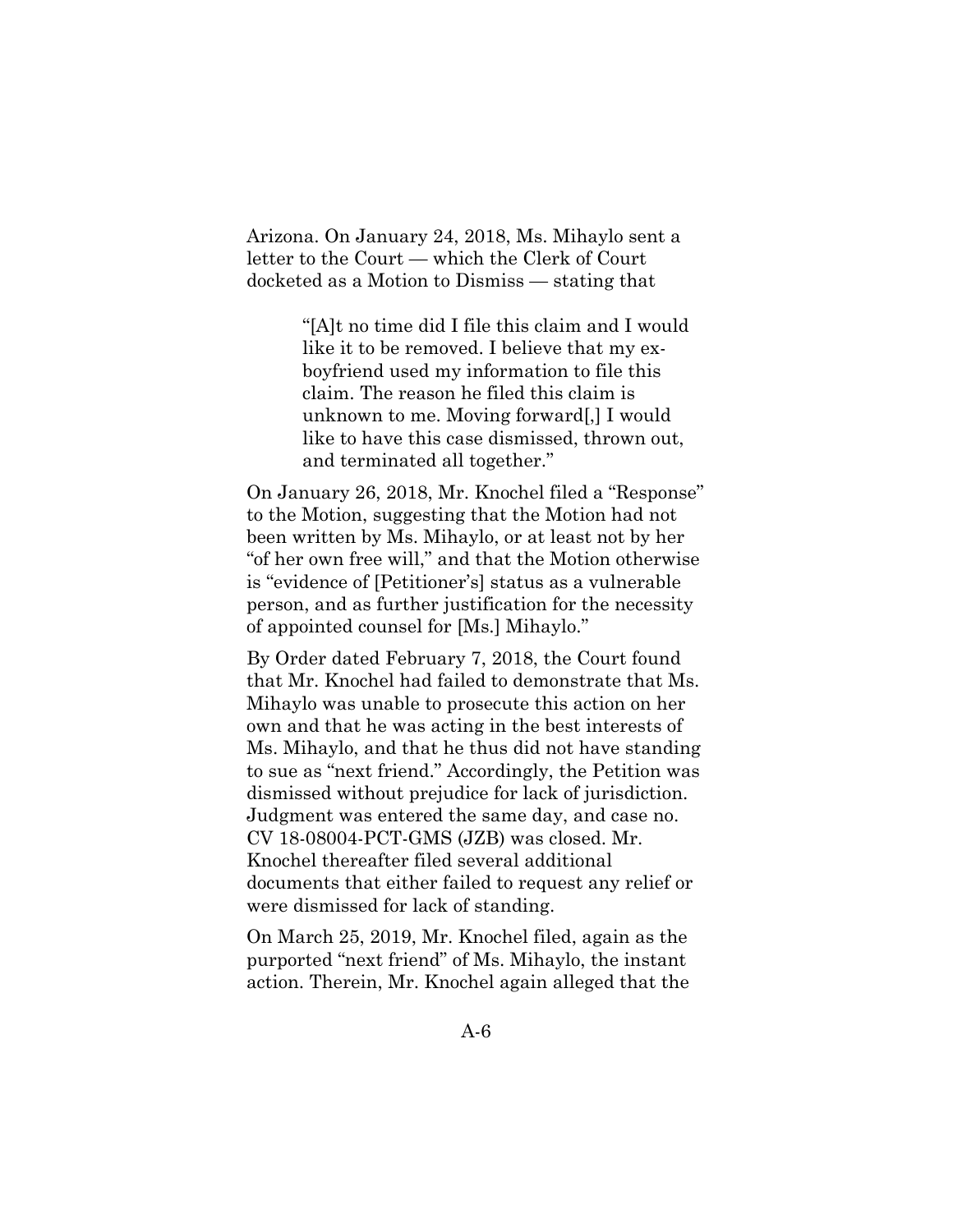January 24, 2018 letter in case no. CV 18-08004- PCT-GMS (JZB) was not sent by Ms. Mihaylo, but was rather a fraudulent document sent by the administrators of Ms. Mihaylo's mental healthcare facility. Mr. Knochel also provided a letter, which he purported to have been handwritten by Ms. Mihaylo, stating that "the letter that I signed was not written by me. I was pressured into signing it by ViewPoint staff." Attached to the Petition were also numerous exhibits, including a November 29, 2018 Minute Entry in a Yavapai County Mental Health Court hearing noting that "Defendant [apparently referring to Ms. Mihaylo] has been contacted by James. The Court notes to block James from phone…"; a December 13, 2018 Minute Entry in the same Yavapai County Mental Health Court case ordering that "Defendant shall have no contact with James Knochel"; a December 13, 2018 "Comprehensive Mental Health Court Contract" in the same case that is signed by Ms. Mihaylo and stipulates that Ms. Mihaylo will have "no contact with James Knochel"; and a December 27, 2018 "Comprehensive Mental Health Court Contract" that was again signed by Ms. Mihaylo and again stipulates that she will have "no contact with James Knochel."

Accordingly, by Order dated May 7, 2019, the Court found that, given the multiple no-contact orders entered against Mr. Knochel, Mr. Knochel had again failed to demonstrate that he had standing to sue as "next friend." Accordingly, the Petition was dismissed without prejudice for lack of jurisdiction (Doc. 4). Judgment was entered the same day, and case no. CV 19-08086-PCT-GMS (JZB) was closed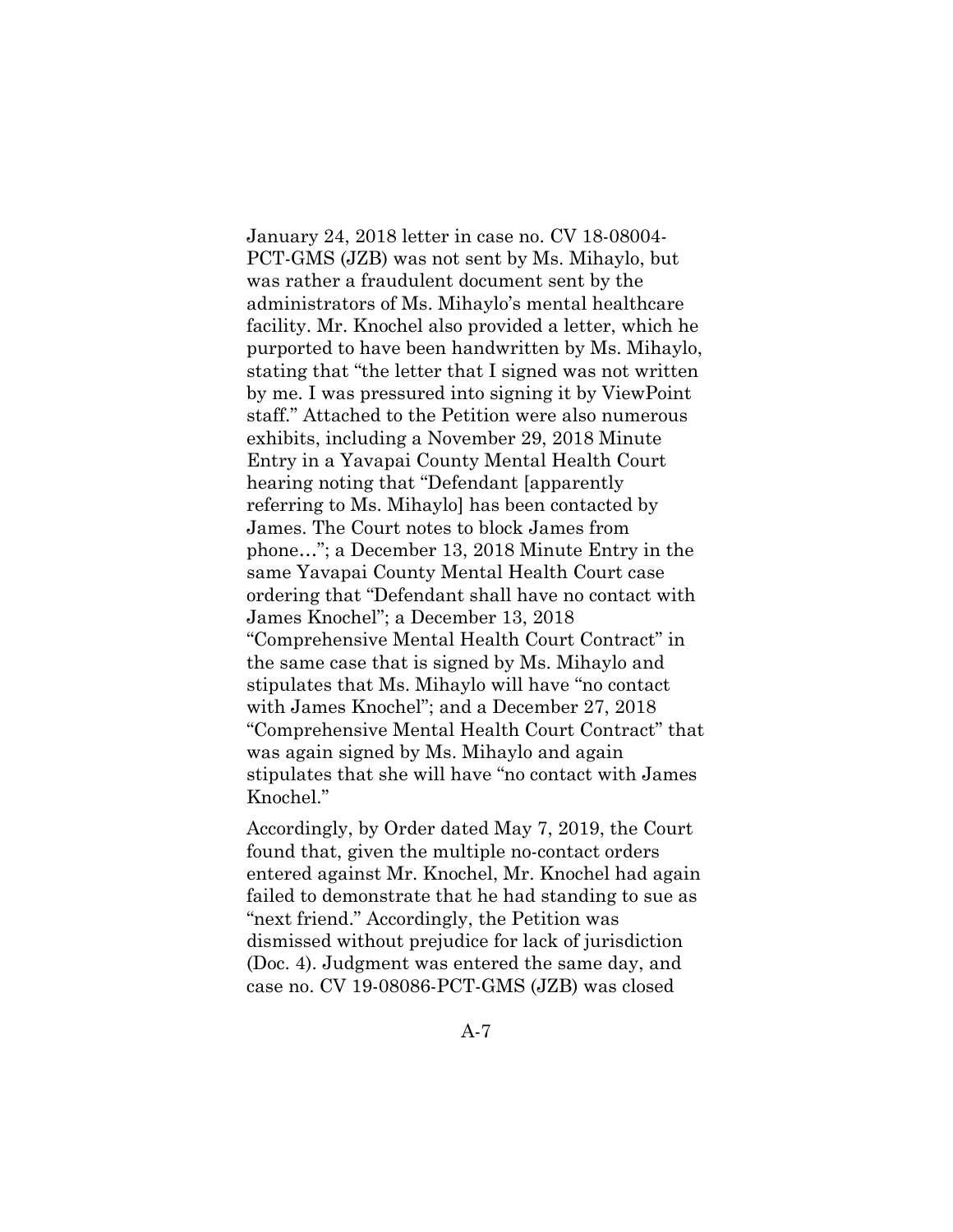(Doc. 6). On June 3, 2019, Mr. Knochel appealed the dismissal to the Ninth Circuit Court of Appeals (Doc. 7).

Further, on May 5, 2019, Mr. Knochel attempted to "remove" an Order of Protection that Ms. Mihaylo had sought, and obtained, against him in Prescott Justice Court, case no. J1303-PO2019000067.[1](#page-31-0) In order to facilitate consideration of the "removal," the Clerk of Court opened case no. CV-19-08137-PCT-GMS (JZB). Therein, Mr. Knochel asserted that the Order of Protection was the result of a "conspiracy … to deprive [Ms. Mihaylo] and [Mr. Knochel] of rights secured by the Constitution," namely, as Mr. Knochel put it, the "freedom of association guaranteed by the [First] Amendment and the equal protection of the law and privilege of habeas corpus guaranteed by the [Fourteenth] Amendment." Mr.

<span id="page-31-0"></span><sup>&</sup>lt;sup>1</sup> The Petition for the Order of Protection, which is signed by Ms. Mihaylo, details multiple instances in which Mr. Knochel has harassed Ms. Mihaylo, including by "show[ing] up at ViewPoint after he has been asked not to come back"; "writ[ing] letters to the Adult Probation Department [] trying to get [Ms. Mihaylo] off probation [and that she] asked [Mr. Knochel] to stop doing this"; "showing up at [a] mental health hearing after being asked by the probation department in months prior not to come back to mental health court,"; and showing up at the mental health court "for the third time, [being] escorted out of the court room" but not leaving the building, and then "harass[ing]" Ms. Mihaylo, an employee from her mental health facility, and a court employee "by taking pictures on his phone." (Doc. 1 at 14-15 in CV 19-08137-PCT-GMS (JZB)). Ms. Mihaylo further states that she has "asked [Mr. Knochel] to stop writing letters to the courts pertaining to [her]." (Id.). The Order of Protection itself mandates that Mr. Knochel have no contact with Ms. Mihaylo. (Id. at 10). It is dated April 4, 2019, and was effective for one year from that date. (Id.).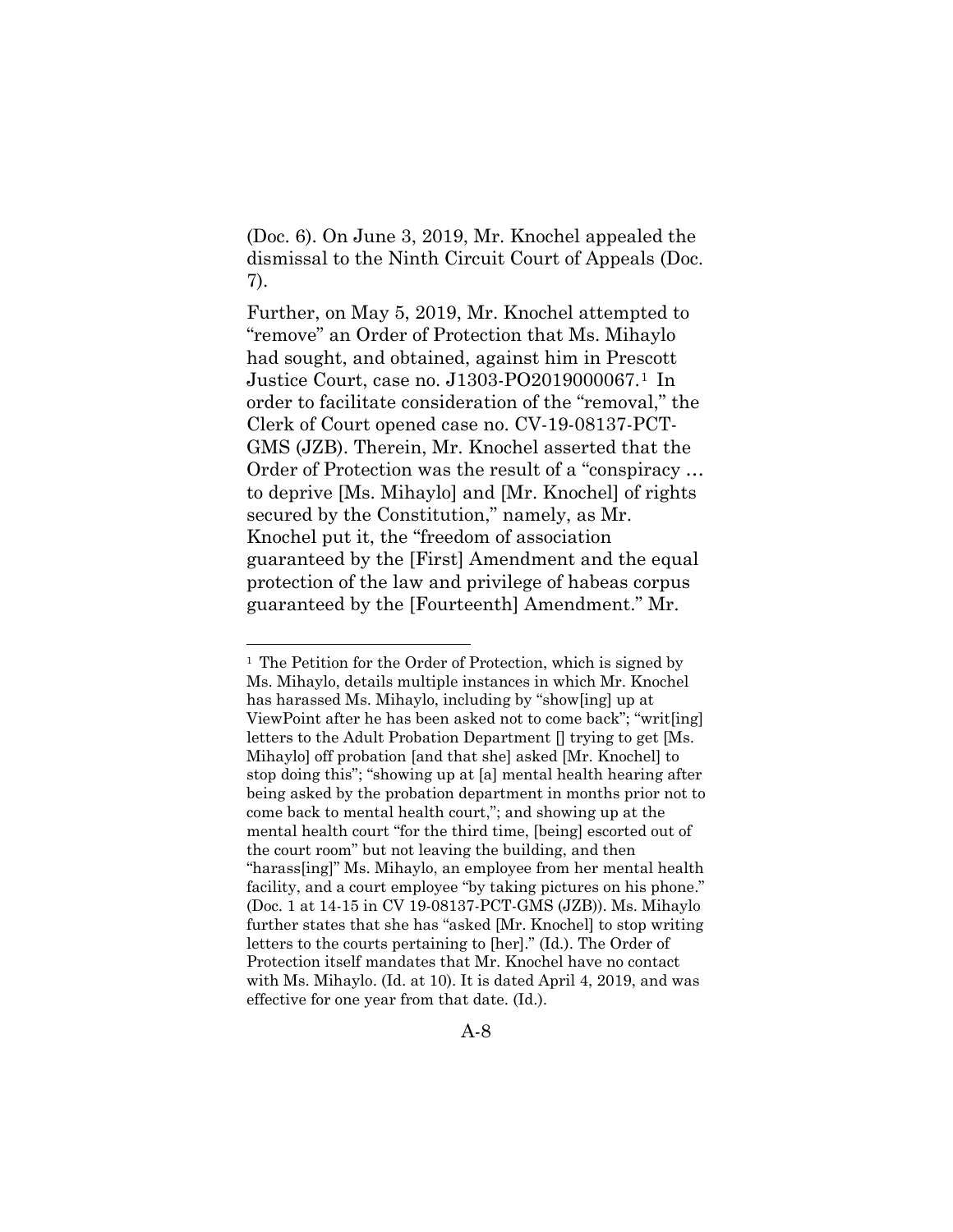Knochel further requested that this Court "intervene in the conspiracy against Plaintiff's and Defendant's civil rights." By Order dated May 20, 2019, the Court remanded the matter to the Prescott Justice Court for lack of jurisdiction. The Court further warned Mr. Knochel that "if [he] persists in using this Court as what appears to be a vehicle to further his harassment of Ms. Mihaylo," the Court may impose a vexatious litigant order against him. On June 18, 2019, Mr. Knochel appealed the dismissal to the Ninth Circuit.

On July 7, 2019, the Ninth Circuit dismissed Mr. Knochel's appeal of case no. CV 19-08137-PCT-GMS (JZB) as frivolous, and, on July 22, 2019, it declined to issue a certificate of appealability for the Court's May 7, 2019 dismissal of the instant case. The Ninth Circuit further stated that "any continued attempts by James Knochel to submit filings in this court on behalf of Emily Mihaylo may result in sanctions or a vexatious litigant order." (Doc. 9 at 1-2).

Despite the warnings from both this Court and the Ninth Circuit, Mr. Knochel continued to make filings in this case, including a Motion to Set Aside the Order of Dismissal and to Reinstate the Petition for a Writ of Habeas Corpus pursuant to Rule 60 of the Federal Rules of Civil Procedure, and a Declaration in support thereof (the "Rule 60 Motion"). Additionally, Mr. Knochel filed an Affidavit in which he sought to "remove" the undersigned from this case pursuant to 28 U.S.C. § 144. By Order dated September 9, 2020, the Court declined to recuse itself, denied the Rule 60 Motion, and ordered Mr. Knochel to show cause for why a vexatious litigant order should not be entered against him. On October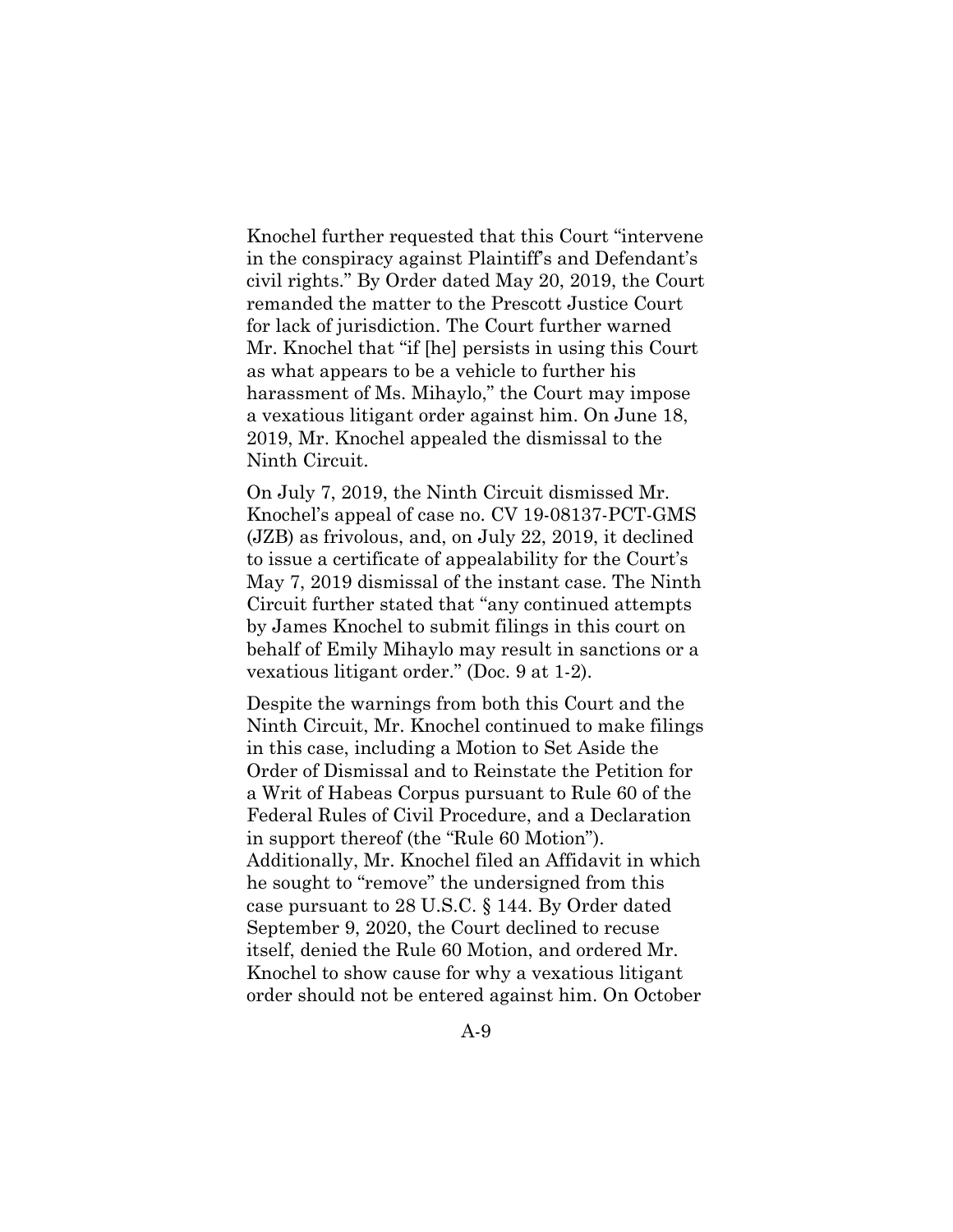8, 2020, Mr. Knochel filed his Response to the Order to Show Cause (Doc. 16).

## **II. Discussion**

Federal courts have the responsibility to ensure that their limited resources "are allocated in a way that promotes the interests of justice." *In re McDonald*, 489 U.S. 180, 184 (1989). "Flagrant abuse of the judicial process cannot be tolerated because it enables one person to preempt the use of judicial time that properly could be used to consider the meritorious claims of other litigants." *DeLong v. Hennessey*, 912 F.2d 1144, 1148 (9th Cir. 1990); *see also O'Loughlin v. Doe*, 920 F.2d 614, 618 (9th Cir. 1990). District courts have the inherent power to act to ensure that the business of the Court is conducted in an orderly and reasonable fashion. *See e.g. Visser v. Supreme Court of the State of California*, 919 F.2d 113, 114 (9th Cir. 1990). This inherent authority includes the power to "regulate the activities of abusive litigants by imposing carefully tailored restrictions under the appropriate circumstances." *DeLong v. Hennessey*, 912 F.2d 1144, 1147 (9th Cir. 1990) (quoting *Tripati v. Beaman*, 878 F.2d 351, 352 (10th Cir. 1989)).

Although the Court has the authority to enjoin abusive litigants from future access to the courts, that authority should be exercised only rarely. *Molski v. Evergeen Dynasty Corp.*, 500 F.3d 1047, 1057 (9th Cir. 2007); *DeLong*, 912 F.2d at 1147. Before imposing such an injunction, the Court must provide the abusive litigant with notice of the impending injunction and an opportunity to oppose it. *DeLong*, 912 F.2d at 1147. The Court must also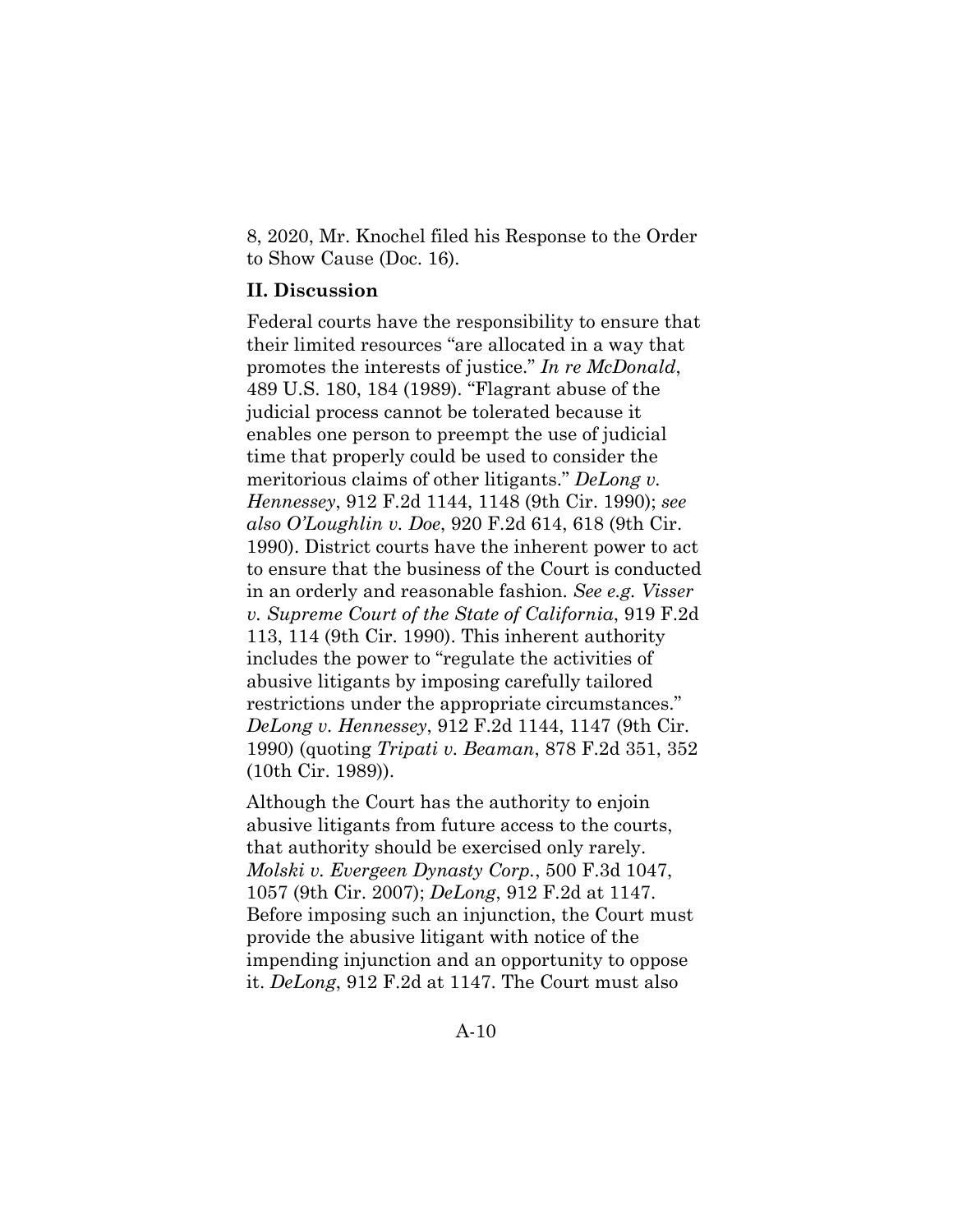furnish an adequate record for review—one that includes "a listing of all the cases and motions that led the district court to conclude that a vexatious litigant order was needed." Id. The Court must make a substantive finding of "'the frivolous or harassing nature of the litigant's actions.'" Id. at 1148 (quoting *In re Powell*, 851 F.2d 427, 431 (D.C. Cir. 1988)). Litigiousness is not enough; the court must consider "'both the number and content of the filings.'" *Id*. (quoting *In re Powell*, 851 F.2d at 431).

# **1. Filing History**

Mr. Knochel has filed three separate actions in this Court,[2](#page-34-0) as well as two separate appeals to the Ninth Circuit.[3](#page-34-1) This Court dismissed CV 18-08004-PCT-GMS (JZB) and CV 19-08086-PCT-GMS (JZB) for lack of standing, and dismissed CV 19-08137- PCTGMS (JZB) for lack of jurisdiction. The Ninth Circuit declined to issue a certificate of appealability in case no. 19-16135, and dismissed case no. 19- 16261 as frivolous. In his Response, Mr. Knochel argues that this low volume of filings does not support issuance of a vexatious litigant order because he did not file "large numbers of pointless cases," and the only cost is "this Court's time in figuring out how to avoid its duty to justice." (Doc. 16 at 4). Mr. Knochel further argues that the cases he brought in this Court were dismissed without prejudice. (*Id*. at 3).

<span id="page-34-0"></span><sup>2</sup> CV 18-08004-PCT-GMS (JZB), CV 19-08086-PCT-GMS (JZB), and CV 19- 08137-PCT-GMS (JZB).

<span id="page-34-1"></span><sup>3</sup> Ninth Circuit case no. 19-16135 (appealing CV 19-08086- PCT-GMS (JZB)), and Ninth Circuit case no. 19-16261 (appealing CV 19-08137-PCT-GMS (JZB)).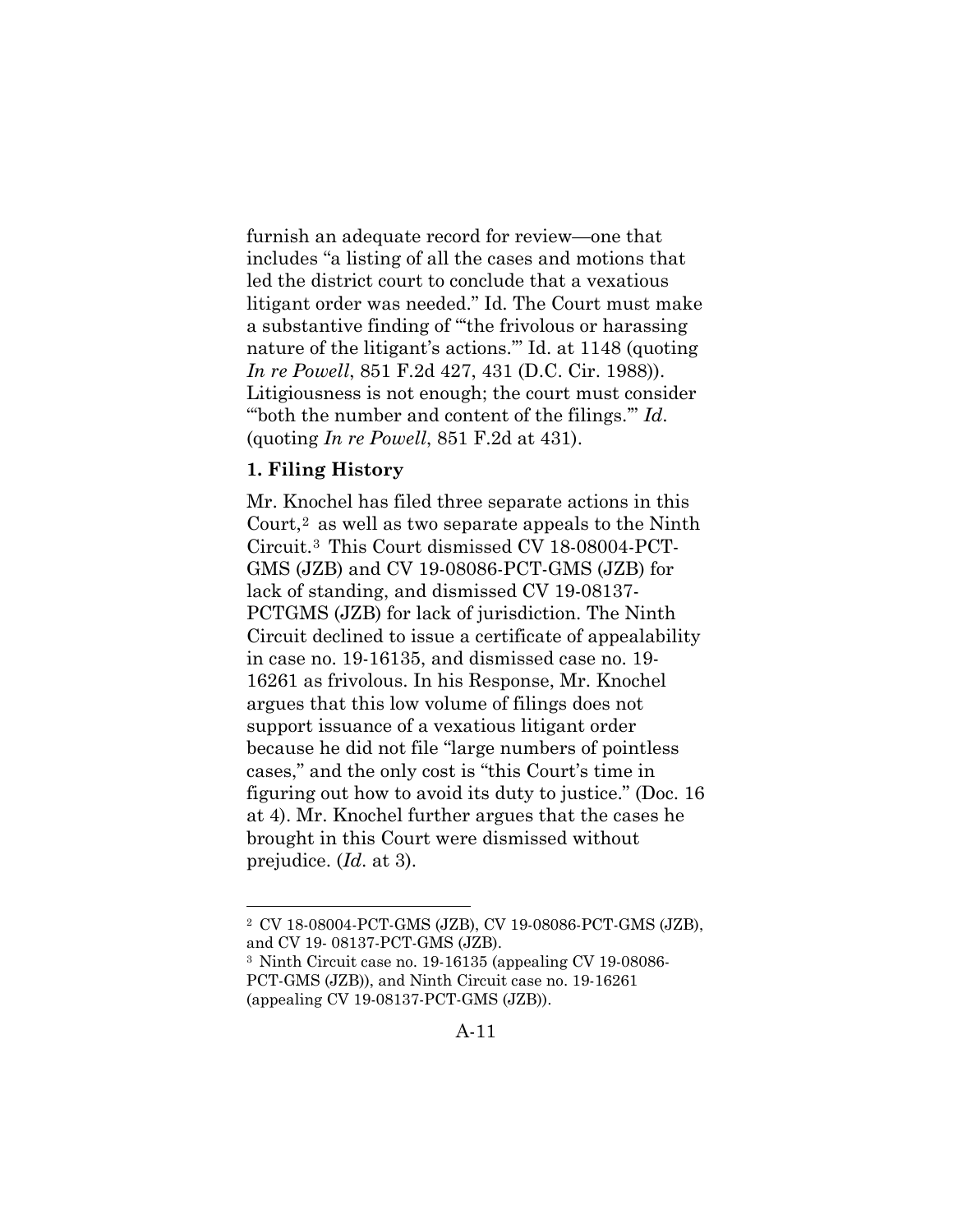Although the volume of Mr. Knochel's filings is relatively low, and thus weighs against entry of a vexatious litigant order, this Court has repeatedly found that Mr. Knochel lacks standing to bring the filings at all, or that it lacks jurisdiction to consider them, and the Ninth Circuit has found that one of Mr. Knochel's appeals was frivolous. That the Court dismissed the actions without prejudice was to preserve *Ms. Mihaylo's* rights to bring any claims she wished, not an adjudication of the "good faith" of Mr. Knochel. Accordingly, the Court thus finds that, on balance, Mr. Knochel's filing history weighs in favor of entry of a vexatious litigant order.

#### **2. Harassing Nature of Mr. Knochel's Filings**

Although the volume of Mr. Knochel's filing history is relatively low, both this Court and the Ninth Circuit have previously warned Mr. Knochel that a vexatious litigant order may be entered against him "if [he] persists in using this Court as what appears to be a vehicle to further his harassment of Ms. Mihaylo." (Doc. 11 at 6 in CV 19-08137-PCTGMS (JZB)); *see also* (Doc. 9 at 1-2) (stating that "any continued attempts by James Knochel to submit filings in this court on behalf of Emily Mihaylo may result in sanctions or a vexatious litigant order.") Despite those warnings, Mr. Knochel remains undeterred in making such filings, supporting the conclusion that they are intended "to be a vehicle to further his harassment of Ms. Mihaylo." This is evidenced by the following:

After initiating CV 18-08004-PCT-GMS (JZB), his first action in this court, Ms. Mihaylo filed a letter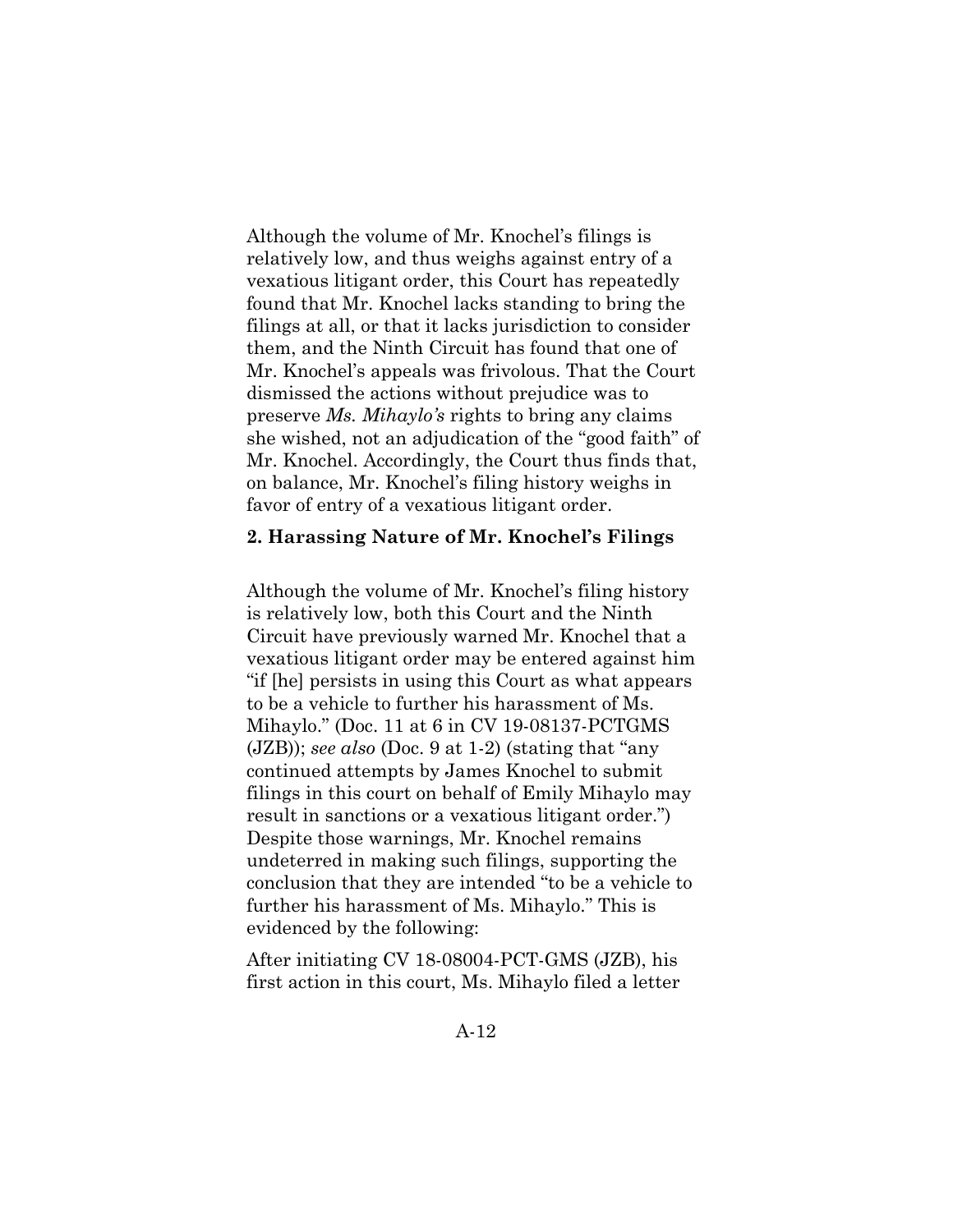with the Court stating that

"[A]t no time did I file this claim and I would like it to be removed. I believe that my exboyfriend used my information to file this claim. The reason he filed this claim is unknown to me. Moving forward[,] I would like to have this case dismissed, thrown out, and terminated all together."

#### (Doc. 8 in CV 18-08004-PCT-GMS (JZB)).

Similarly, in the instant case, Mr. Knochel has provided handwritten notes from Ms. Mihaylo in which she states that Mr. Knochel

> has been writing letters to the Supreme Court [and] Federal Court to get me out of the treatment center I am paying to be at. He has [filed] a filing called Next Friend saying I am not capable of making my own decisions. I have asked him to stop writing letters to the courts pertaining to me. He has showed up at ViewPoint after he has been asked to not come back. He has written letter to the Adult Probation Department also trying to get me off probation. I asked him to stop doing this.

(Doc. 14 at 22) (emphasis in original).

Ms. Mihaylo has also been directed by a Yavapai Mental Health Court to "block James [Knochel] from phone [contact]," and repeatedly ordered to "have no contact with James Knochel." (Doc. 2-1 at 8-11).

Ms. Mihaylo has also sought, and obtained, an Order of Protection against Mr. Knochel. (Doc. 1 at 9 in CV 19-08137-PCT-GMS (JZB)). The Petition for the Order of Protection, which is signed by Ms. Mihaylo,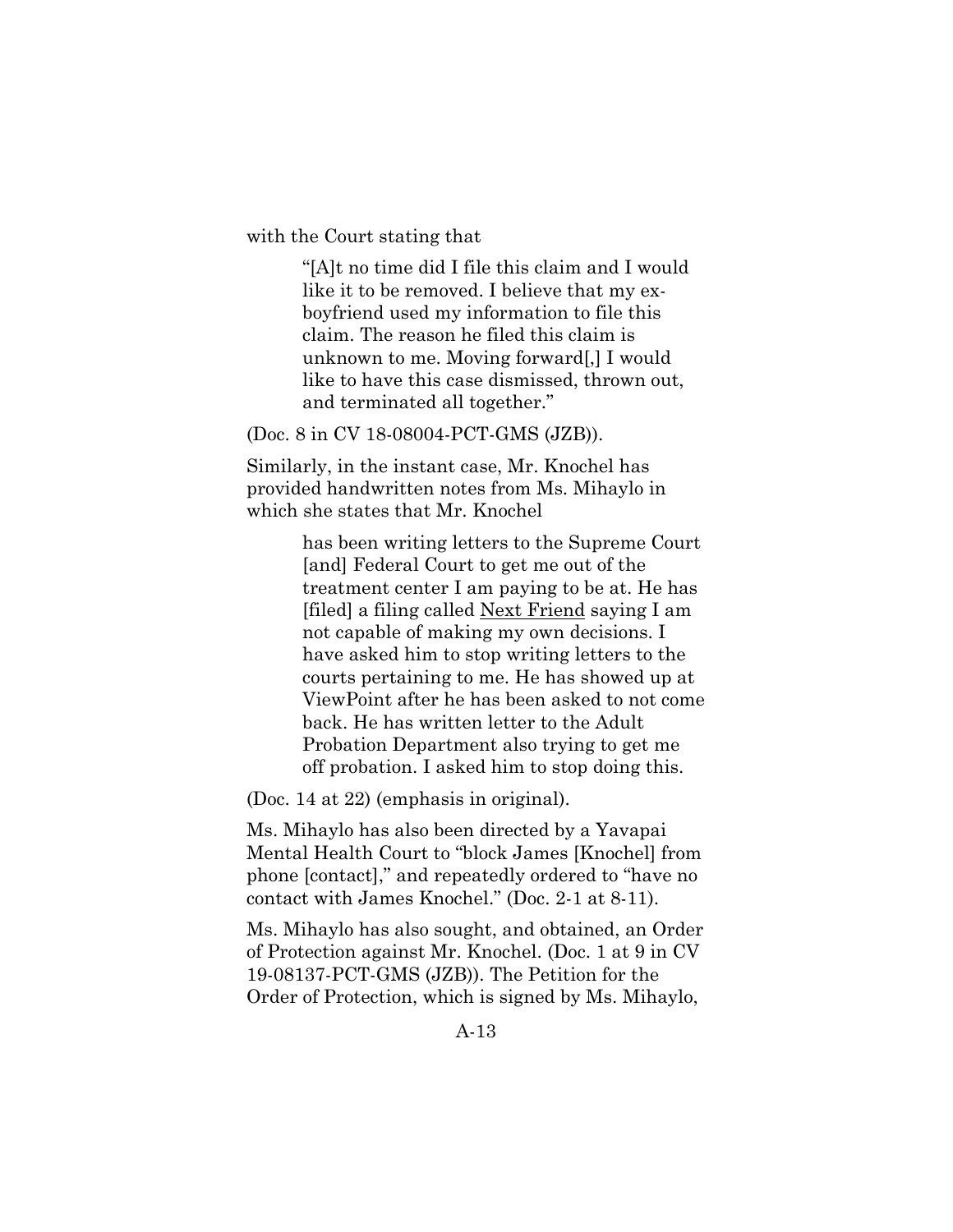details multiple instances in which Mr. Knochel harassed Ms. Mihaylo, including by "show[ing] up at ViewPoint after he has been asked not to come back"; "writ[ing] letters to the Adult Probation Department [] trying to get [Ms. Mihaylo] off probation [and that she] asked [Mr. Knochel] to stop doing this"; "showing up at [a] mental health hearing after being asked by the probation department in months prior not to come back to mental health court,"; and showing up at the mental health court "for the third time, [being] escorted out of the court room" but not leaving the building, and then "harass[ing]" Ms. Mihaylo, an employee from her mental health facility, and a court employee "by taking pictures on his phone." (*Id*. at 14-15). Ms. Mihaylo further states she "asked [Mr. Knochel] to stop writing letters to the courts pertaining to [her]." (*Id*.). The Order of Protection itself mandates that Mr. Knochel have no contact with Ms. Mihaylo. (*Id*. at 10).

Finally, Ms. Mihaylo has recently had a Guardian appointed to act on her behalf by Maricopa County Superior Court (Doc. 14 at 19-20), and Mr. Knochel himself states that this Guardian has "formally prohibit[ed] Mihaylo and Knochel's contact." (*Id*. at 6).

Although Mr. Knochel argues that these filings were made "in good faith," that the litigation history recited by this Court is "incomplete and misleading," and that he "only filed in District Court after he and Mihaylo were denied due process of law by … the Arizona Superior Court, the Arizona Court of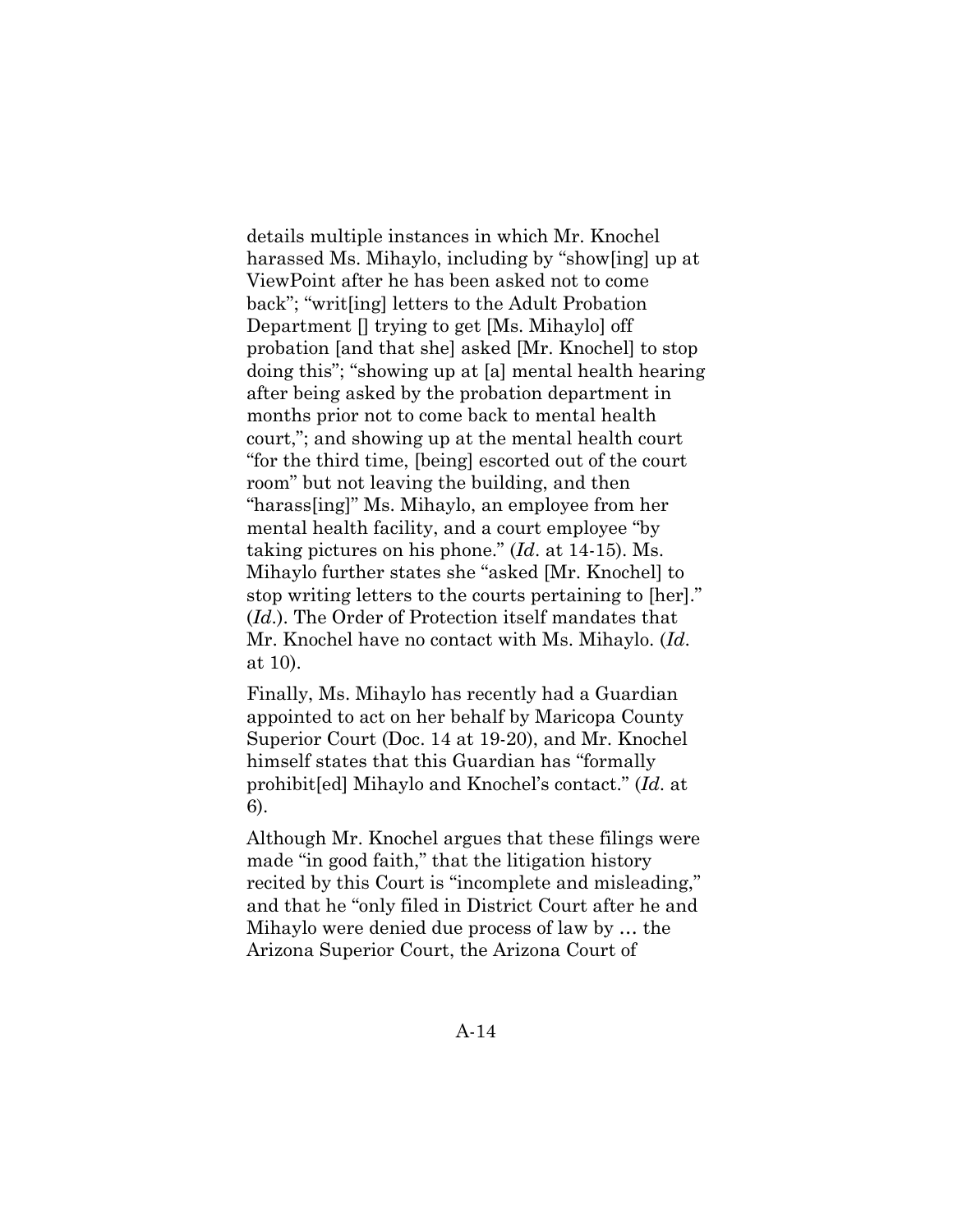Appeals, and the Arizona Supreme Court…"[4](#page-38-0) he cherry-picks the record to support his actions. (Doc. 16 at 2-3). Mr. Knochel omits any mention of Ms. Mihaylo's written pleas that he desist in both contacting her and seeking judicial relief on her behalf, the Yavapai State Mental Health Court's numerous orders prohibiting Mr. Knochel from contacting Ms. Mihaylo, the entry of an Order of Protection against him obtained by Ms. Mihaylo, and the appointment of a Guardian for Ms. Mihaylo who has "formally prohibit[ed] Mihaylo and Knochel's contact." As such, Mr. Knochel's continued filings do not support that he is acting "in good faith," nor does it support that his litigation history militates against entry of a vexations litigant order. To the contrary, the Court finds that the harassing nature of Mr. Knochel's filings strongly supports the entry of a vexatious litigant order against him.

### **III. Type of Injunctive Order**

An order enjoining an abusive litigant from future access to the courts must be "narrowly tailored to closely fit the specific vice encountered." *DeLong*, 912 F.2d at 1148. Here, that vice is Mr. Knochel's continued harassment of Ms. Mihaylo. As such, the Court sees no basis to enjoin Mr. Knochel from filing any actions that do not relate to Ms. Mihaylo, thus preserving his access to the Court should he seek to file an action that does not relate to Ms. Mihaylo.

<span id="page-38-0"></span><sup>4</sup> The fact that Mr. Knochel is apparently seeking in the state courts the same relief he seeks in this Court and the Ninth Circuit only further supports the harassing nature of Mr. Knochel's filings.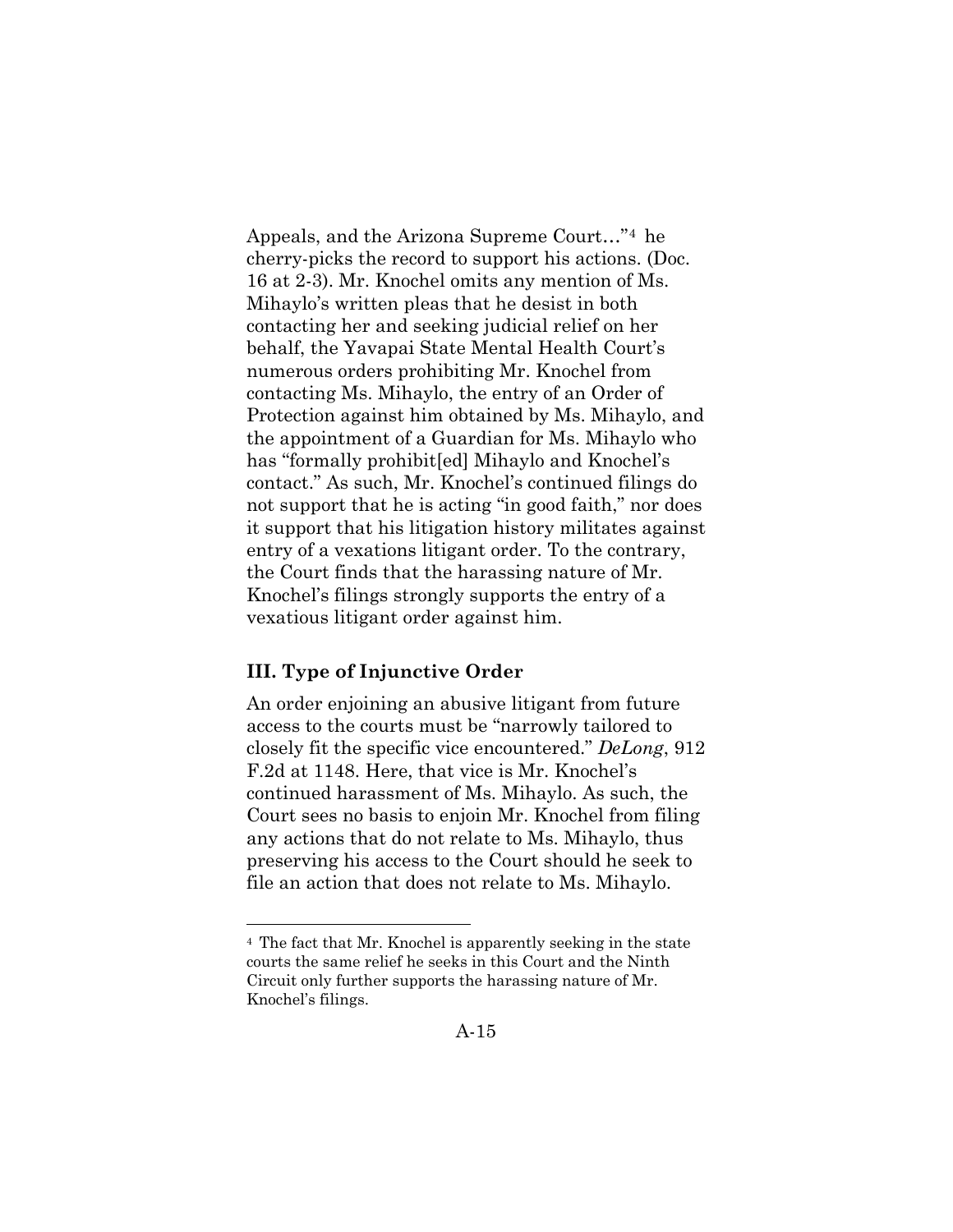Further, given Mr. Knochel's relative paucity of filings, the Court does not, at this time, find that a pre-filing monetary sanction is either warranted or sufficient to prevent Mr. Knochel's continued filings related to Ms. Mihaylo.[5](#page-39-0) Accordingly, the Court's vexatious litigant order will be limited to preventing Mr. Knochel's continued filings in the three cases he has already brought in this Court, and preventing him from filing any new cases in this Court related to Ms. Mihaylo.

### **IV. Vexatious Litigant Order**

The Court's September 9, 2020 Order served as notice of the Court's intent to impose a vexatious litigant order against Mr. Knochel. Mr. Knochel was permitted an opportunity to show cause for why such an order should not be entered, and has failed to persuade the Court that a vexatious litigant order is not warranted. Accordingly, the Court will enter the injunction proposed in its September 9, 2020 Order, with the following terms:

> 1. James Joseph Knochel is prohibited from making any further filings in cases CV 18-

<span id="page-39-0"></span><sup>5</sup> The Court notes that two of the three actions Mr. Knochel has filed in this Court —CV 18-08004-PCT-GMS (JZB) and CV 19- 08086-PCT-GMS (JZB) — were filed as habeas corpus actions, for which the filing fee is only \$5.00 and which Mr. Knochel paid in full at the time he initiated both cases. In the third case — CV 19-08137-PCT-GMS (JZB) — Mr. Knochel sought to proceed in forma pauperis, attesting that he had insufficient monies to pay the \$400 filing and administrative fees. Although in forma pauperis status is a privilege, not a right, it seems possible that, given Mr. Knochel's professed indigency, a prefiling monetary sanction would effectively bar him from all access to the courts.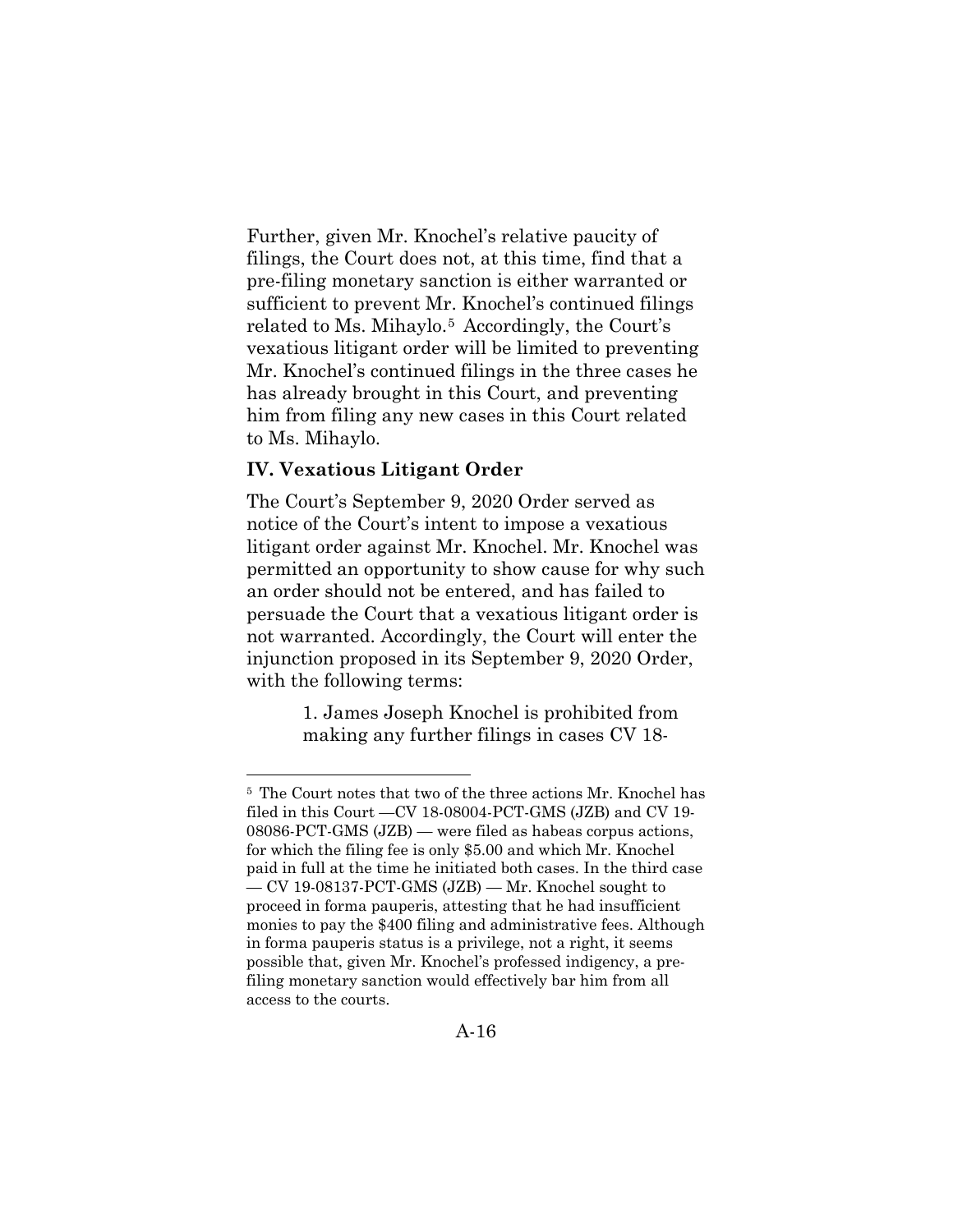08004-PCT-GMS (JZB), CV 19- 08086-PCT-GMS (JZB), and CV 19-08137-PCT-GMS (JZB). If Mr. Knochel makes any further filings in these cases, the Court will not consider them, and the Clerk of Court will summarily strike them from the record.

2. If James Joseph Knochel attempts to file any new actions in this Court, he must include therewith a Declaration, signed under penalty of perjury, that the filing is not brought on behalf of, as "next friend" to, or in any way related to Emily Noelle Mihaylo. If Mr. Knochel fails to include the required Declaration, or if the Declaration indicates that the action is being brought on behalf of, as "next friend" to, or is otherwise related to Ms. Mihaylo, the Court will not consider the new action and will summarily dismiss the action for failure to comply with this Order.

### **IT IS ORDERED:**

(1) Mr. Knochel having failed to show cause for why the injunction proposed in the Court's September 9, 2020 Order should not be imposed, the Injunction described in that Order is entered as set forth below.

(2) James Joseph Knochel is prohibited from making any further filings in cases CV 18-08004-PCT-GMS (JZB), CV 19-08086-PCT-GMS (JZB), and CV 19- 08137-PCTGMS (JZB). If Mr. Knochel makes any further filings in those three cases, the Court will not consider them, and the Clerk of Court is directed to summarily strike them from the record.

(3) If James Joseph Knochel attempts to file any new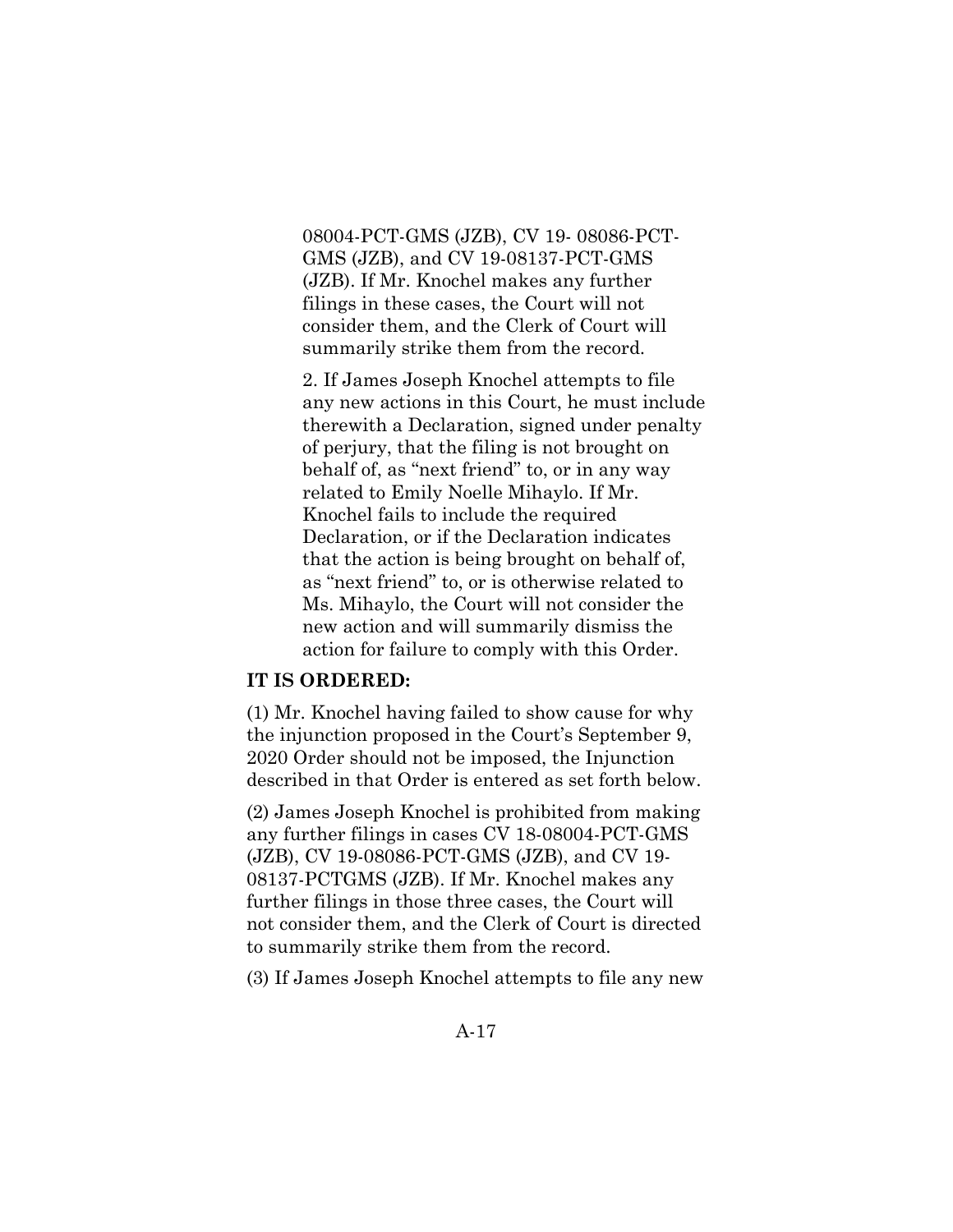actions in this Court, he must include therewith a Declaration, signed under penalty of perjury, that the filing is not brought on behalf of, as "next friend" to, or in any way related to Emily Noelle Mihaylo. If Mr. Knochel fails to include the required Declaration, or if the Declaration indicates that the action is being brought on behalf of, as "next friend" to, or is otherwise related to Ms. Mihaylo, the Court will not consider the new action and will summarily dismiss the action for failure to comply with this Order.

Dated this 13th day of November, 2020.

 /s/ G. Murray Snow Chief United States District Judge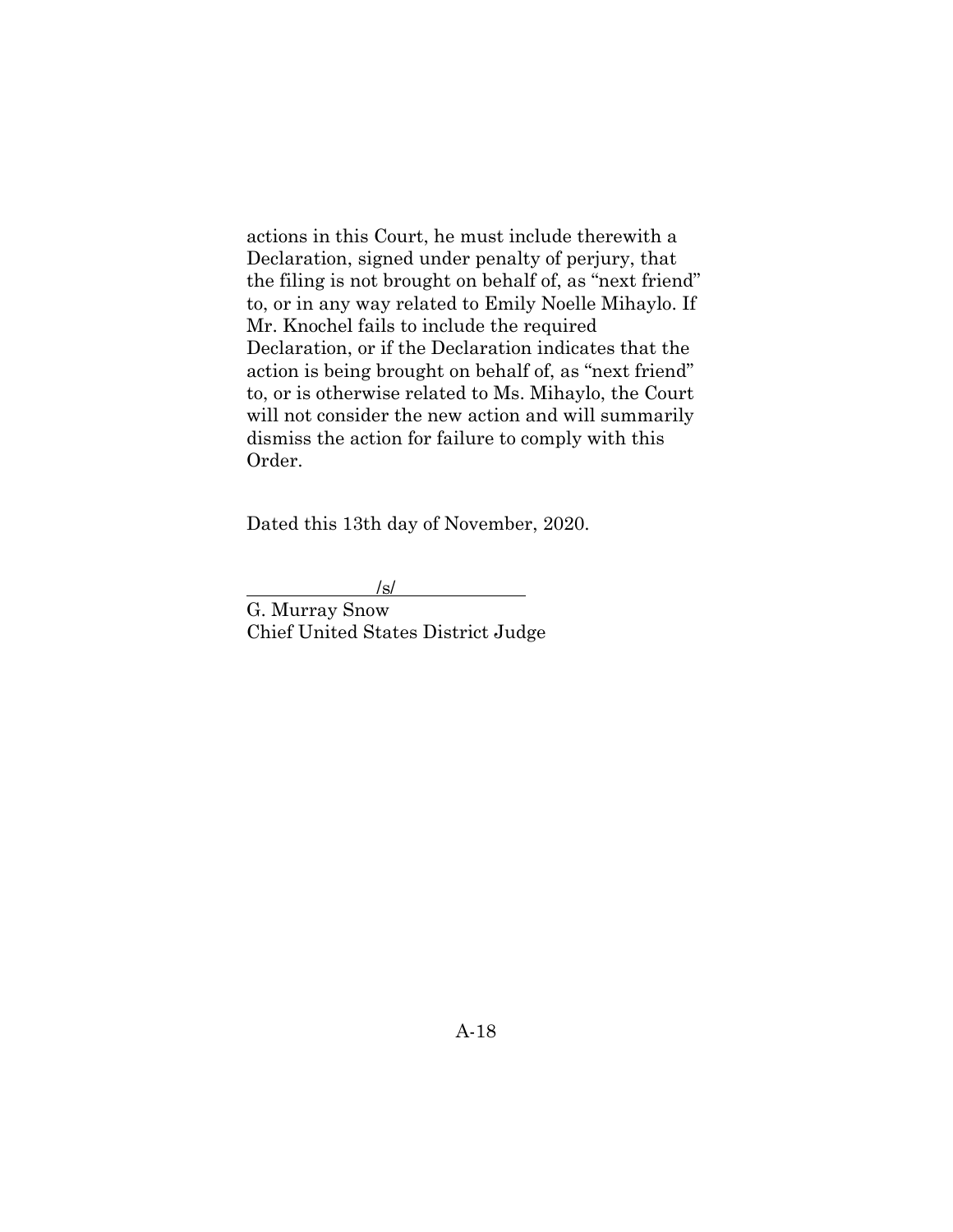# **Appendix D**

In the United States District Court for the District of Arizona

September 9, 2020

Emily Noelle Mihaylo, et al., Petitioners, v. Amy Fackrell, et al., Respondents.

No. CV 18-08086-PCT-GMS (JZB)

#### **ORDER and ORDER TO SHOW CAUSE**

#### **I. Background**

On January 11, 2018, James Joseph Knochel filed, as "next friend" of purported Petitioner Emily Noelle Mihaylo, a pro se Petition for Writ of Habeas Corpus pursuant to 28 U.S.C. § 2254, paid the filing fee, and sought a Temporary Restraining Order and "Ex-Parte Evidentiary Hearing," as well as the appointment of counsel for Ms. Mihaylo. In order to facilitate consideration of the documents, the Clerk of Court assigned the matter as case no. CV 18- 08004-PCT-GMS (JZB). In the Petition, Mr. Knochel alleged that Ms. Mihaylo had been ordered into treatment at a mental health facility, that she was being compulsorily medicated, and that the medications were making her condition worse, all in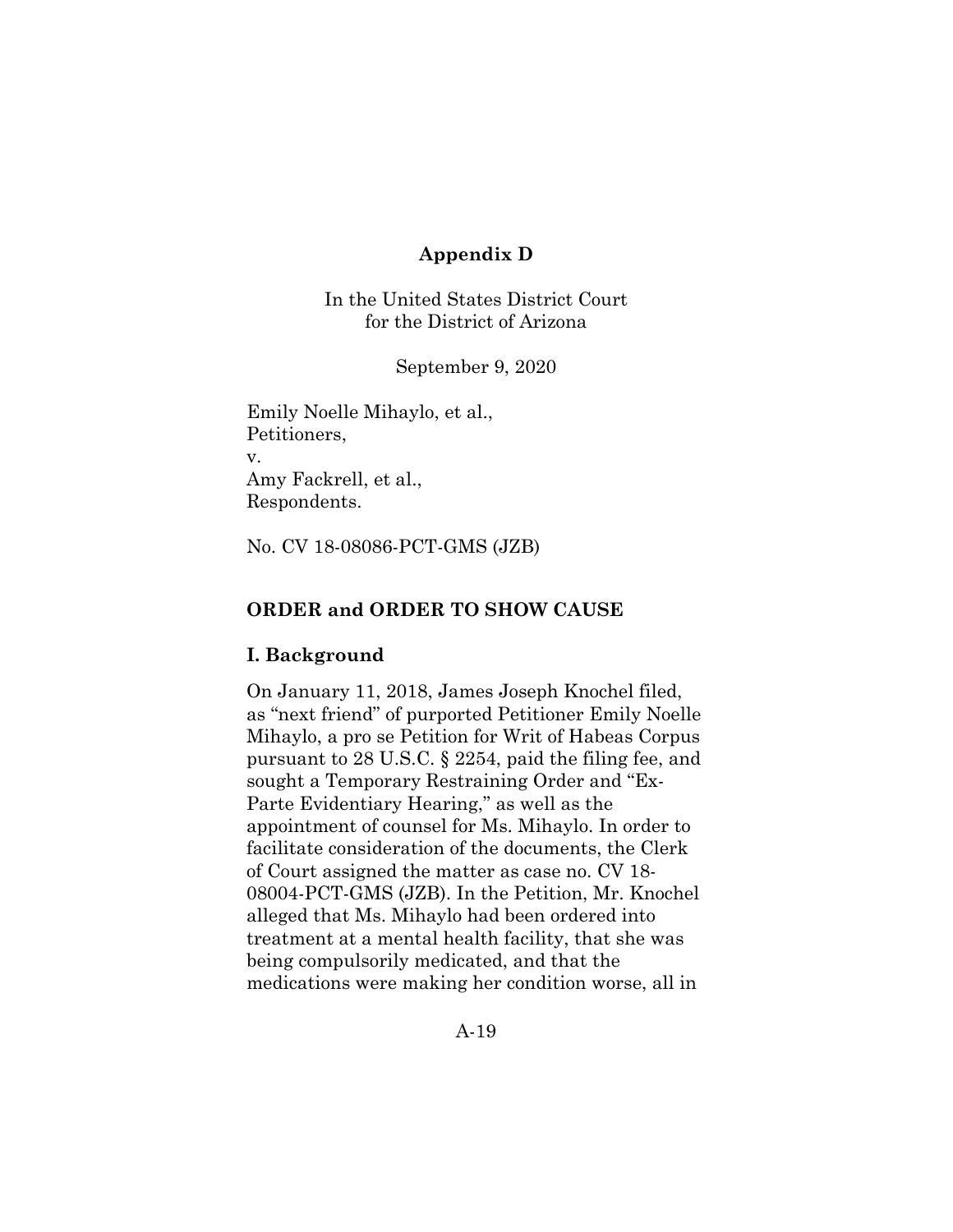violation of the Constitution and laws of the State of Arizona. On January 24, 2018, Ms. Mihaylo sent a letter to the Court — which the Clerk of Court docketed as a Motion to Dismiss — stating that

> "[A]t no time did I file this claim and I would like it to be removed. I believe that my exboyfriend used my information to file this claim. The reason he filed this claim is unknown to me. Moving forward[,] I would like to have this case dismissed, thrown out, and terminated all together."

On January 26, 2018, Mr. Knochel filed a "Response" to the Motion, suggesting that the Motion had not been written by Ms. Mihaylo, or at least not by her "of her own free will," and that the Motion otherwise is "evidence of [Petitioner's] status as a vulnerable person, and as further justification for the necessity of appointed counsel for [Ms.] Mihaylo."

By Order dated February 7, 2018, the Court found that Mr. Knochel had failed to demonstrate that Ms. Mihaylo was unable to prosecute this action on her own and that he was acting in the best interests of Ms. Mihaylo, and that he thus did not have standing to sue as "next friend." Accordingly, the Petition was dismissed without prejudice for lack of jurisdiction. Judgment was entered the same day, and case no. CV 18-08004-PCT-GMS (JZB) was closed. Mr. Knochel thereafter filed several additional documents that either failed to request any relief or were dismissed for lack of standing.

On March 25, 2019, Mr. Knochel filed, again as the purported "next friend" of Ms. Mihaylo, the instant action. Therein, Mr. Knochel again alleged that the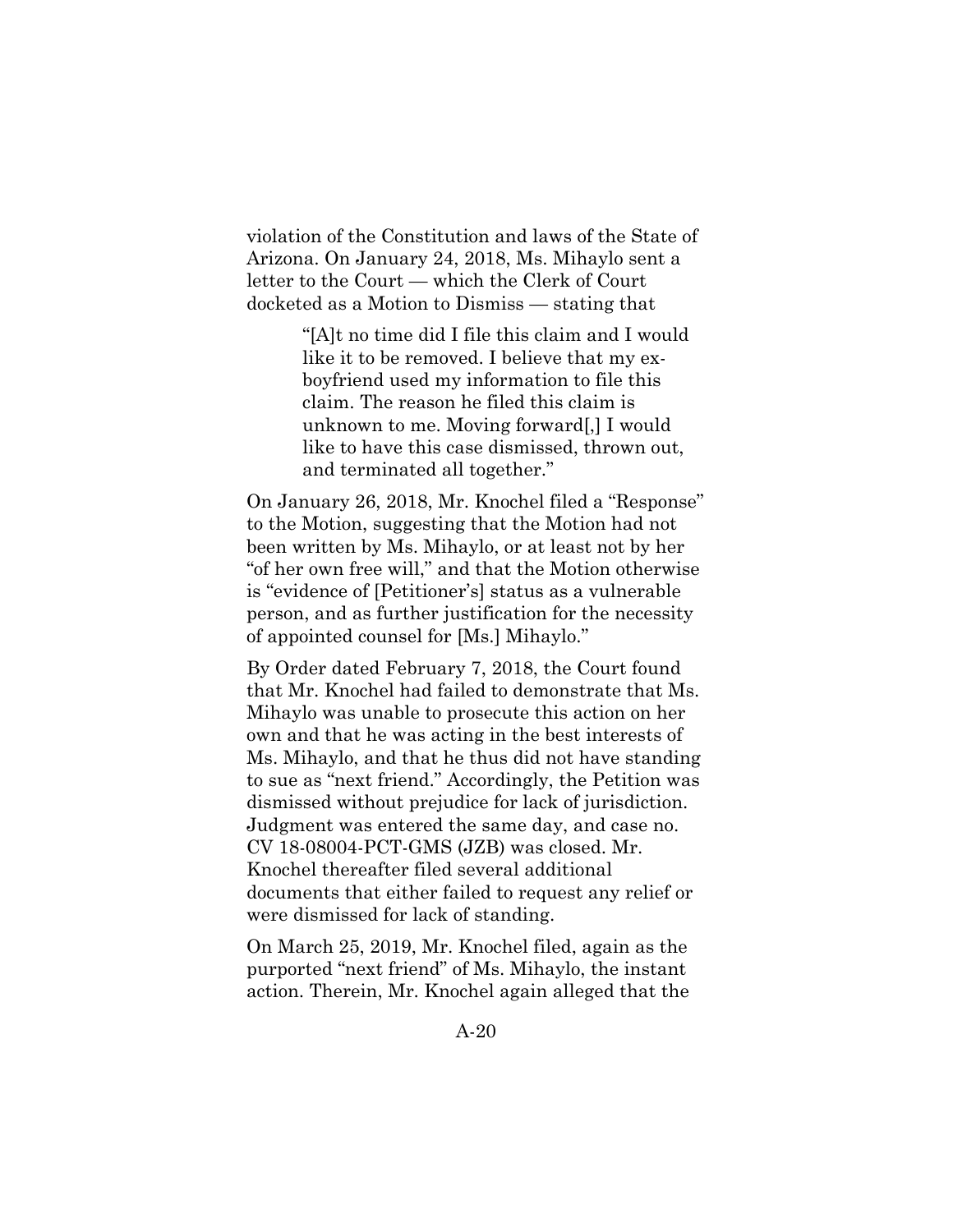letter filed on January 24, 2018 in case no. CV 18- 08004-PCT-GMS (JZB) was not sent by Ms. Mihaylo, but was rather a fraudulent document sent by the administrators of Ms. Mihaylo's mental healthcare facility. Mr. Knochel also provided a letter, which he purported to have been handwritten by Ms. Mihaylo, stating that "the letter that I signed was not written by me. I was pressured into signing it by ViewPoint staff." Attached to the Petition in case no. CV 19- 08086-PCT-GMS (JZB) were also numerous exhibits, including a November 29, 2018 Minute Entry in a Yavapai County Mental Health Court hearing noting that "Defendant [apparently referring to Ms. Mihaylo] has been contacted by James. The Court notes to block James from phone…"; a December 13, 2018 Minute Entry in the same Yavapai County Mental Health Court case ordering that "Defendant shall have no contact with James Knochel"; a December 13, 2018 "Comprehensive Mental Health Court Contract" in the same case that is signed by Ms. Mihaylo and stipulates that Ms. Mihaylo will have "no contact with James Knochel"; and a December 27, 2018 "Comprehensive Mental Health Court Contract" that was again signed by Ms. Mihaylo and again stipulates that she will have "no contact with James Knochel."

Accordingly, by Order dated May 7, 2019, the Court found that, given the multiple no-contact orders entered against Mr. Knochel, Mr. Knochel had again failed to demonstrate that he had standing to sue as "next friend." Accordingly, the Petition was dismissed without prejudice for lack of jurisdiction (Doc. 4). Judgment was entered the same day, and case no. CV 19-08086-PCT-GMS (JZB) was closed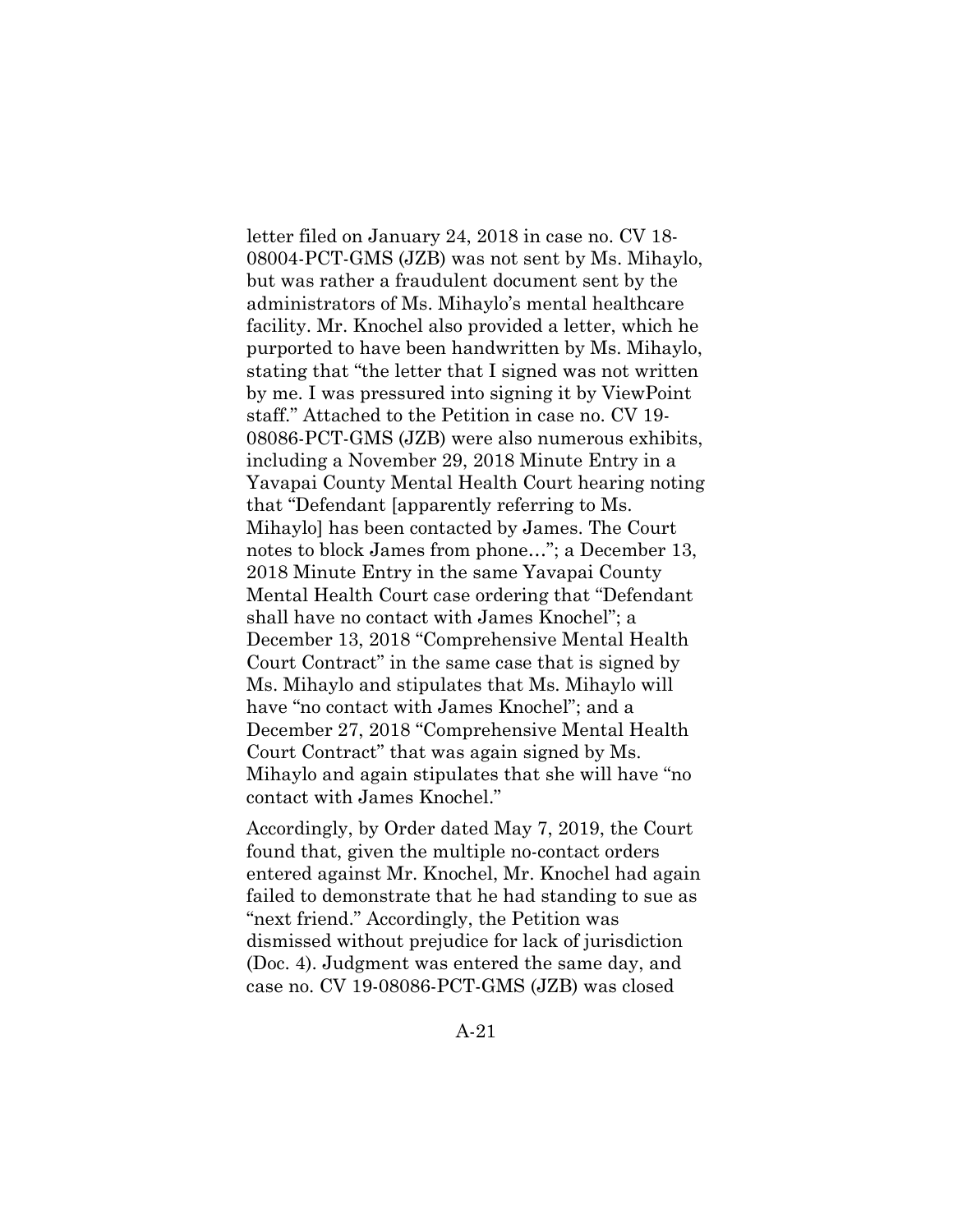(Doc. 6). On June 3, 2019, Mr. Knochel appealed the dismissal to the Ninth Circuit Court of Appeals (Doc. 7).

Further, on May 5, 2019, Mr. Knochel attempted to "remove" an Order of Protection that Ms. Mihaylo had sought, and obtained, against him in Prescott Justice Court, case number J1303-PO2019000067. [1](#page-45-0)In order to facilitate consideration of the "removal," the Clerk of Court opened case no. CV-19-08137- PCT-GMS (JZB). Therein, Mr. Knochel asserted that the Order of Protection was the result of a "conspiracy … to deprive [Ms. Mihaylo] and [Mr. Knochel] of rights secured by the Constitution," namely, as Mr. Knochel put it, the "freedom of association guaranteed by the [First] Amendment and the equal protection of the law and privilege of habeas corpus guaranteed by the [Fourteenth]

<span id="page-45-0"></span><sup>&</sup>lt;sup>1</sup> The Petition for the Order of Protection, which is signed by Ms. Mihaylo, details multiple instances in which Mr. Knochel has harassed Ms. Mihaylo, including by "show[ing] up at ViewPoint after he has been asked not to come back"; "writ[ing] letters to the Adult Probation Department [] trying to get [Ms. Mihaylo] off probation [and that she] asked [Mr. Knochel] to stop doing this"; "showing up at [a] mental health hearing after being asked by the probation department in months prior not to come back to mental health court,"; and showing up at the mental health court "for the third time, [being] escorted out of the court room" but not leaving the building, and then "harass[ing]" Ms. Mihaylo, an employee from her mental health facility, and a court employee "by taking pictures on his phone." (Doc. 1 at 14-15 in CV 19-08137-PCT-GMS (JZB)). Ms. Mihaylo further states that she has "asked [Mr. Knochel] to stop writing letters to the courts pertaining to [her]." (Id.). The Order of Protection itself mandates that Mr. Knochel have no contact with Ms. Mihaylo. (Id. at 10). It is dated April 4, 2019, and was effective for one year from that date. (Id.).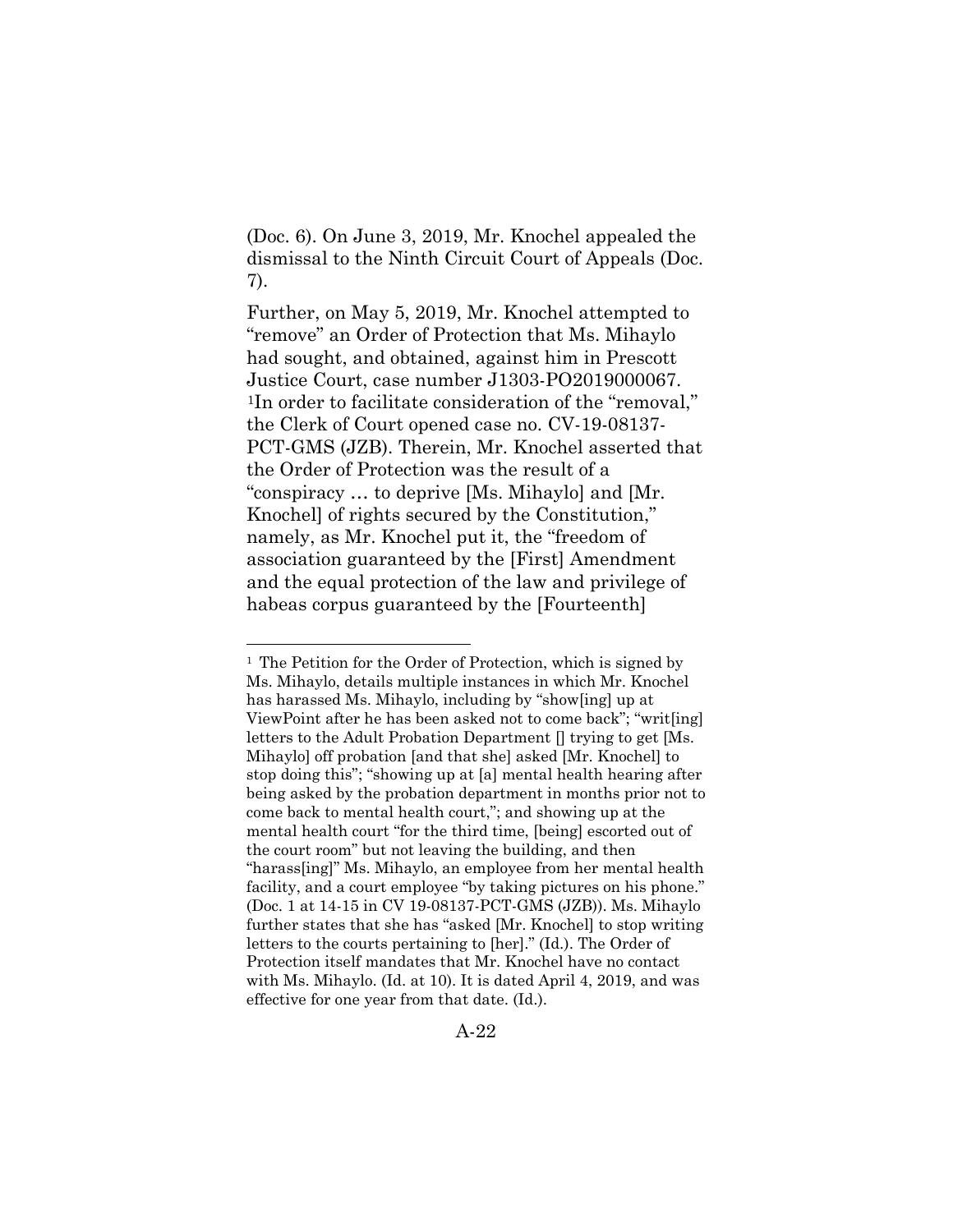Amendment." Mr. Knochel further requested that this Court "intervene in the conspiracy against Plaintiff's and Defendant's civil rights." By Order dated May 20, 2019, the Court remanded the matter to the Prescott Justice Court for lack of jurisdiction. The Court further warned Mr. Knochel that "if [he] persists in using this Court as what appears to be a vehicle to further his harassment of Ms. Mihaylo," the Court may impose a vexatious litigant order against him. On June 18, 2019, Mr. Knochel appealed the dismissal to the Ninth Circuit.

On October 24, 2019, the Ninth Circuit dismissed Mr. Knochel's appeal of case number CV 19-08137- PCT-GMS (JZB) as frivolous, and, on July 22, 2019, it declined to issue a certificate of appealability for the Court's May 7, 2019 dismissal of CV 19-08086- PCT-GMS (JZB). The Ninth Circuit further stated that "any continued attempts by James Knochel to submit filings in this court on behalf of Emily Mihaylo may result in sanctions or a vexatious litigant order." (Doc. 9 at 1-2). Despite the warnings from both this Court and the Ninth Circuit, Mr. Knochel continued to make filings in case no. CV 19- 08086- PCT-GMS (JZB) (see Docs. 10, 11, and 12).

Mr. Knochel has now filed a Motion to Set Aside the Order of Dismissal and to Reinstate the Petition for a Writ of Habeas Corpus pursuant to Rule 60 of the Federal Rules of Civil Procedure, and a Declaration in support thereof (the "Rule 60 Motion") (Docs. 13, 14). Additionally, Mr. Knochel has filed an Affidavit (Doc. 12), in which he purports to "remove" the undersigned from this case pursuant to 28 U.S.C. § 144.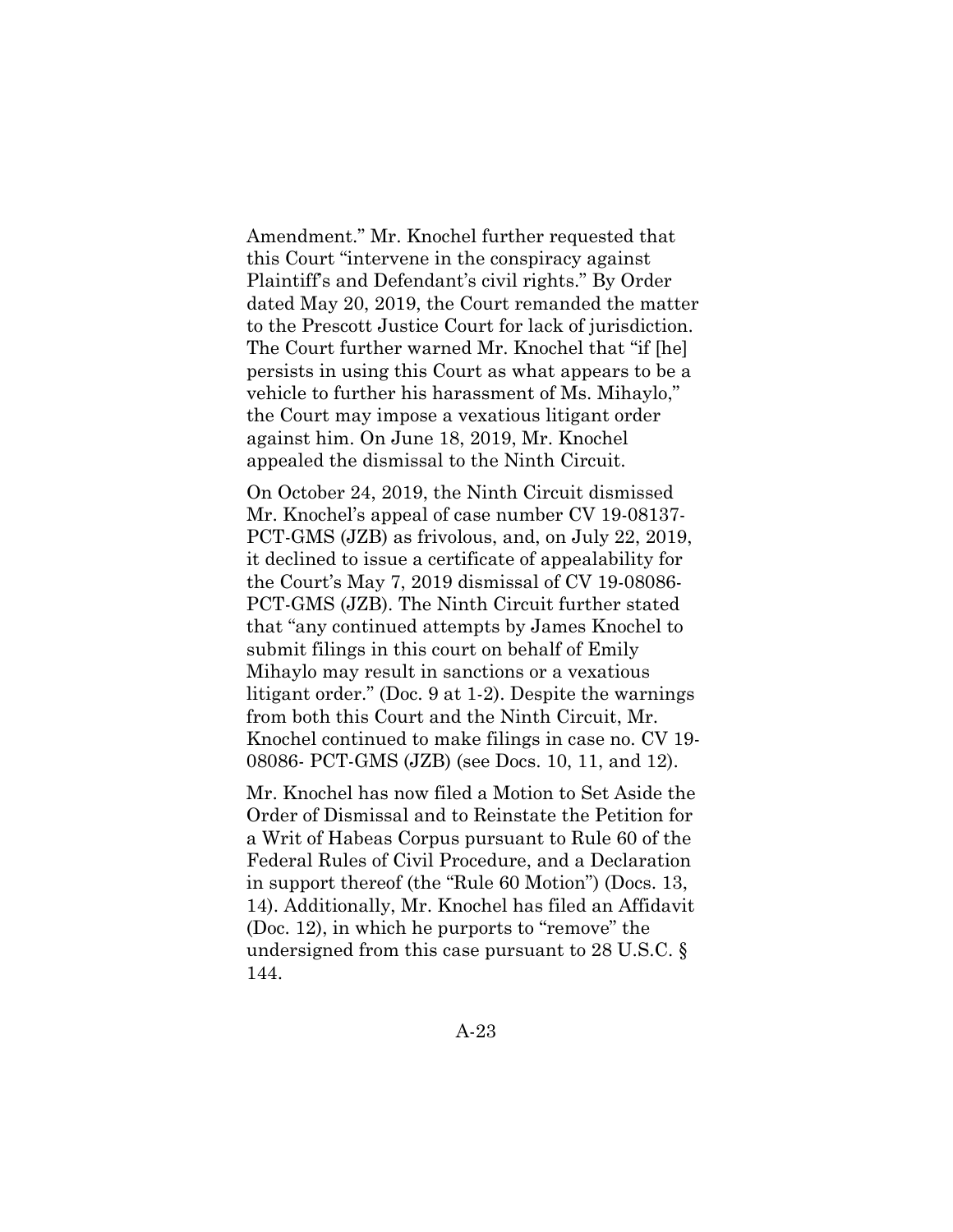#### **II. Discussion**

### **A. Recusal or Removal**

In his Affidavit, Mr. Knochel asserts that the undersigned is "prejudiced" against people with mental illness. He asserts that this prejudice "is related to [the undersigned's] being on the Court when this Court's former Chief Judge, John Roll, was assassinated at the January 8, 2011 shooting at Congresswomen Giffords' event in Tucson"; that this event "traumatized" the undersigned into "believ[ing] that any mental health treatment is better than no treatment"; that "the specifics of these two Petitions [i.e. CV 18-08004-PCT-GMS (JZB) and CV 19-08086-PCT-GMS (JZB)] 'triggered' [the undersigned] which motivated him to overlook the actual requirements of the case law"; and left the undersigned unable to "impartially rule on the present Petition for Writ of Habeas Corpus." (Doc. 12 at 2).

Motions to disqualify or recuse a federal judge fall under two statutory provisions, 28 U.S.C. §§ 144 and 455. Section 144 provides for recusal where a party files a "timely and sufficient affidavit that the judge before whom the matter is pending has a personal bias or prejudice either against him or in favor of any adverse party." The affidavit must state the facts and reasons for the belief that the bias or prejudice exists. 28 U.S.C. § 144. If the judge finds the affidavit timely and legally sufficient, the judge must proceed no further and another judge must be assigned to hear the motion. *Id.; United States v. Sibla*, 624 F.2d 864, 867 (9th Cir. 1980).

On the other hand, § 455 is self-enforcing on the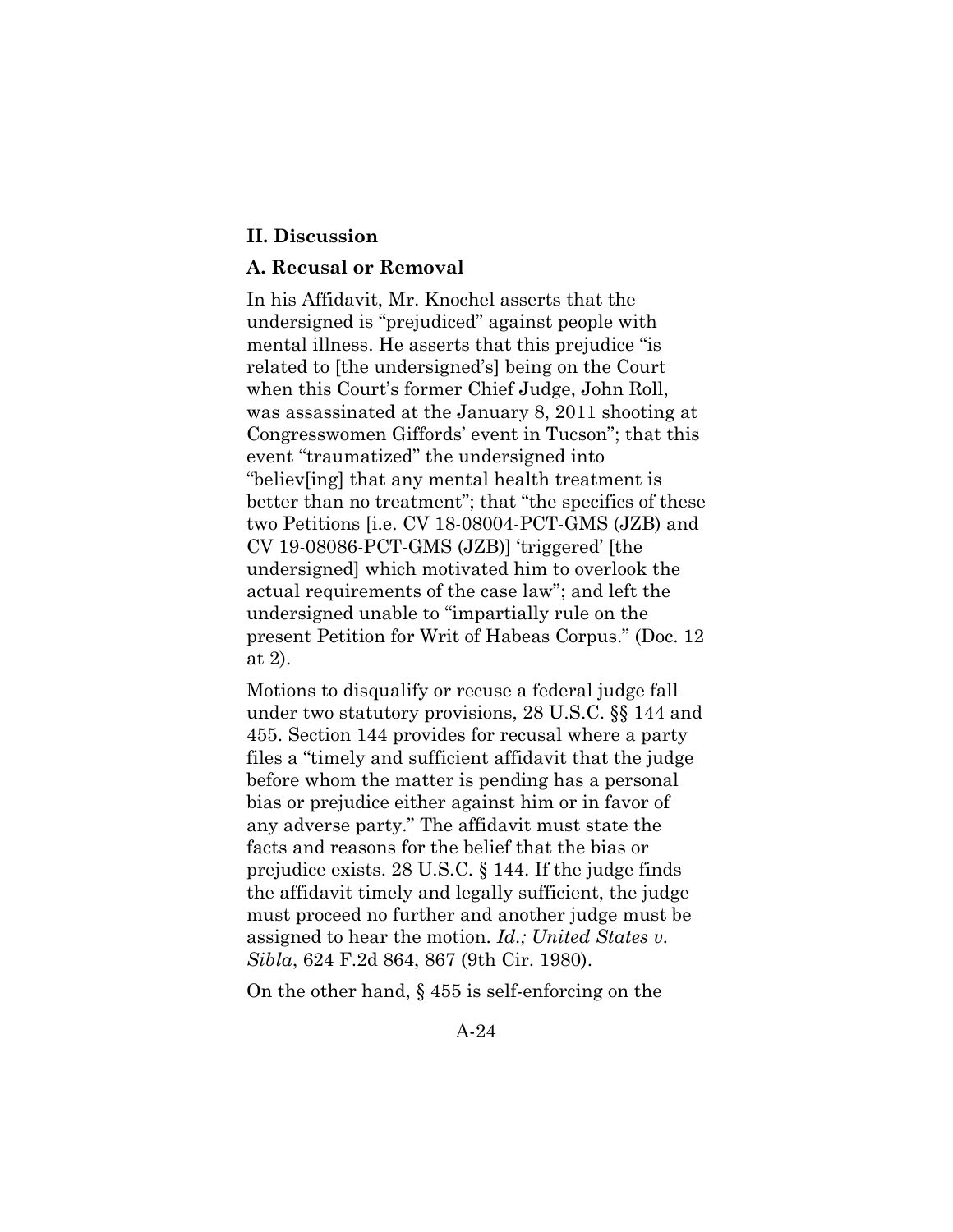judge and requires a judge to recuse himself "in any proceeding in which his impartiality might reasonably be questioned," where he "has a personal bias or prejudice concerning a party," or when he is "a party to the proceeding." 28 U.S.C.  $\S$  455(a), (b)(1), and (b)(5)(i). *See also Sibla*, 624 F.2d at 867- 68.

The undersigned must initially determine whether Mr. Knochel has filed an affidavit that is timely and legally sufficient. See *United States v. Azhocar*, 581 F.2d 735, 738 (9th Cir. 1978) ("the judge against whom an affidavit of bias is filed may pass on its legal sufficiency" (citing *Berger v. United States*, 255 U.S. 22 (1921))). He has not. To be timely, the affidavit "shall be filed not less than 10 days before the beginning of the term at which the proceeding is to be heard, or good cause shall be shown for failure to file it within such time." 28 U.S.C. § 144. There are two branches to the timeliness inquiry. "First, the timing of a submission must be measured on an absolute scale. That is, the remoteness of the disqualification request from the commencement of the proceeding necessarily bears on its timeliness." *United States v. International Business Machine Corp.*, 475 F.Supp. 1372, 1377 (S.D.N.Y. 1979) (citing *Craven v. United States*, 22 F.2d 605, 608 (1st Cir. 1927). Second, the submission must be filed at the earliest moment after knowledge of the facts alleged to require disqualification are obtained. *Id*.

Here, Mr. Knochel asserts that the basis giving rise to the undersigned's purported prejudice was the shooting of former Chief Judge John Roll on January 8, 2011. This event occurred seven years before Mr. Knochel filed case no. CV 18-08004-PCT-GMS (JZB), eight years before he initiated the instant action,

A-25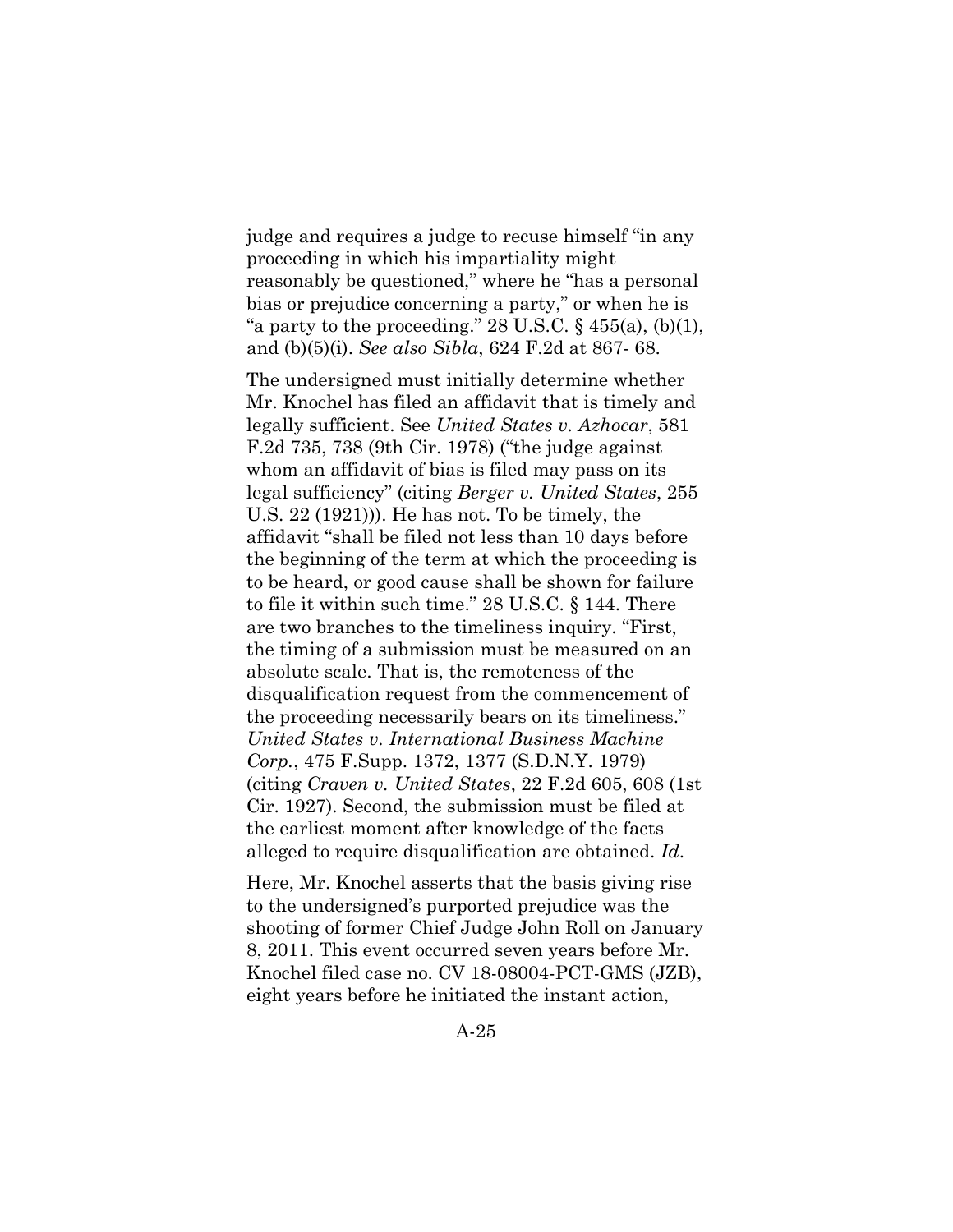and nine years before his filed his Affidavit. Indeed, Mr. Knochel's Affidavit was not filed until nearly a year after this action had already been closed. Mr. Knochel has not shown good cause for this delay. Accordingly, the Court concludes that Mr. Knochel's Affidavit was not timely filed, and is thus not required to assign the recusal request to another judge. See *Azhocar*, 581 F.2d at 738 ("Only after the legal sufficiency of the affidavit is determined does it become the duty of the judge to 'proceed no further' in the case.").[2](#page-49-0)

Under §§ 144 and 455, recusal is appropriate where "a reasonable person with knowledge of all the facts would conclude that the judge's impartiality might reasonably be questioned." *Pesnell v. Arsenault*, 543 F.3d 1038, 1043 (9th Cir. 2008) (quoting *United States v. Hernandez*, 109 F.3d 1450, 1453 (9th Cir. 1997)), *abrogated on other grounds in Simmons v. Himmelreich*, \_\_\_ U.S. \_\_\_, 136 S. Ct. 1843 (2016).

Based on the history of Mr. Knochel's past filings in this Court and his assertions in the Affidavit, the undersigned concludes that no reasonable person with knowledge of all the relevant facts would question the impartiality of the undersigned. Accordingly, the Court, in its discretion, will deny Petitioner's Affidavit to the extent he seeks the undersigned's recusal or removal pursuant to either 28 U.S.C. §§ 144 or 455.

#### **B. Rule 60**

<span id="page-49-0"></span><sup>2</sup> For the reasons set forth in Part II.B, infra, the Court further finds that Mr. Knochel has not properly brought the Affidavit because he has no standing to make any filings in this case.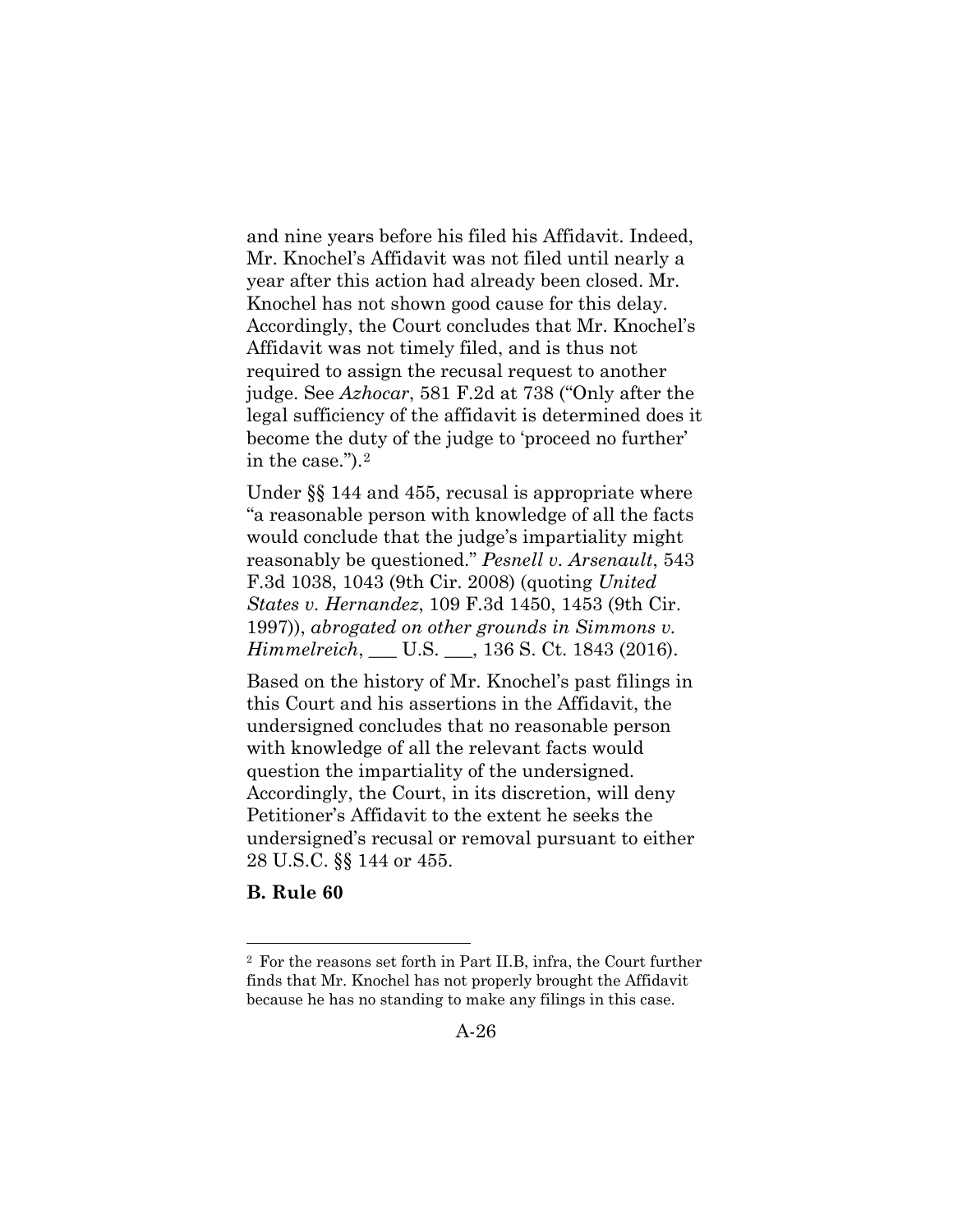Motions pursuant to Rule 60 should be granted only in rare circumstances. *Defenders of Wildlife v. Browner*, 909 F. Supp. 1342, 1351 (D. Ariz. 1995). "Rule 60(b) 'provides for reconsideration only upon a showing of (1) mistake, surprise, or excusable neglect; (2) newly discovered evidence; (3) fraud; (4) a void judgment; (5) a satisfied or discharged judgment; or (6) 'extraordinary circumstances' which would justify relief.'" *School Dist. No. 1J, Multnomah County v. ACandS, Inc.*, 5 F.3d 1255, 1263 (9th Cir. 1993) (quoting *Fuller v. M.G. Jewelry*, 950 F.2d 1437, 1442 (9th Cir. 1991)); *Backlund v. Barnhart*, 778 F.2d 1386, 1388 (9th Cir. 1985). Mere disagreement with a previous order is an insufficient basis for reconsideration. *See Leong v. Hilton Hotels Corp.*, 689 F. Supp. 1572, 1573 (D. Haw. 1988). A motion for reconsideration "may not be used to raise arguments or present evidence for the first time when they could reasonably have been raised earlier in the litigation." *Kona Enters., Inc. v. Estate of Bishop*, 229 F.3d 877, 890 (9th Cir. 2000). Nor may a Rule 60 motion simply repeat any argument previously made in support of or in opposition to a filing. *Motorola, Inc. v. J.B. Rodgers Mech. Contractors, Inc.*, 215 F.R.D. 581, 586 (D. Ariz. 2003).

In his Rule 60 Motion, Mr. Knochel continues to insist that the January 24, 2018 letter in case no. CV 18-08004-PCT-GMS (JZB) was not sent by Ms. Mihaylo, but was a fraudulent document sent by the administrators of Ms. Mihaylo's mental healthcare facility that constituted a "fraud on the court"; states that the Order of Protection that Ms. Mihaylo obtained against him was "coerced"; and argues that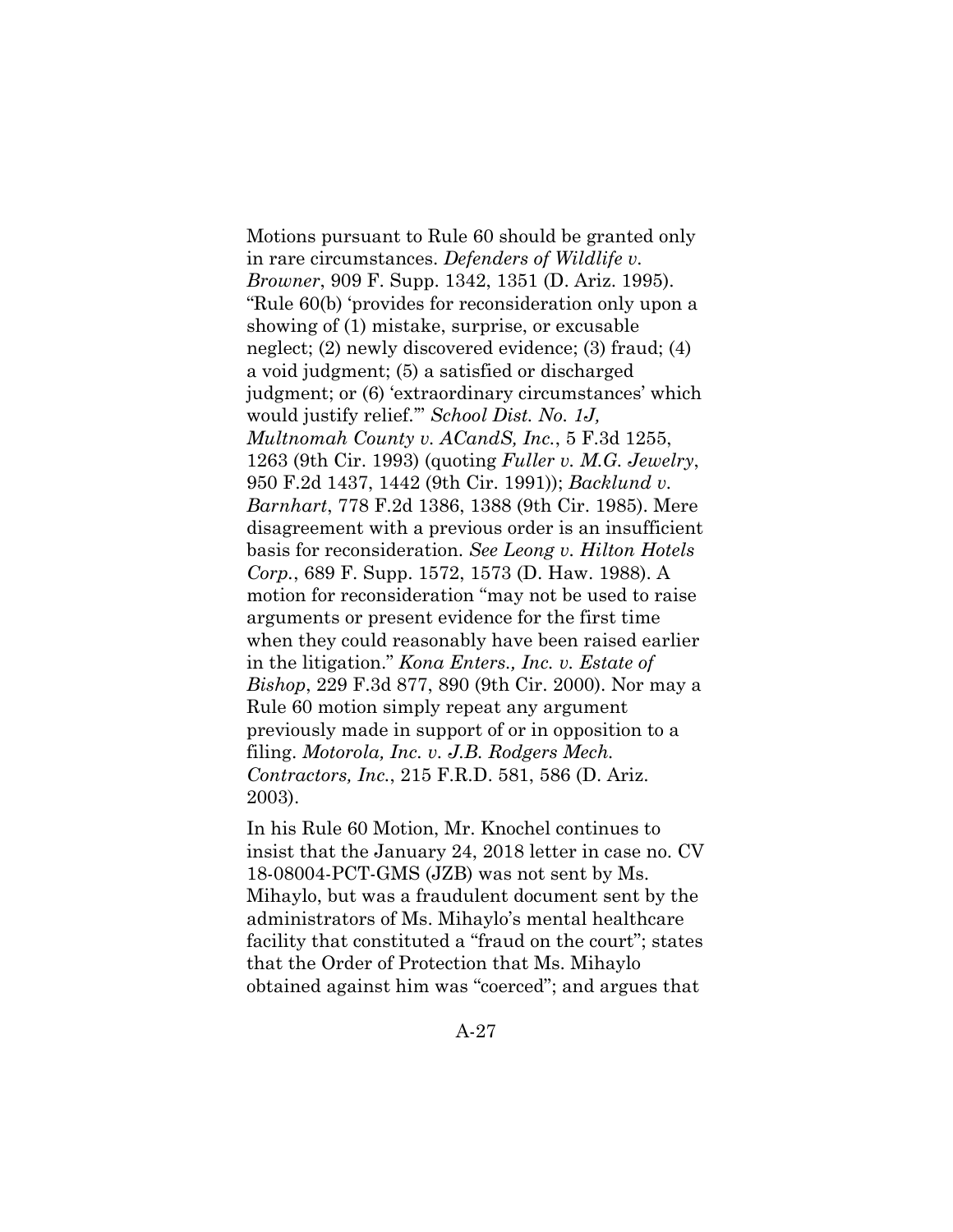he should be granted "next friend" status because he "is working for [Ms. Mahaylo's] best interests." (Doc. 14 at 5, 11). Mr. Knochel also attaches several "exhibits" to his Motion, including a February 18, 2020 "Letter of Appointment as Guardian for an Adult" in Maricopa County Superior Court case no. PB2019-002031 indicating that Ms. Mihaylo has had a guardian appointed to represent her. (Id. at 19-20). Mr. Knochel states that the guardian "formally prohibits Mihaylo and Knochel's contact." (Id. at 6). Mr. Knochel also attaches a set of handwritten notes that he purports to have been written by Ms. Mihaylo, in which she states that Mr. Knochel has been writing letters to the Supreme Court [and] Federal Court to get me out of the treatment center I am paying to be at. He has called a filing called Next Friend saying I am not capable of making my own decisions. I have asked him to stop writing letters to the courts pertaining to me. He has showed up at ViewPoint after he has been asked to not come back. He has written letter to the Adult Probation Department also trying to get me off probation. I asked him to stop doing this.

(Id. at 22) (emphasis in original). Mr. Knochel has also attached a "Motion for Status Hearing" in the same Maricopa County case, and avows that Ms. Mihaylo sent the request to state court on her own. (Id. at 10, 23-25).

As an initial matter, Mr. Knochel's Rule 60 Motion is untimely. Rule 60(c)(1) of the Federal Rules of Civil Procedure requires that "[a] motion under Rule 60(b) must be made within a reasonable time—and for reasons (1), (2), and (3) no more than a year after the entry of the judgment or order or the date of the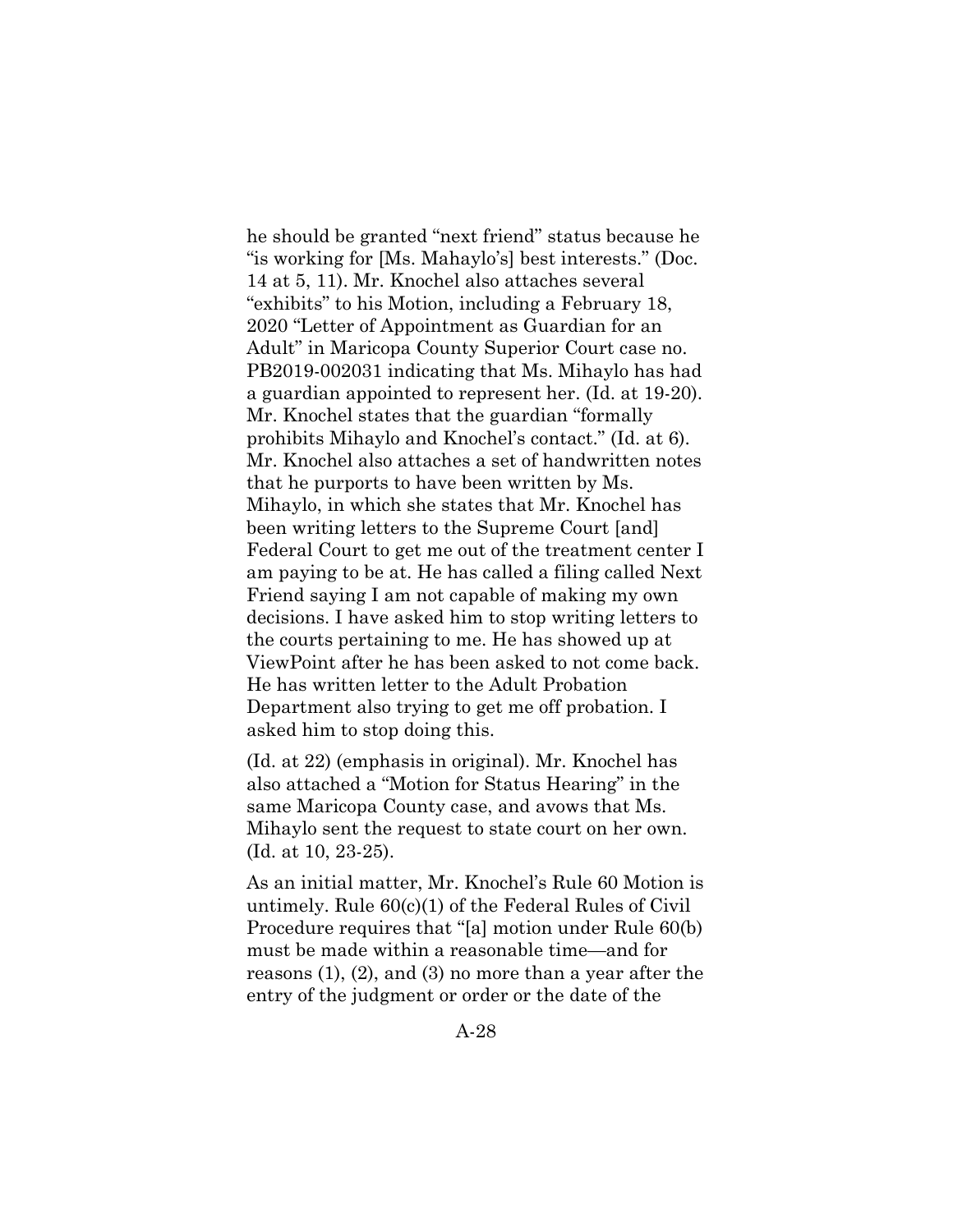proceeding." Fed. R. Civ. P. 60(c)(1). Mr. Knochel appears to seek relief based upon Rules 60(b)(2) and (3). (Doc. 14 at 12). Therefore, Mr. Knochel had no more than one year from the judgment, order, or proceeding from which he seeks relief in order to file his Motion. Mr. Knochel seeks relief from this Court's "order of dismissal, dated MAY 7, 2019" (Doc. 14 at 1) and thus had one year from that date in which to timely file his Motion pursuant to Rule 60(b).[3](#page-52-0) Because he did not file the Motion until August 4, 2020, the Motion is untimely.

To the extent Mr. Knochel also argues that Rule 60(d)(3) allows this Court to "set aside a judgment for fraud on the Court," he has failed to demonstrate that he has standing to seek such relief. Indeed, the fact that Ms. Mihaylo has had a guardian appointed for her who "formally prohibits Mihaylo and Knochel's contact" supports that Mr. Knochel is legally unable to act in Ms. Mihaylo's interests. Further, the fact that Ms. Mihaylo was able to file, on her own, a motion challenging her guardian's actions in Maricopa County Superior Court (see Doc.

<span id="page-52-0"></span><sup>3</sup> To the extent Mr. Knochel argues that the limitations period was "tolled while the appeal was pending, or that the rule tolls from July 22, 2019, the date which Mihaylo contacted Knochel following her escape from her captors" (Doc. 14 at 12), his argument has no merit. Mr. Knochel cites no authority providing that the limitations period is tolled during the pendency of an appeal, see Fed.R.Civ.P. 60(c)(2), or until "contact" is initiated. Further, even assuming arguendo that the limitations period was tolled until either the Ninth Circuit's Order dismissed his appeal or until Ms. Mihaylo allegedly contacted him— both of which occurred on July 22, 2019—the Motion would still be untimely because it was filed more than one year after that date.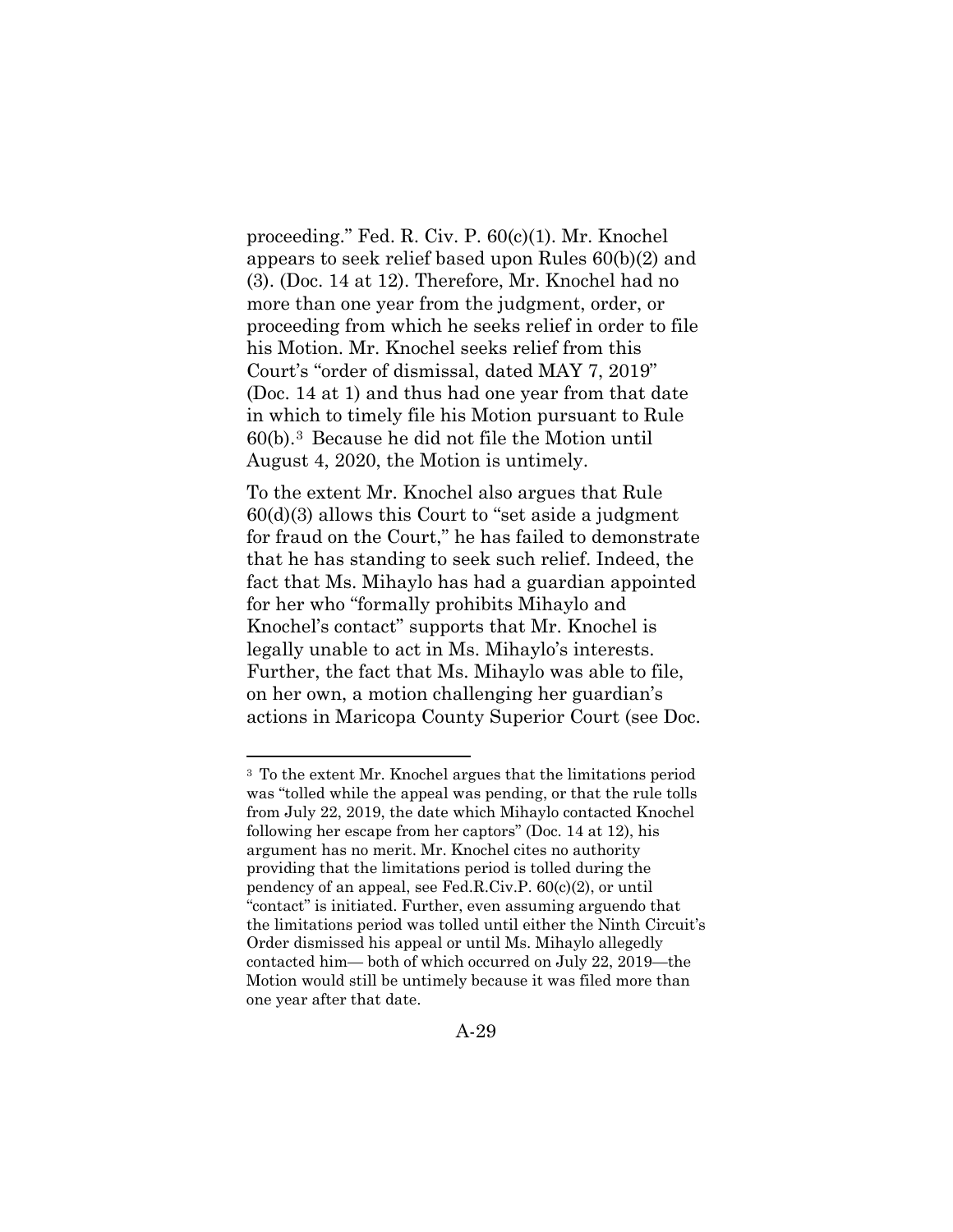14 at 23-25) suggests that she is able to pursue relief without Mr. Knochel's assistance. *Whitmore v. Arkansas*, 495 U.S. 149, 163–64 (1990). In short, for all of the reasons previously set forth in this Court's prior orders in this case, case number CV 18-08004- PCT-GMS (JZB), and case number CV 19-08137- PCT-GMS (JZB), Mr. Knochel has yet again failed to demonstrate that he is acting as Ms. Mihaylo's "next friend," and he thus continues to lack standing to make any filings on Ms. Mihaylo's behalf. Accordingly, Mr. Knochel's Rule 60 Motion will be denied.

# **III. Vexatious Litigant Warning and Order to Show Cause**

Both this Court and the Ninth Circuit have previously warned Mr. Knochel that a vexatious litigant order may be entered against him "if [he] persists in using this Court as what appears to be a vehicle to further his harassment of Ms. Mihaylo." (Doc. 11 at 6 in CV 19-08137-PCT-GMS (JZB)); see also (Doc. 9 at 1-2 in CV 19-08086-PCT-GMS (JZB)) (stating that "any continued attempts by James Knochel to submit filings in this court on behalf of Emily Mihaylo may result in sanctions or a vexatious litigant order.") Despite those warnings, Mr. Knochel remains undeterred in making such filings, and the Court thus notices its intent to now enter a vexatious litigant order against him.

Federal courts have the responsibility to ensure that their limited resources "are allocated in a way that promotes the interests of justice." *In re McDonald*, 489 U.S. 180, 184 (1989). "Flagrant abuse of the judicial process cannot be tolerated because it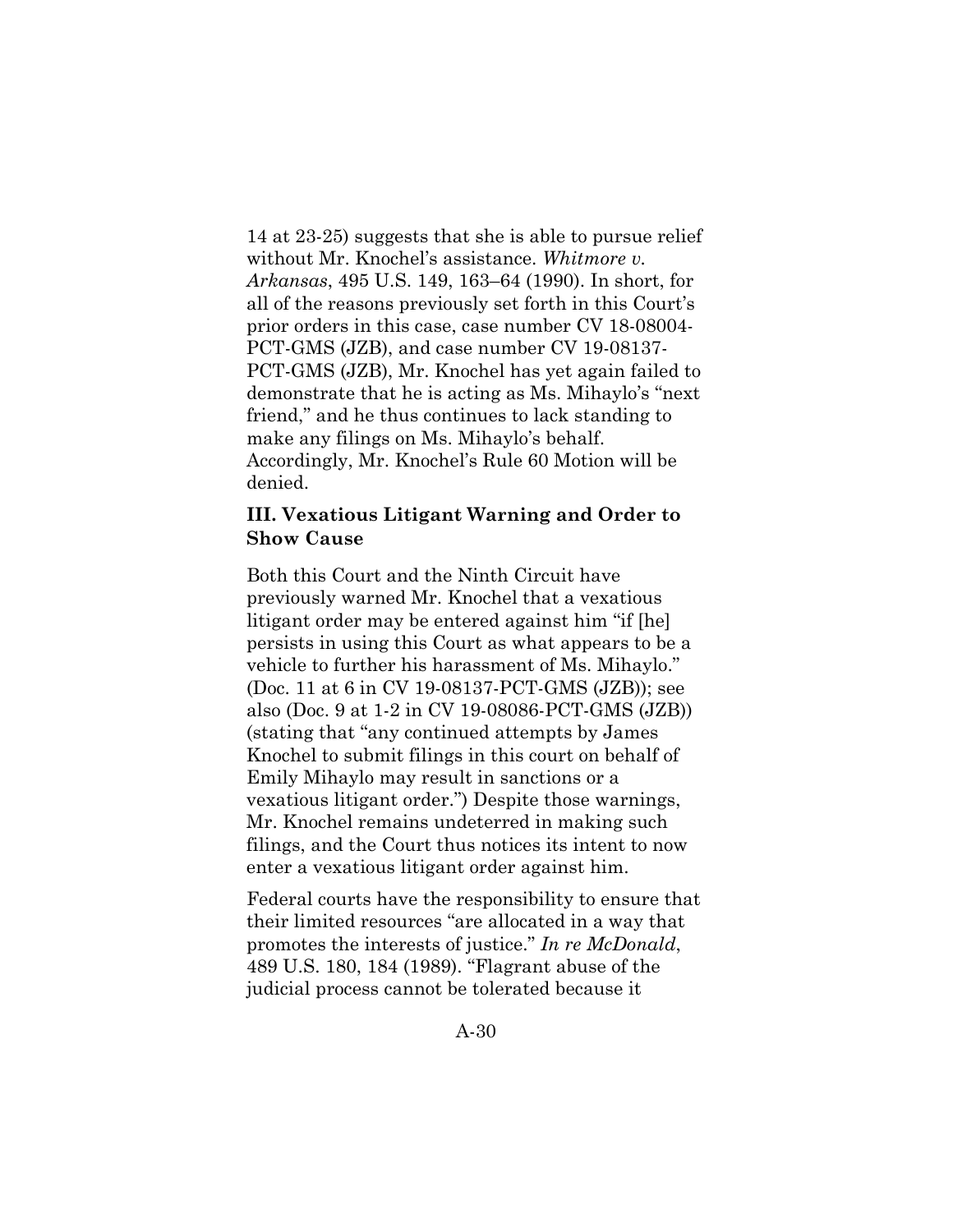enables one person to preempt the use of judicial time that properly could be used to consider the meritorious claims of other litigants." *DeLong v. Hennessey*, 912 F.2d 1144, 1148 (9th Cir. 1990); *see also O'Loughlin v. Doe*, 920 F.2d 614, 618 (9th Cir. 1990). District courts have the inherent power to act to ensure that the business of the Court is conducted in an orderly and reasonable fashion. *See e.g. Visser v. Supreme Court of the State of California*, 919 F.2d 113, 114 (9th Cir. 1990). This inherent authority includes the power to "regulate the activities of abusive litigants by imposing carefully tailored restrictions under the appropriate circumstances." *DeLong v. Hennessey*, 912 F.2d 1144, 1147 (9th Cir. 1990) (quoting *Tripati v. Beaman*, 878 F.2d 351, 352 (10th Cir. 1989)).

Although the Court has the authority to enjoin abusive litigants from future access to the courts, that authority should be exercised only rarely. *Molski v. Evergreen Dynasty Corp*., 500 F.3d 1047, 1057 (9th Cir. 2007); *DeLong*, 912 F.2d at 1147. Before imposing such an injunction, the Court must provide the abusive litigant with notice of the impending injunction and an opportunity to oppose it. *DeLong*, 912 F.2d at 1147. The Court must also furnish an adequate record for review—one that includes "a listing of all the cases and motions that led the district court to conclude that a vexatious litigant order was needed." *Id*. The Court must make a substantive finding of "'the frivolous or harassing nature of the litigant's actions.'" *Id*. at 1148 (quoting *In re Powell*, 851 F.2d 427, 431 (D.C. Cir. 1988)). Litigiousness is not enough; the court must consider "'both the number and content of the filings.'" *Id*.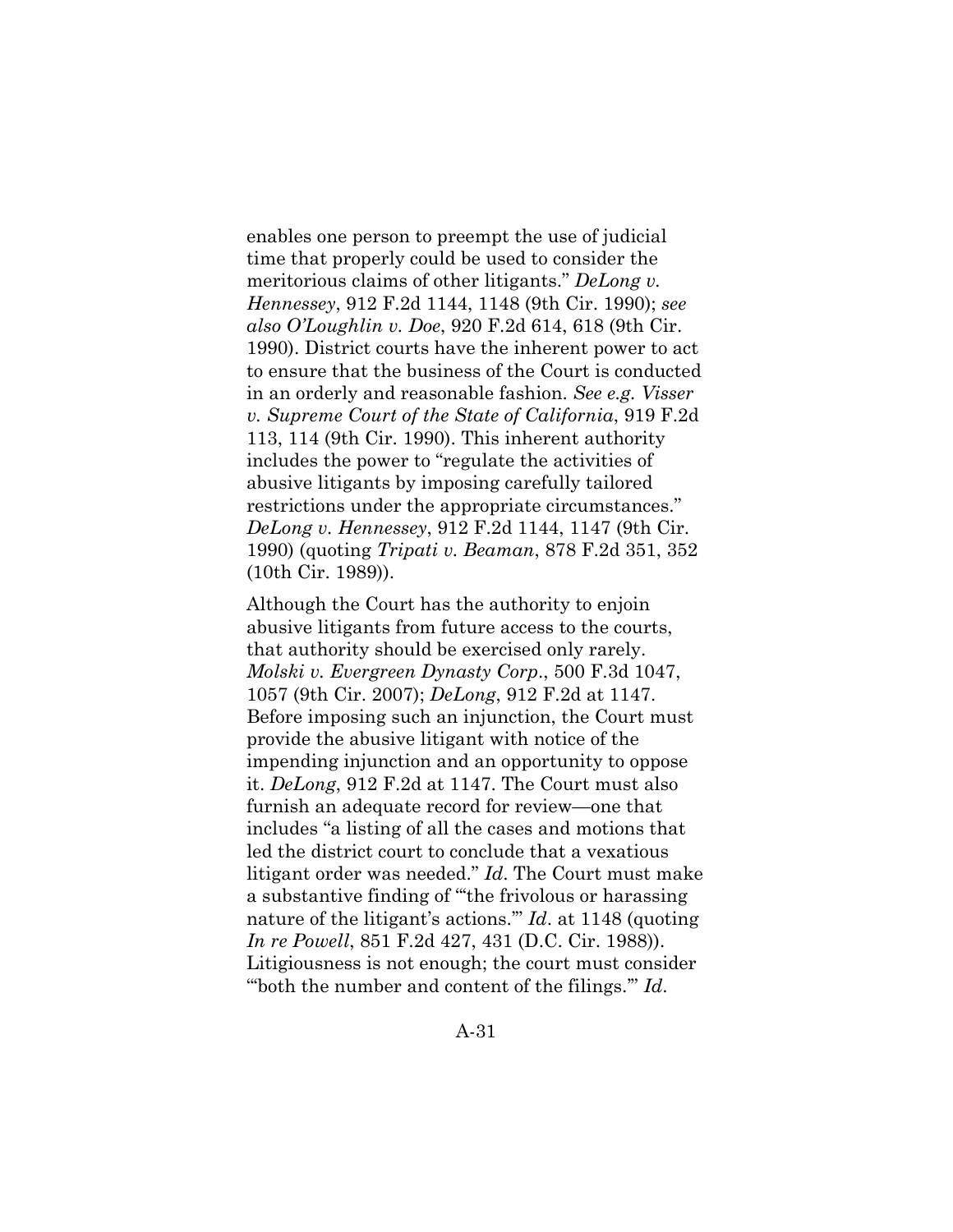(quoting *In re Powell*, 851 F.2d at 431).

# **A. Need for an Injunction 1. Filing History**

Mr. Knochel has filed three separate actions in this Court, $4$  as well as two separate appeals to the Ninth Circuit.[5](#page-55-1) This Court dismissed CV 18-08004-PCT-GMS (JZB) and CV 19-08086-PCT-GMS (JZB) for lack of standing, and dismissed CV 19-08137- PCTGMS (JZB) for lack of jurisdiction. The Ninth Circuit declined to issue a certificate of appealability in case number 19-16135, and dismissed case number 19-16261 as frivolous.

Although the volume of Mr. Knochel's filings is relatively low, and thus weighs against entry of a vexatious litigant order, this Court has repeatedly found that Mr. Knochel lacks standing to bring the filings at all, or that it lacks jurisdiction to consider them, and the Ninth Circuit has found that one of Mr. Knochel's appeals was frivolous. Accordingly, the Court thus finds that, on balance, Mr. Knochel's filing history weighs in favor of entry of a vexatious litigant order.

## **2. Harassing Nature of Mr. Knochel's Filings**

Although the volume of Mr. Knochel's filing history is relatively low, the nature of the filings supports that they are intended "to be a vehicle to further his harassment of Ms. Mihaylo." (Doc. 11 at 6 in case no.

<span id="page-55-0"></span><sup>4</sup> CV 18-08004-PCT-GMS (JZB), CV 19-08086-PCT-GMS (JZB), and CV 19-08137-PCT-GMS (JZB).

<span id="page-55-1"></span><sup>5</sup> Ninth Circuit case no. 19-16135 (appealing CV 19-08086- PCT-GMS (JZB)), and Ninth Circuit case no. 19-16261 (appealing CV 19-08137-PCT-GMS (JZB)).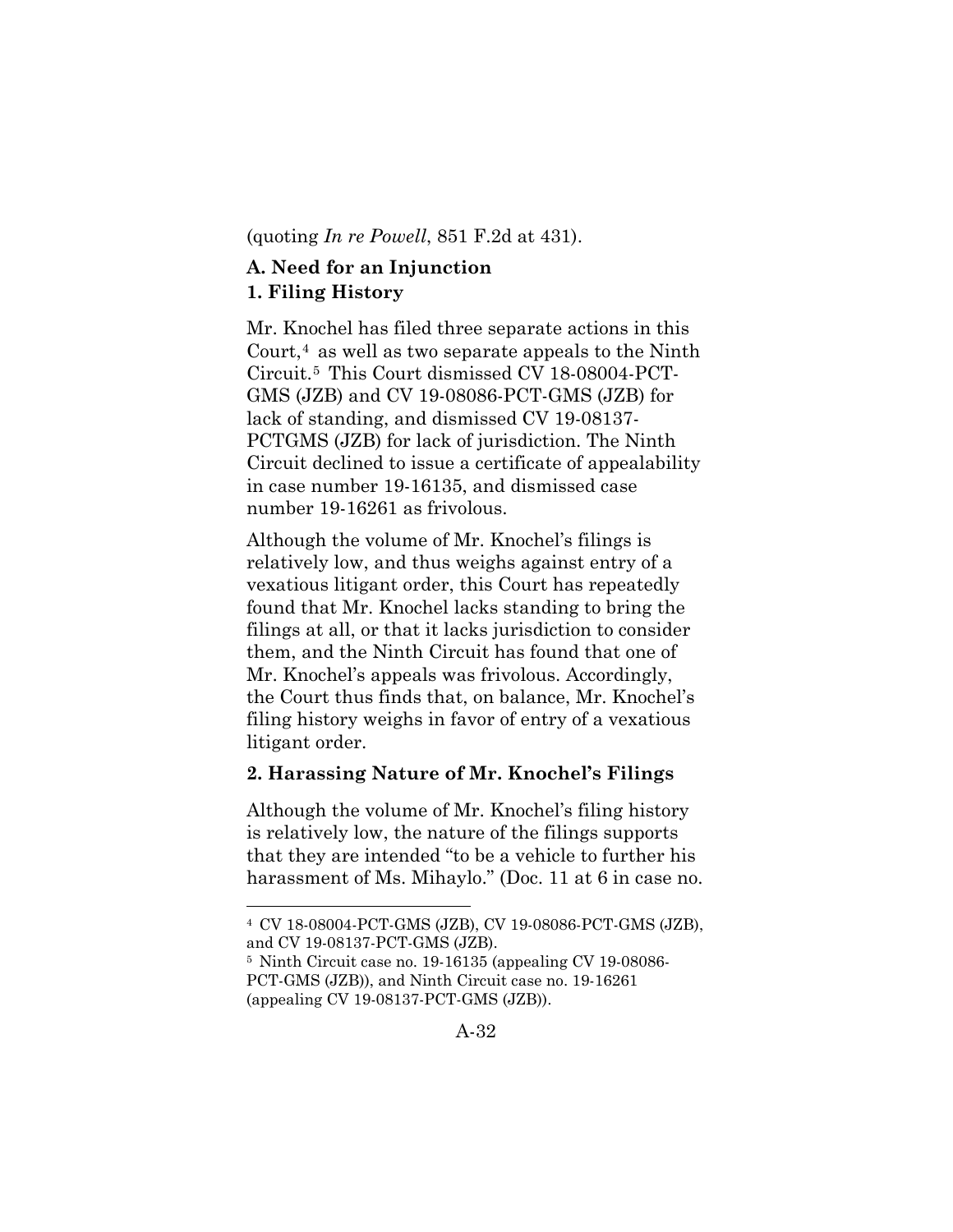CV 19-08137-PCT-GMS (JZB)). This is evidenced by the following:

After initiating CV 18-08004-PCT-GMS (JZB), his first action in this court, Ms. Mihaylo filed a letter with the Court stating that

> "[A]t no time did I file this claim and I would like it to be removed. I believe that my exboyfriend used my information to file this claim. The reason he filed this claim is unknown to me. Moving forward[,] I would like to have this case dismissed, thrown out, and terminated all together."

(Doc. 8 in CV 18-08004-PCT-GMS (JZB)).

Similarly, in the instant case, Mr. Knochel has provided handwritten notes from Ms. Mihaylo in which she states that Mr. Knochel

> has been writing letters to the Supreme Court [and] Federal Court to get me out of the treatment center I am paying to be at. He has called a filing called Next Friend saying I am not capable of making my own decisions. I have asked him to stop writing letters to the courts pertaining to me. He has showed up at ViewPoint after he has been asked to not come back. He has written letter to the Adult Probation Department also trying to get me off probation. I asked him to stop doing this.

(Doc. 14 at 22) (emphasis in original).

Ms. Mihaylo has also been directed by a Yavapai Mental Health Court to "block James [Knochel] from phone [contact]," and repeatedly ordered to "have no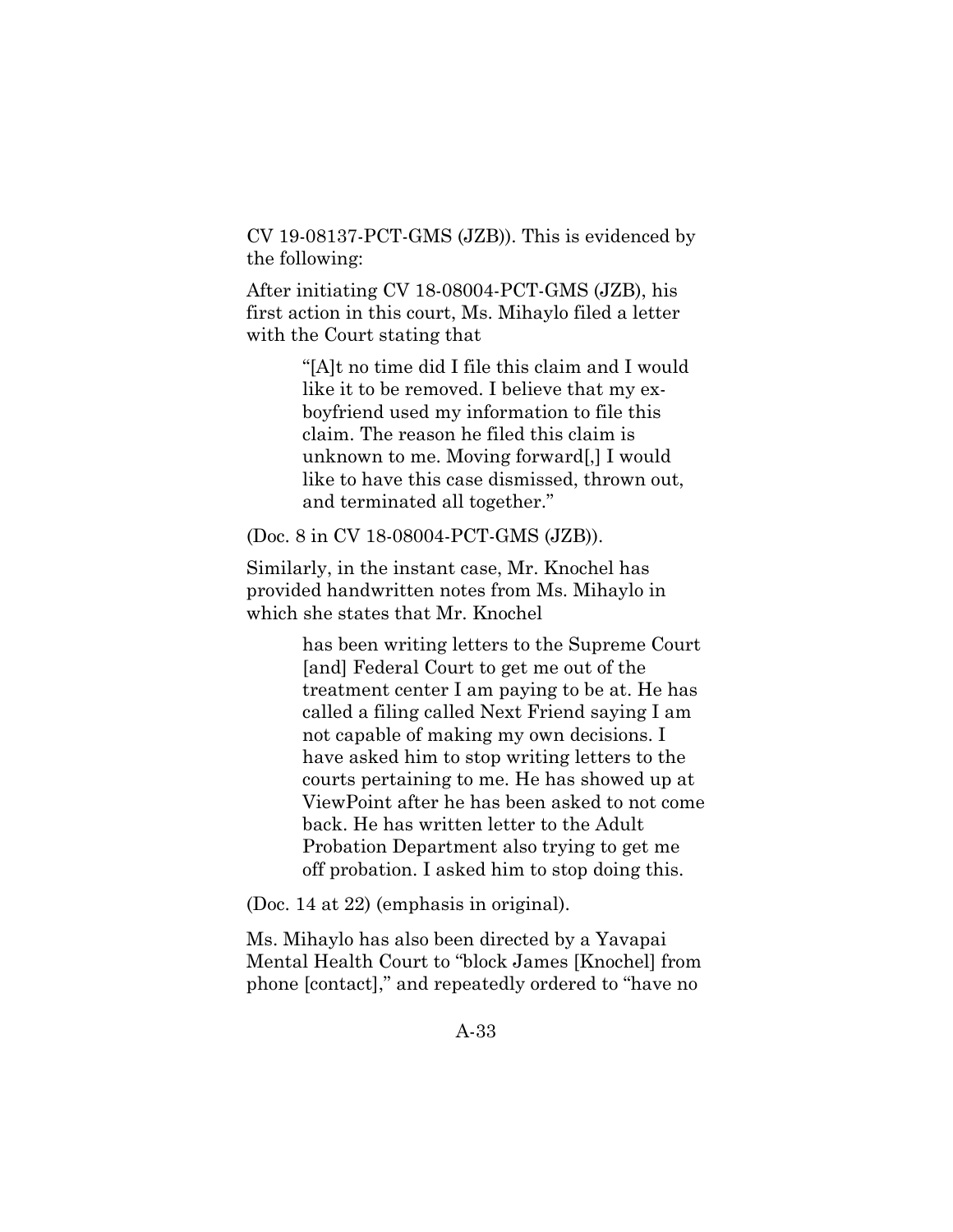contact with James Knochel." (Doc. 2-1 at 8-11).

Ms. Mihaylo has also sought, and obtained, an Order of Protection against Mr. Knochel. (Doc. 1 at 9 in CV 19-08137-PCT-GMS (JZB)). The Petition for the Order of Protection, which is signed by Ms. Mihaylo, details multiple instances in which Mr. Knochel harassed Ms. Mihaylo, including by "show[ing] up at ViewPoint after he has been asked not to come back"; "writ[ing] letters to the Adult Probation Department [] trying to get [Ms. Mihaylo] off probation [and that she] asked [Mr. Knochel] to stop doing this"; "showing up at [a] mental health hearing after being asked by the probation department in months prior not to come back to mental health court,"; and showing up at the mental health court "for the third time, [being] escorted out of the court room" but not leaving the building, and then "harass[ing]" Ms. Mihaylo, an employee from her mental health facility, and a court employee "by taking pictures on his phone." (Id. at 14-15). Ms. Mihaylo further states she "asked [Mr. Knochel] to stop writing letters to the courts pertaining to [her]." (Id.). The Order of Protection itself mandates that Mr. Knochel have no contact with Ms. Mihaylo. (Id. at 10).

Finally, Ms. Mihaylo has recently had a Guardian appointed to act on her behalf by Maricopa County Superior Court (Doc. 14 at 19-20), and Mr. Knochel himself states that this Guardian has "formally prohibit[ed] Mihaylo and Knochel's contact." (Id. at 6).

As such, despite Ms. Mihaylo's written pleas that Mr. Knochel desist in both contacting her and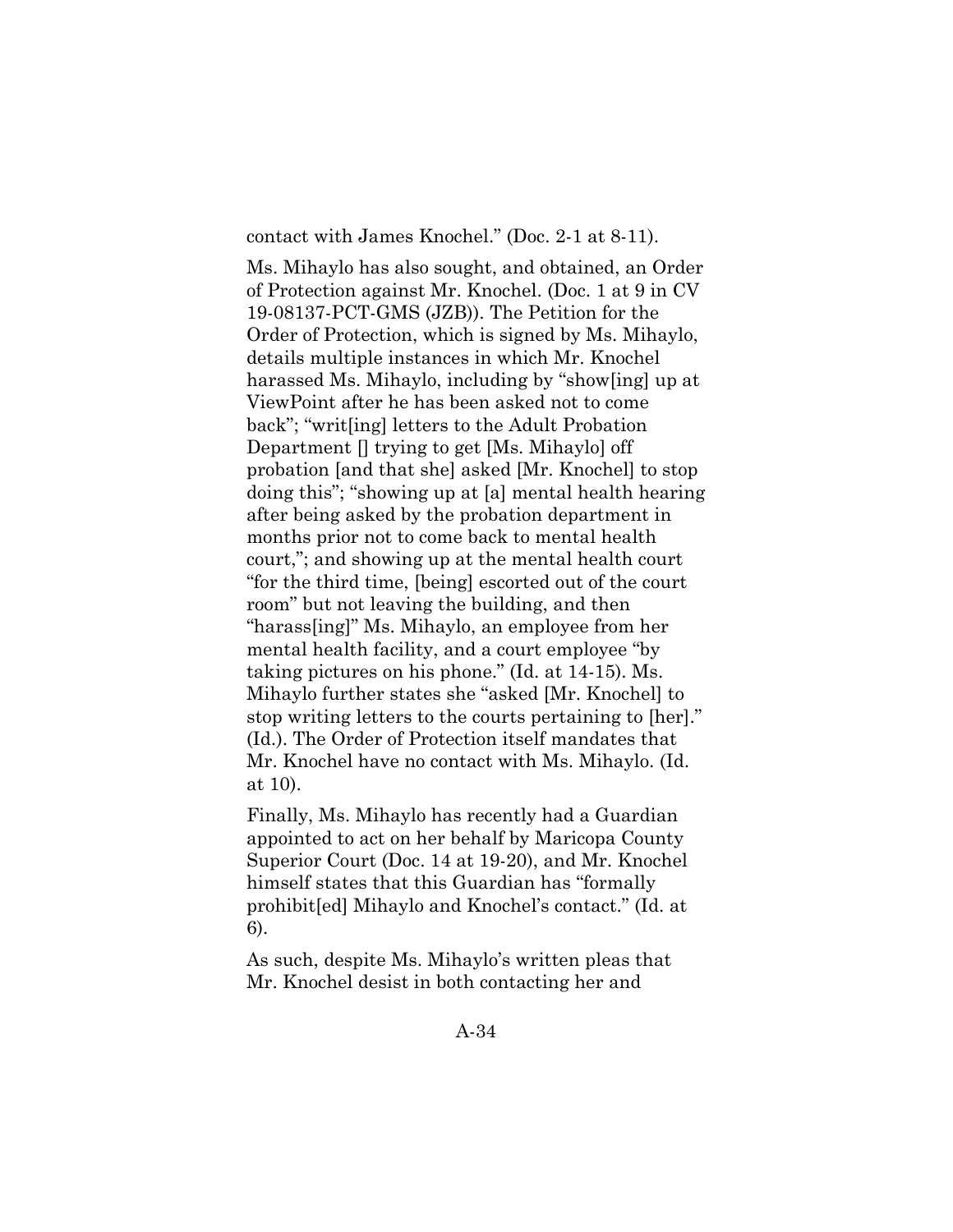seeking judicial relief on her behalf, the Yavapai State Mental Health Court's numerous orders prohibiting Mr. Knochel from contacting Ms. Mihaylo, the entry of an Order of Protection against him obtained by Ms. Mihaylo, and the appointment of a Guardian for Ms. Mihaylo who has "formally prohibit[ed] Mihaylo and Knochel's contact," Mr. Knochel continues to attempt to act as Ms. Mihaylo's "next friend" in this Court and to pursue various forms of "relief" on her behalf. As such, the Court finds that the harassing nature of Mr. Knochel's filings strongly supports the entry of a vexatious litigant order against him.

### **B. Type of Injunctive Order**

An order enjoining an abusive litigant from future access to the courts must be "narrowly tailored to closely fit the specific vice encountered." *DeLong*, 912 F.2d at 1148. Here, that vice is Mr. Knochel's continued harassment of Ms. Mihaylo. As such, the Court sees no basis to enjoin Mr. Knochel from filing any actions that do not relate to Ms. Mihaylo, thus preserving his access to the Court should he seek to file an action that does not relate to Ms. Mihaylo. Further, given Mr. Knochel's relative paucity of filings, the Court does not, at this time, find that a pre-filing monetary sanction is either warranted or sufficient to prevent Mr. Knochel's continued filings related to Ms. Mihaylo.[6](#page-58-0) Accordingly, the Court's

<span id="page-58-0"></span><sup>6</sup> The Court notes that two of the three actions Mr. Knochel has filed in this Court —CV 18-08004-PCT-GMS (JZB) and CV 19- 08086-PCT-GMS (JZB) — were filed as habeas corpus actions, for which the filing fee is only \$5.00 and which Mr. Knochel paid in full at the time he initiated both cases. In the third case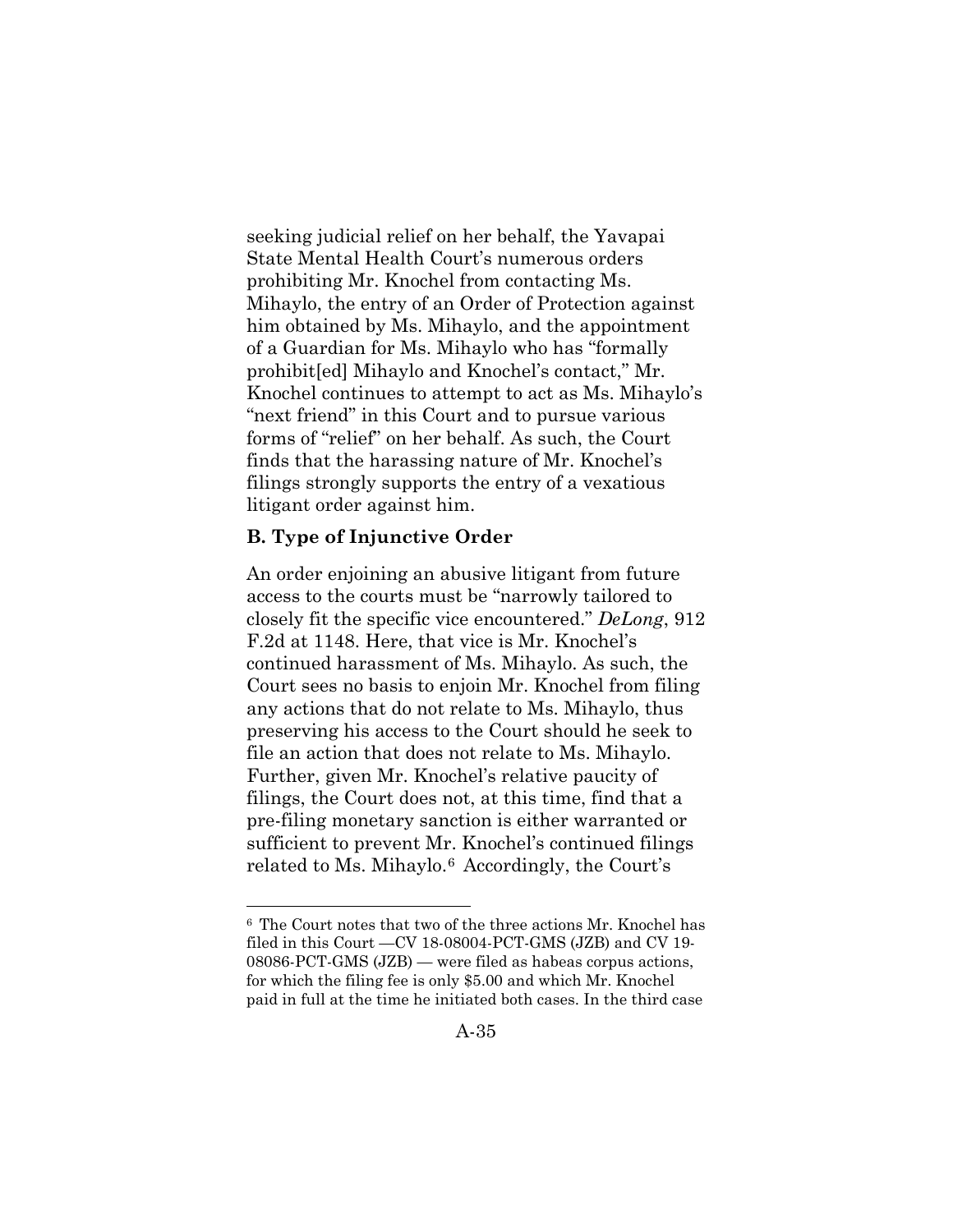intended vexatious litigant order will be limited to preventing Mr. Knochel's continued filings in the three cases he has already brought in this Court, and preventing him from filing any new cases in this Court related to Ms. Mihaylo.

# **C. Notice and Opportunity to Show Cause**

This Order serves as notice of the Court's intent to impose a vexatious litigant order against Mr. Knochel. The Court will permit Mr. Knochel an opportunity to show cause in writing why such an injunction should not be imposed. Mr. Knochel's response to this Order **MUST BE LIMITED TO THIS ISSUE** and must be filed within **30 DAYS** of the date this Order is filed.

If Mr. Knochel fails to timely respond to this Order or fails to persuade the Court that an injunction should not be imposed, the Court will enter a vexatious litigant injunction with the following terms:

> 1. James Joseph Knochel is prohibited from making any further filings in cases CV 18- 08004-PCT-GMS (JZB), CV 19-08086-PCT-GMS (JZB), and CV 19-08137-PCT-GMS (JZB). If Mr. Knochel makes any further filings in these cases, the Court will not

<sup>—</sup> CV 19-08137-PCT-GMS (JZB) — Mr. Knochel sought to proceed in forma pauperis, attesting that he had insufficient monies to pay the \$400 filing and administrative fees. Although in forma pauperis status is a privilege, not a right, it seems possible that, given Mr. Knochel's professed indigency, a prefiling monetary sanction would effectively bar him from all access to the courts.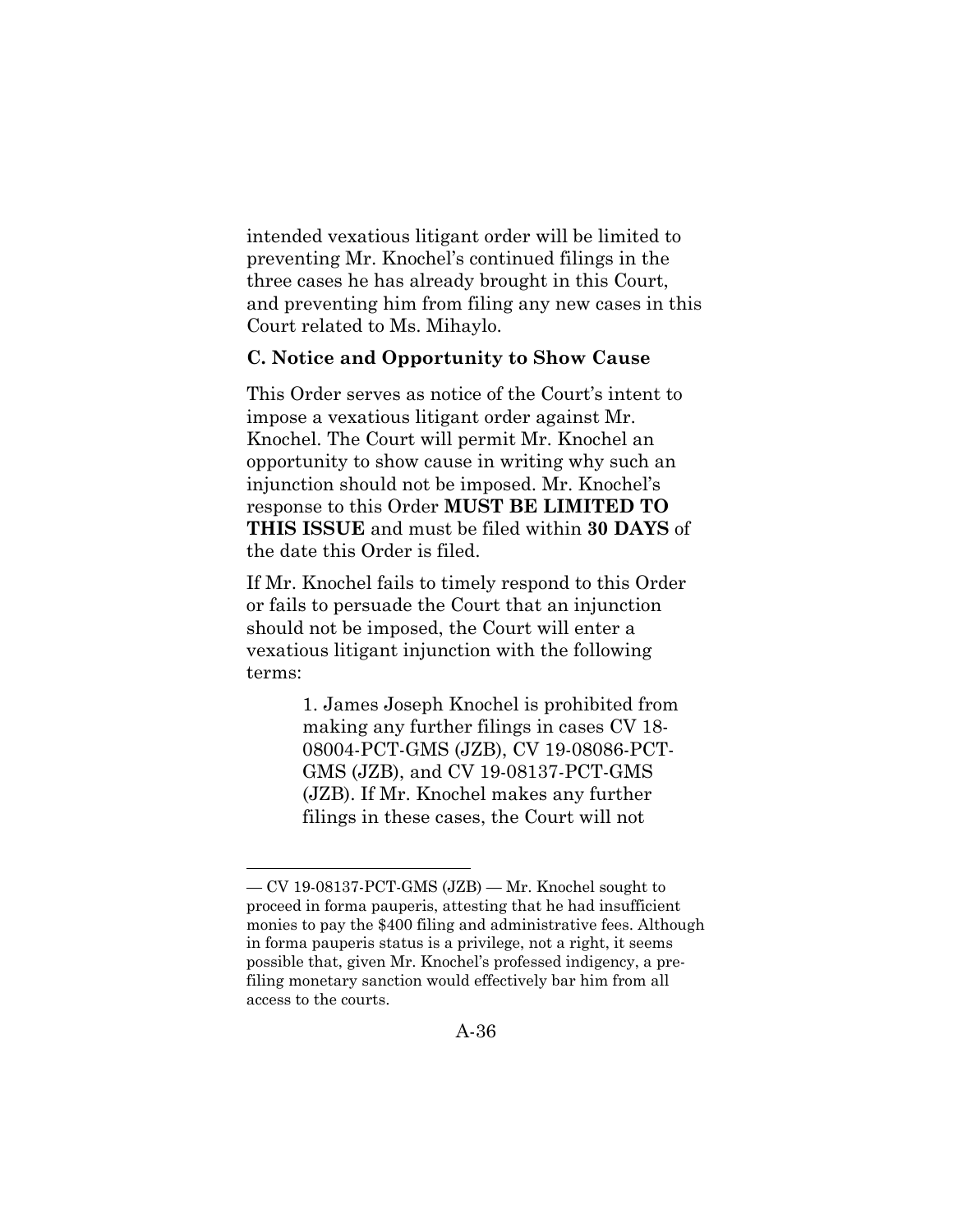consider them, and the Clerk of Court will summarily strike them from the record.

2. If James Joseph Knochel attempts to file any new actions in this Court, he must include therewith a Declaration, signed under penalty of perjury, that the filing is not brought on behalf of, as "next friend" to, or in any way related to Emily Noelle Mihaylo. If Mr. Knochel fails to include the required Declaration, or if the Declaration indicates that the action is being brought on behalf of, as "next friend" to, or is otherwise related to Ms. Mihaylo, the Court will not consider the new action and will summarily dismiss the action for failure to comply with this Order.

## **IT IS ORDERED:**

(1) Mr. Knochel's Affidavit (Doc. 12) is denied to the extent he seeks the recusal or removal of the undersigned pursuant to either 28 U.S.C. §§ 144 or 455.

(2) Mr. Knochel's Motion to Set Aside the Order of Dismissal and to Reinstate the Petition for a Writ of Habeas Corpus (Doc. 14) is **denied**.

(3) Mr. Knochel is **ORDERED TO SHOW CAUSE**, in writing, within 30 days of the date this Order is filed, why the injunction proposed in this Order should not be imposed. Plaintiff's response to this Order must be **limited to this issue**.

(4) If Mr. Knochel fails to timely respond to this Order or fails to persuade the Court that an injunction should not be imposed, the Court will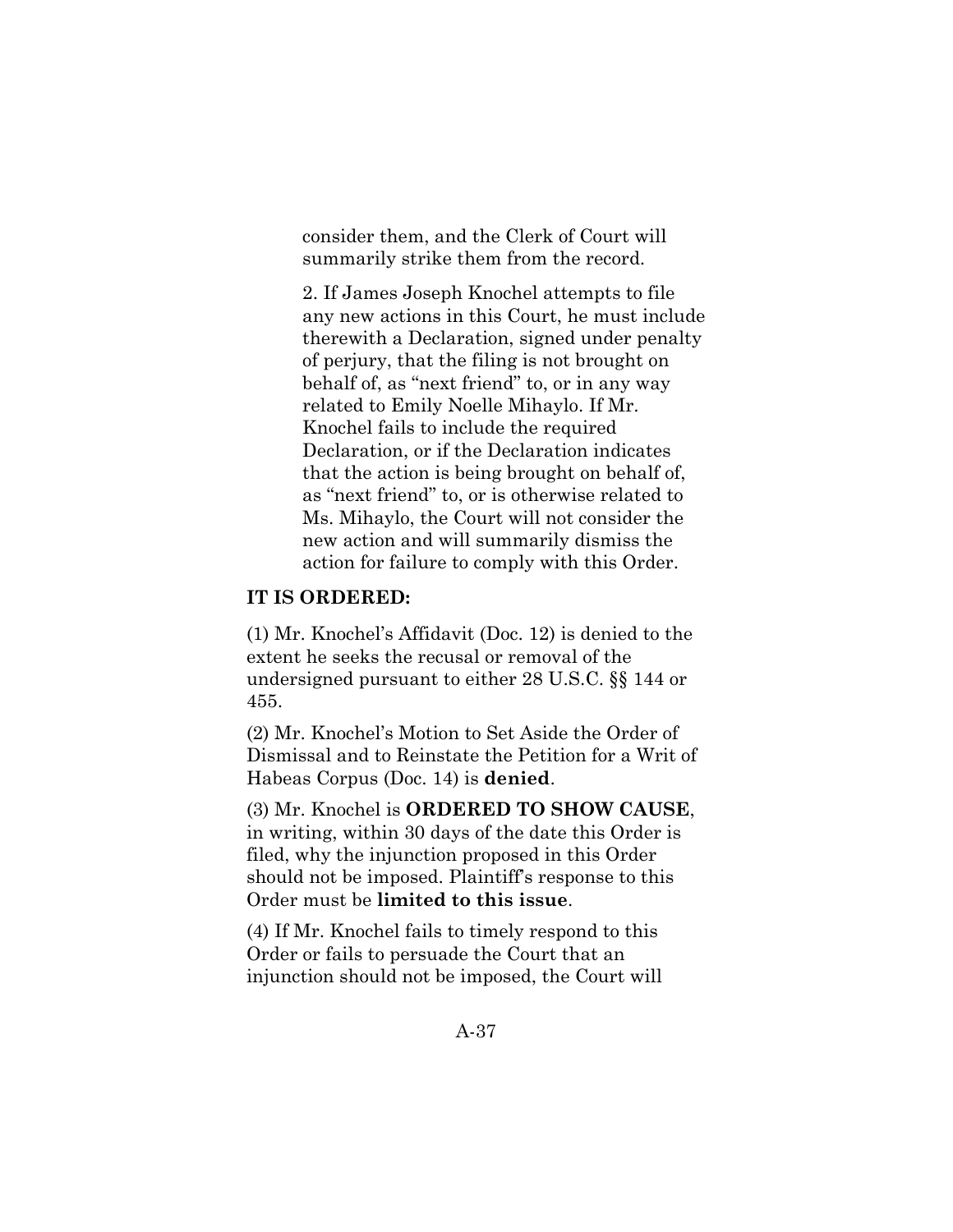issue an injunction with the terms set forth in this Order.

Dated this 9th day of September, 2020.

 $\frac{|s|}{s}$ 

Honorable G. Murray Snow Chief United States District Judge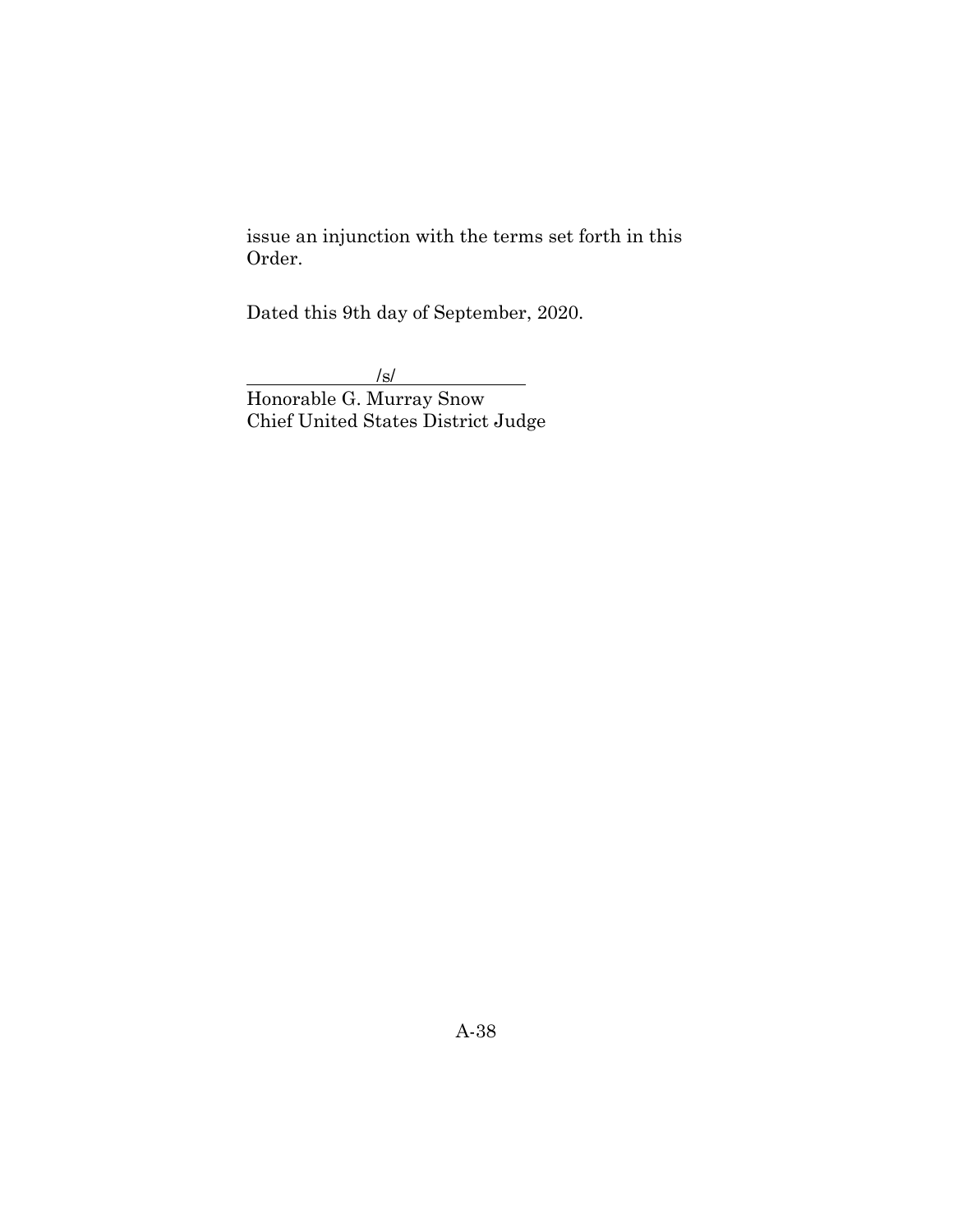# **Appendix E**

United States Court of Appeals for the Ninth Circuit

July 22, 2019

JAMES JOSEPH KNOCHEL, Petitioner-Appellant, and EMILY NOELLE MIHAYLO, Petitioner,

v.

AMY FACKRELL; et al.,

Respondents-Appellees.

No. 19-16135 D.C. No. 3:19-cv-08086-GMS-JZB

District of Arizona, Prescott

# **ORDER**

Before: IKUTA and N.R. SMITH, Circuit Judges.

The request for a certificate of appealability is denied because appellant has not shown that "jurists of reason would find it debatable whether the petition states a valid claim of the denial of a constitutional right and that jurists of reason would find it debatable whether the district court was correct in its procedural ruling." *Slack v. McDaniel*,

A-39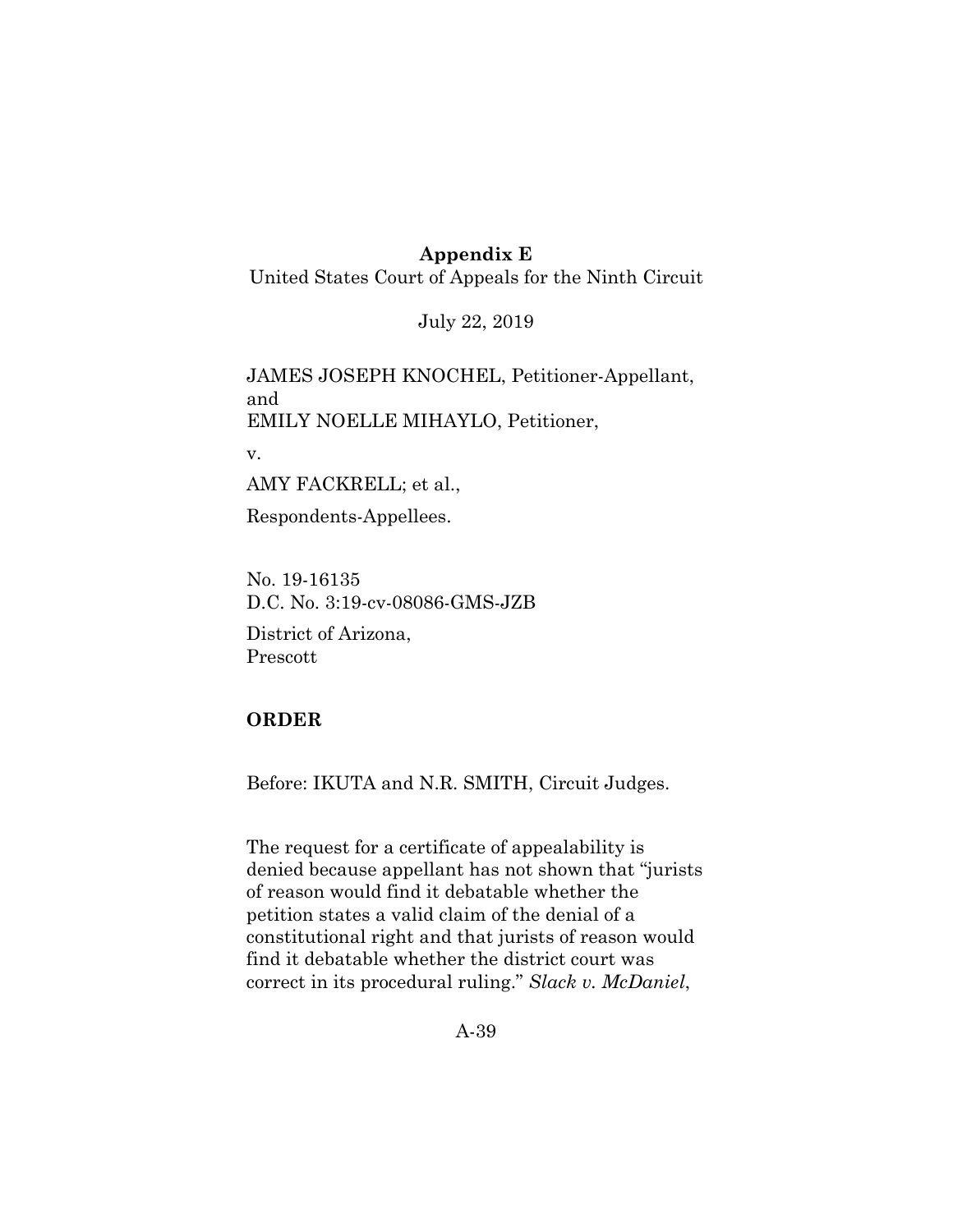529 U.S. 473, 484 (2000); *see also* 28 U.S.C. § 2253(c)(2); *Gonzalez v. Thaler*, 565 U.S. 134, 140-41 (2012).

Appellant's motions to file submissions under seal are denied, and the motions with attachments are instead stricken from the record (Docket Entry Nos. 2, 5). No further filings will be entertained in this case, and any continued attempts by James Knochel to submit filings in this court on behalf of Emily Mihaylo may result in sanctions or a vexatious litigant order. Any other pending motions are denied as moot.

DENIED.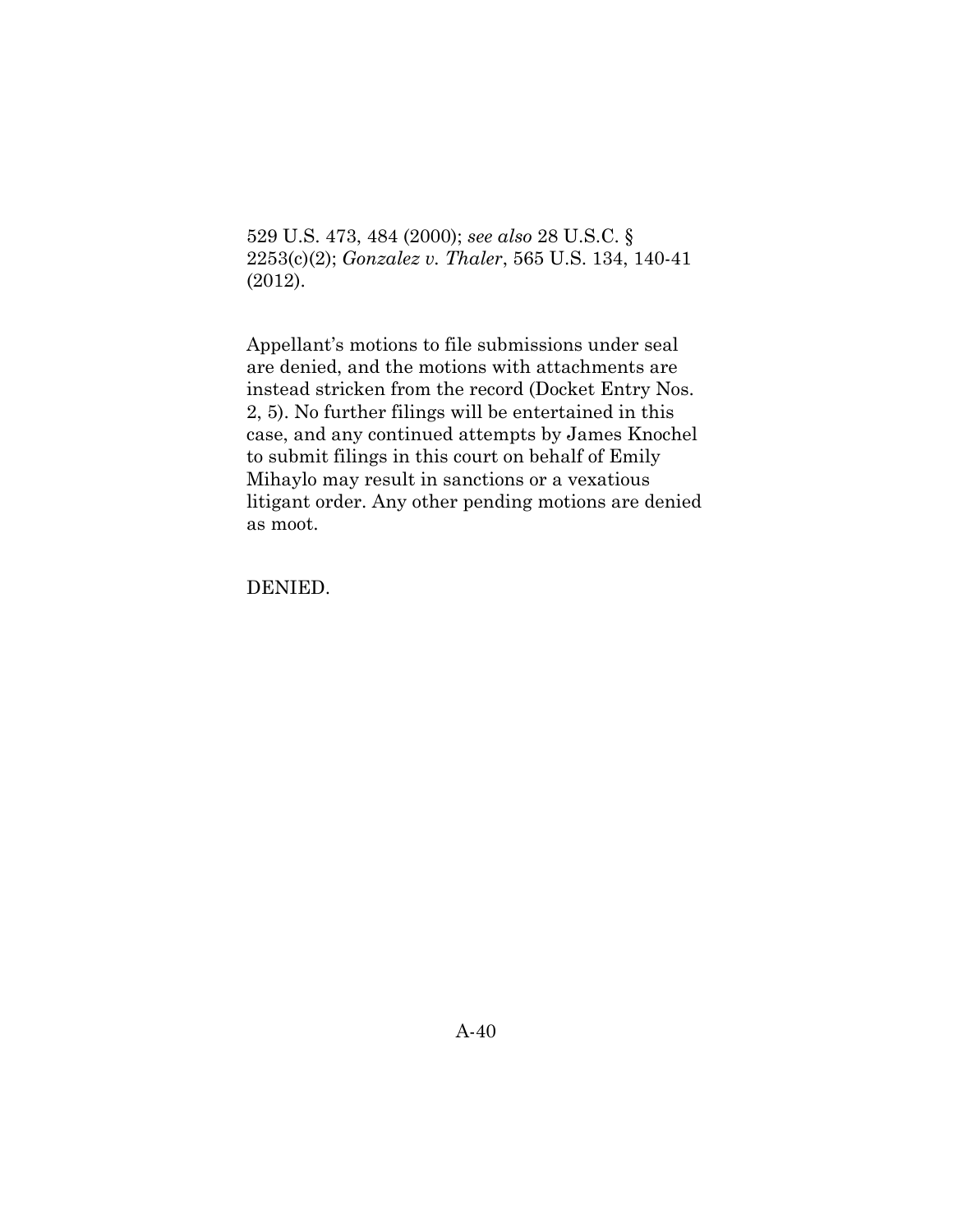## **Appendix F**

In the United States District Court for the District of Arizona

May 7, 2019

Emily Noelle Mihaylo, et al., Petitioners, v. Shane Russell-Jenkins, et al., Respondents.

No. CV 19-8086-PCT-GMS (JZB)

## **ORDER**

On January 11, 2018, James Joseph Knochel filed, as "next friend" of Petitioner Emily Noelle Mihaylo, a pro se Petition for Writ of Habeas Corpus pursuant to 28 U.S.C. § 2254, paid the filing fee, and sought a Temporary Restraining Order and "Ex-Parte Evidentiary Hearing," as well as the appointment of counsel for Petitioner. In order to facilitate consideration of the documents, the Clerk of Court assigned the matter as case no. 18-08006-PCT-GMS (JZB). In the Petition, Mr. Knochel alleged that Petitioner had been ordered into treatment at a mental health facility, that she was being compulsorily medicated, and that the medications were making her condition worse, all in violation of the Constitution and laws of the State of Arizona. On January 24, 2018, Petitioner sent a letter to the Court — which the Clerk of Court docketed as a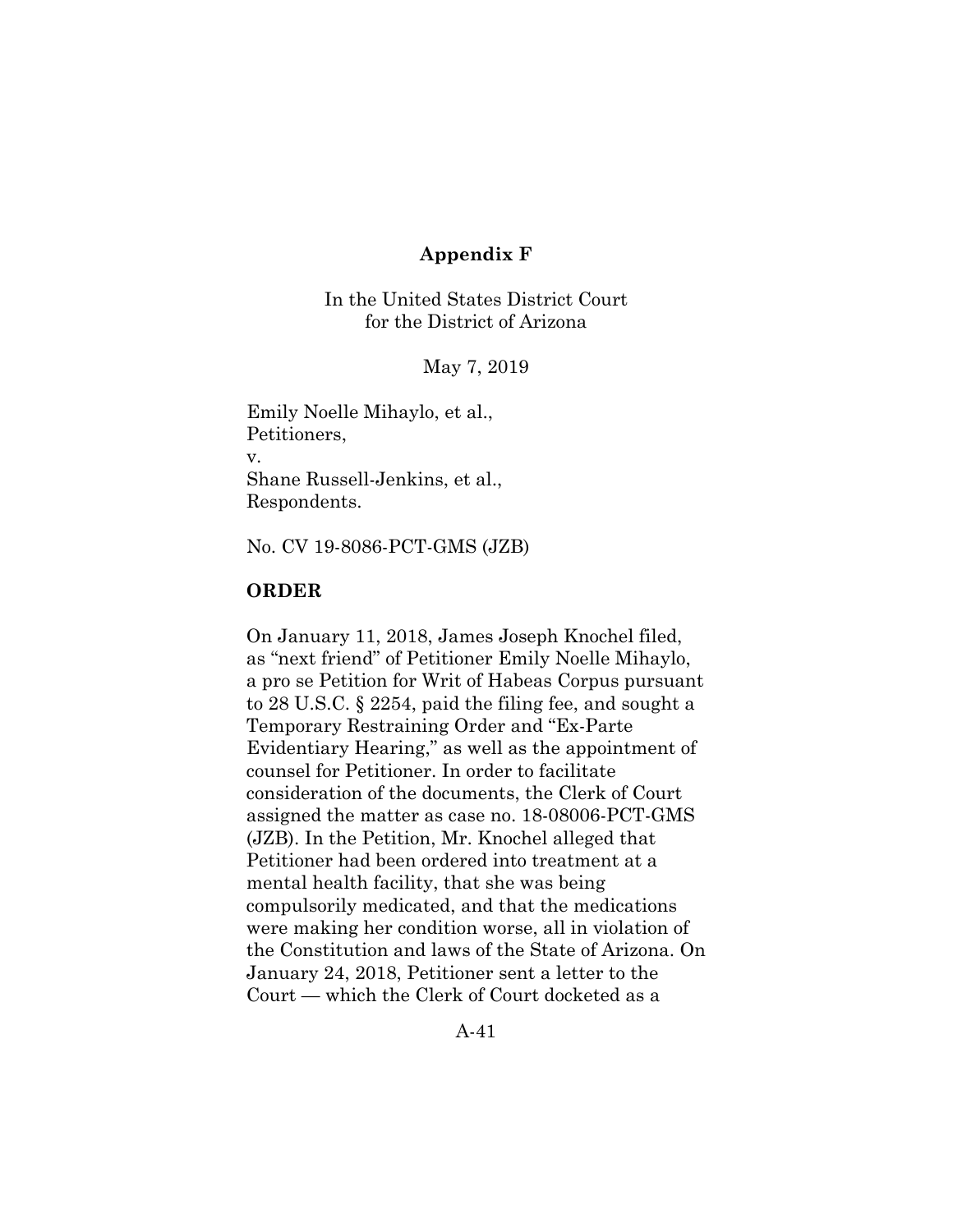Motion to Dismiss — stating that

"[A]t no time did I file this claim and I would like it to be removed. I believe that my exboyfriend used my information to file this claim. The reason he filed this claim is unknown to me. Moving forward[,] I would to have this case dismissed, thrown out, and terminated all together."

On January 26, 2018, Mr. Knochel filed a "Response" to the Motion, suggesting that the Motion had not been written by Petitioner, or at least not by her "of her own free will," and that the Motion otherwise is "evidence of [Petitioner's] status as a vulnerable person, and as further justification for the necessity of appointed counsel for Mihaylo."

By Order dated February 7, 2018, the Court found that Mr. Knochel had failed to demonstrate that Petitioner was unable to prosecute this action on her own, and that he thus did not have standing to sue as "next friend." Accordingly, the Petition and this action were dismissed without prejudice for lack of jurisdiction. Judgment was entered the same day, and case no. 18-08006-PCT-GMS (JZB) was closed. Mr. Knochel thereafter filed several additional documents that either failed to request any relief, or were dismissed for lack of standing.

On March 25, 2019, Mr. Knochel filed, again as the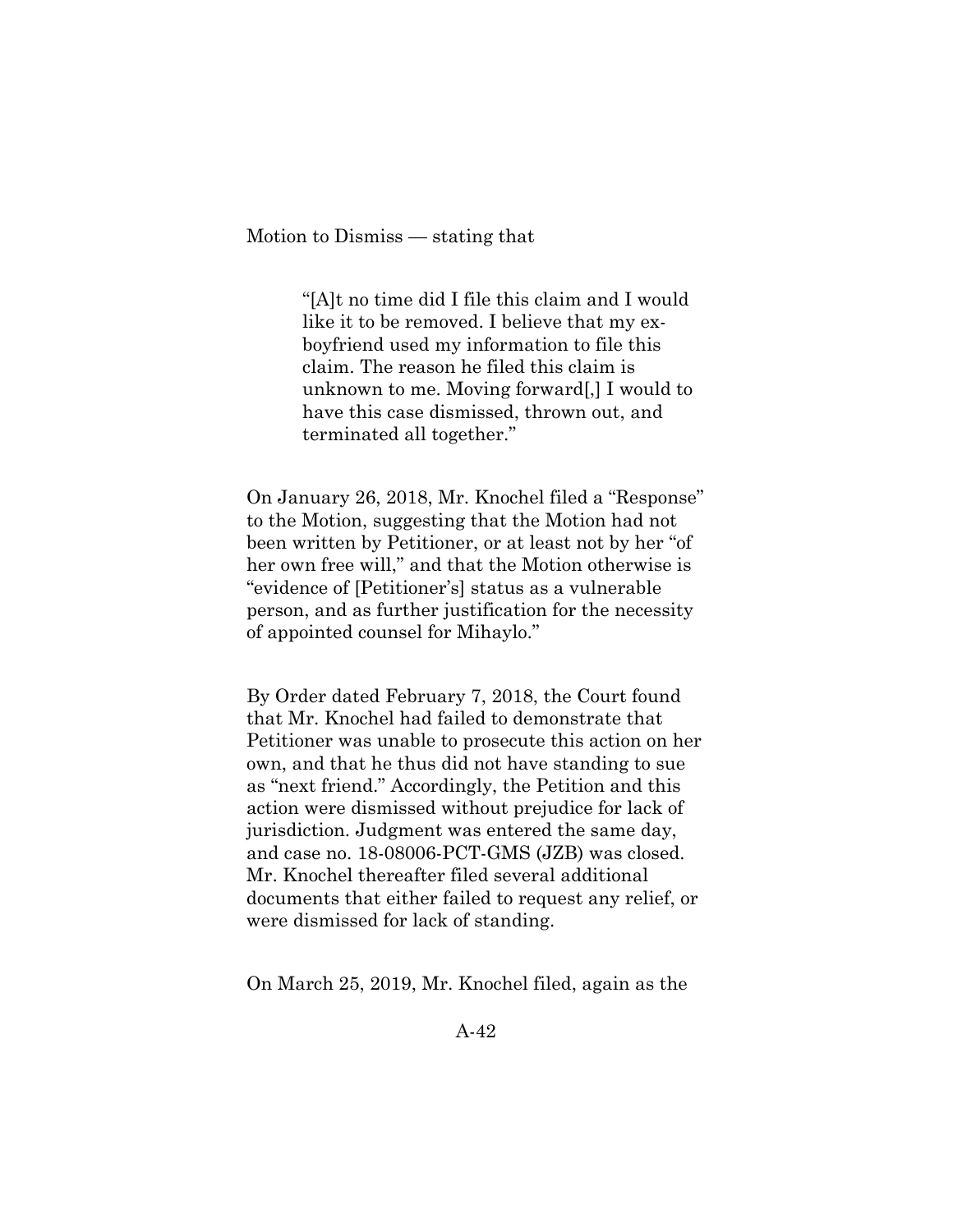purported "next friend" of Petitioner, the instant pro se Petition for Writ of Habeas Corpus pursuant to 28 U.S.C. § 2254 (Doc. 2), as well as a Motion to Seal the Petition (Doc. 1). Therein, Mr. Knochel again alleges that the January 24, 2018 letter in case no. 18-08006-PCT-GMS (JZB) was not sent by Petitioner, but was rather a fraudulent document sent by the administrators of Petitioner's mental healthcare facility. Mr. Knochel also provides a letter, which he purports to have been handwritten by Petitioner, stating that "the letter that I signed was not written by me. I was pressured into signing it by ViewPoint staff." (Doc. 2-1 at 1). Attached to the Petition are also numerous exhibits, including a November 29, 2018 Minute Entry in a Yavapai County Mental Health Court hearing noting that "Defendant [apparently referring to Petitioner] has been contacted by James. The Court notes to block James from phone…" (*Id*. at 8); a December 13, 2018 Minute Entry in the same Yavapai County Mental Health Court case ordering that "Defendant shall have no contact with James Knochel" (*id*. at 9); a December 13, 2018 "Comprehensive Mental Health Court Contract" in the same case that is signed by Petitioner and stipulates that Petitioner will have "no contact with James Knochel" (*id*. at 10); and a December 27, 2018 "Comprehensive Mental Health Court Contract" that is again signed by Petitioner and again stipulates that she will have "no contact with James Knochel" (*id*. at 11).

As the Court previously noted in its January 26, 2018 order in case no. 18-08006- PCT-GMS (JZB), under Article III, a federal court cannot consider the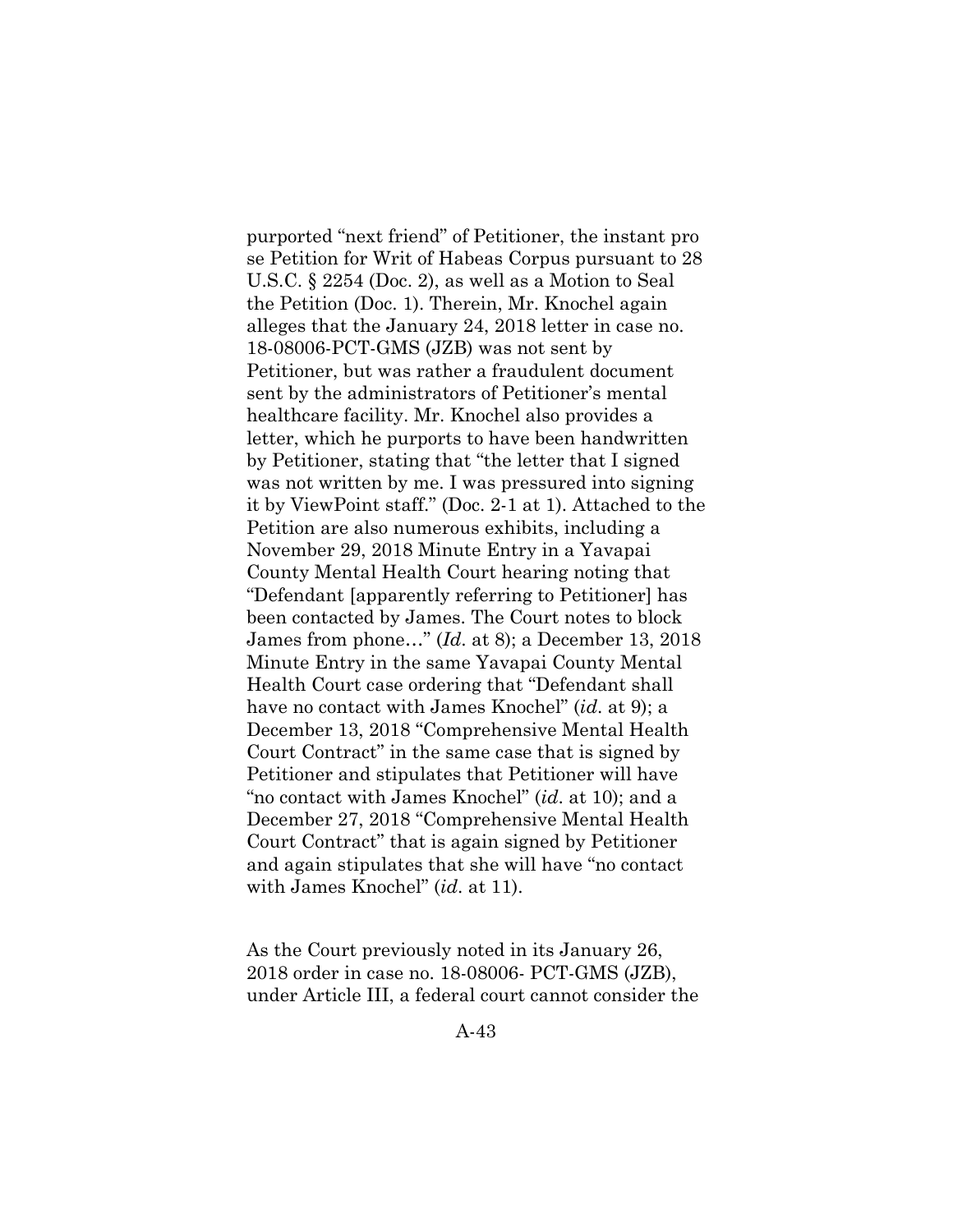merits of a legal claim unless the person seeking to invoke the jurisdiction of the court establishes the requisite standing to sue. *Whitmore v. Arkansas*, 495 U.S. 149, 154 (1990). A litigant demonstrates standing by showing that she has suffered an injury in fact that is fairly traceable to the challenged action and is redressable by a favorable judicial decision. *Steel Company v. Citizens for a Better Environment*, 523 U.S. 83, \_\_\_, 118 S.Ct. 1003, 1017 (1998).

The Supreme Court recognized in *Whitmore* that a habeas petitioner may demonstrate standing as a "next friend." 495 U.S. at 163. A next friend does not himself become a party to the habeas petition, "but simply pursues the cause on behalf of the detained person, who remains the real party in interest." Id. The Court set out "at least two firmly rooted prerequisites to 'next friend' standing":

> First, a next friend must provide an adequate explanation—such as inaccessibility, mental incompetence, or other disability—why the real party in interest cannot appear on his own behalf to prosecute the action. Second, the next friend must be truly dedicated to the best interests of the person on whose behalf he seeks to litigate and it has been further suggested that a next friend must have some significant relationship with the real party in interest. The burden is on the next friend clearly to establish the propriety of his status and thereby justify the jurisdiction of the

> > A-44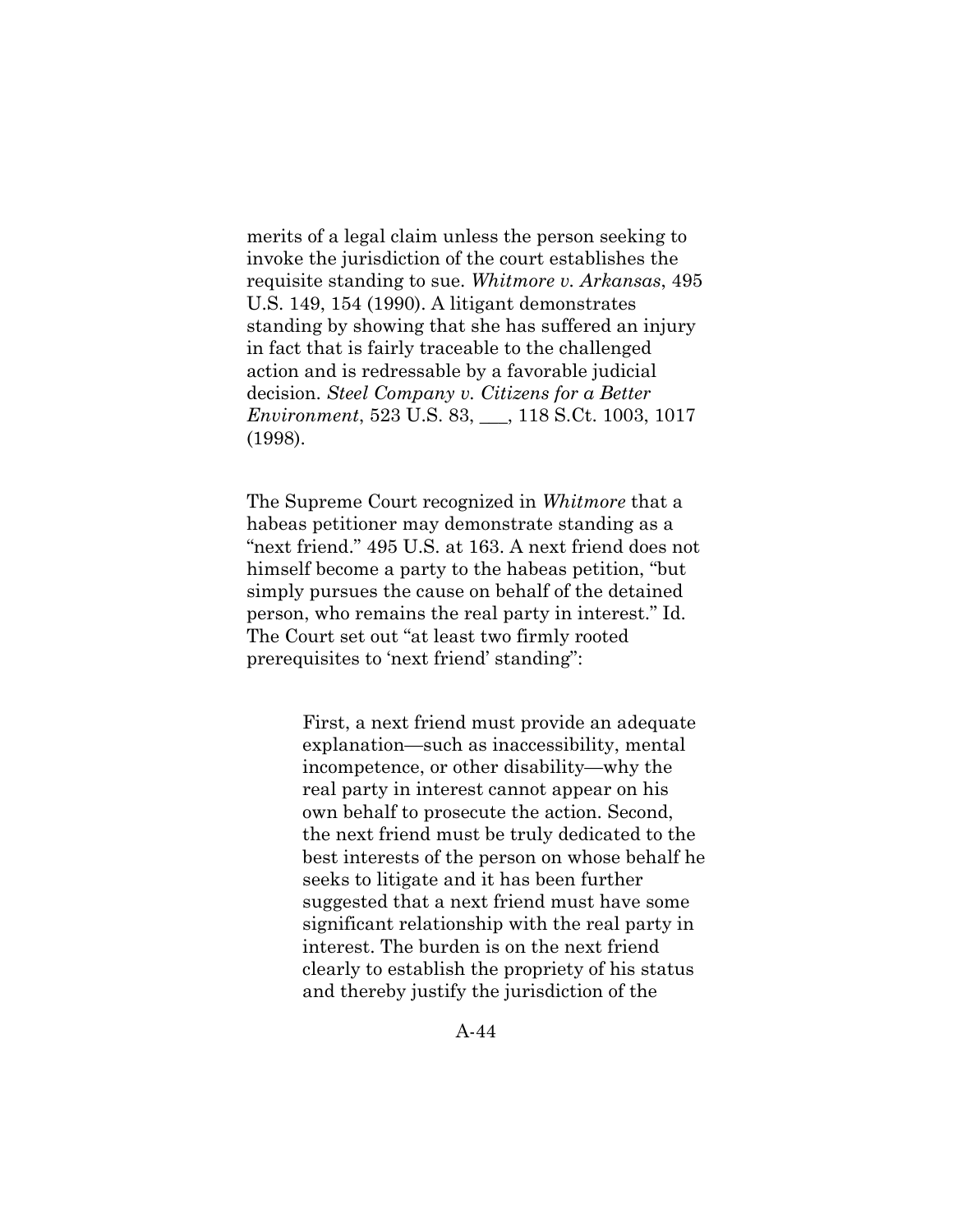court.

Id. at 163–64 (citations omitted).

Here, however, given the conflicting accounts between Petitioner's submissions to the court, and the numerous no contact orders entered against Mr. Knochel on Petitioner's behalf in Yavapai state court, Mr. Knochel has again failed to establish that he should be allowed to bring this action as Petitioner's "next friend." Accordingly, the Court will dismiss the Petition and this action without prejudice. If Petitioner wishes to bring her own habeas action in the future, she remains free to do so.

# **IT IS ORDERED:**

(1) Mr. Knochel's Motion to Seal Case (Doc. 1) is **denied**.

(2) The Petition for Writ of Habeas Corpus pursuant to 28 U.S.C. § 2254, currently lodged at Doc. 2, must be **filed** by the Clerk of Court. The filing shall **not** be under seal.

(3) The Petition for Habeas Corpus (Doc. 2) and this case are **dismissed without prejudice**. The Clerk of Court must enter judgment accordingly and close this case.

(4) Pursuant to Rule 11(a) of the Rules Governing Section 2254 Cases, in the event Petitioner files an appeal, the Court declines to issue a certificate of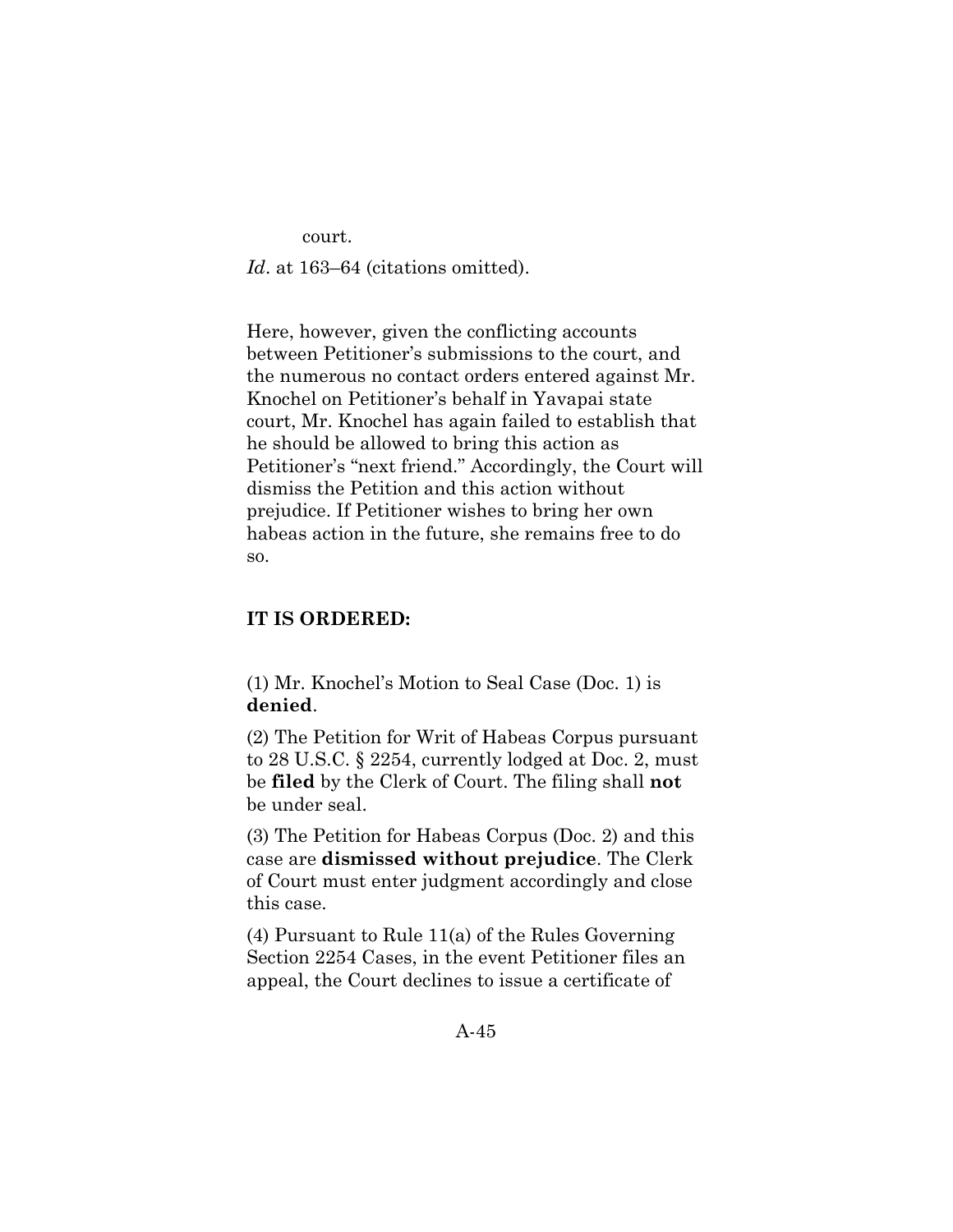appealability because reasonable jurists would not find the Court's procedural ruling debatable. See *Slack v. McDaniel*, 529 U.S. 473, 484 (2000).

Dated this 7th day of May, 2019.

 $\frac{|s|}{s}$ 

Honorable G. Murray Snow Chief United States District Judge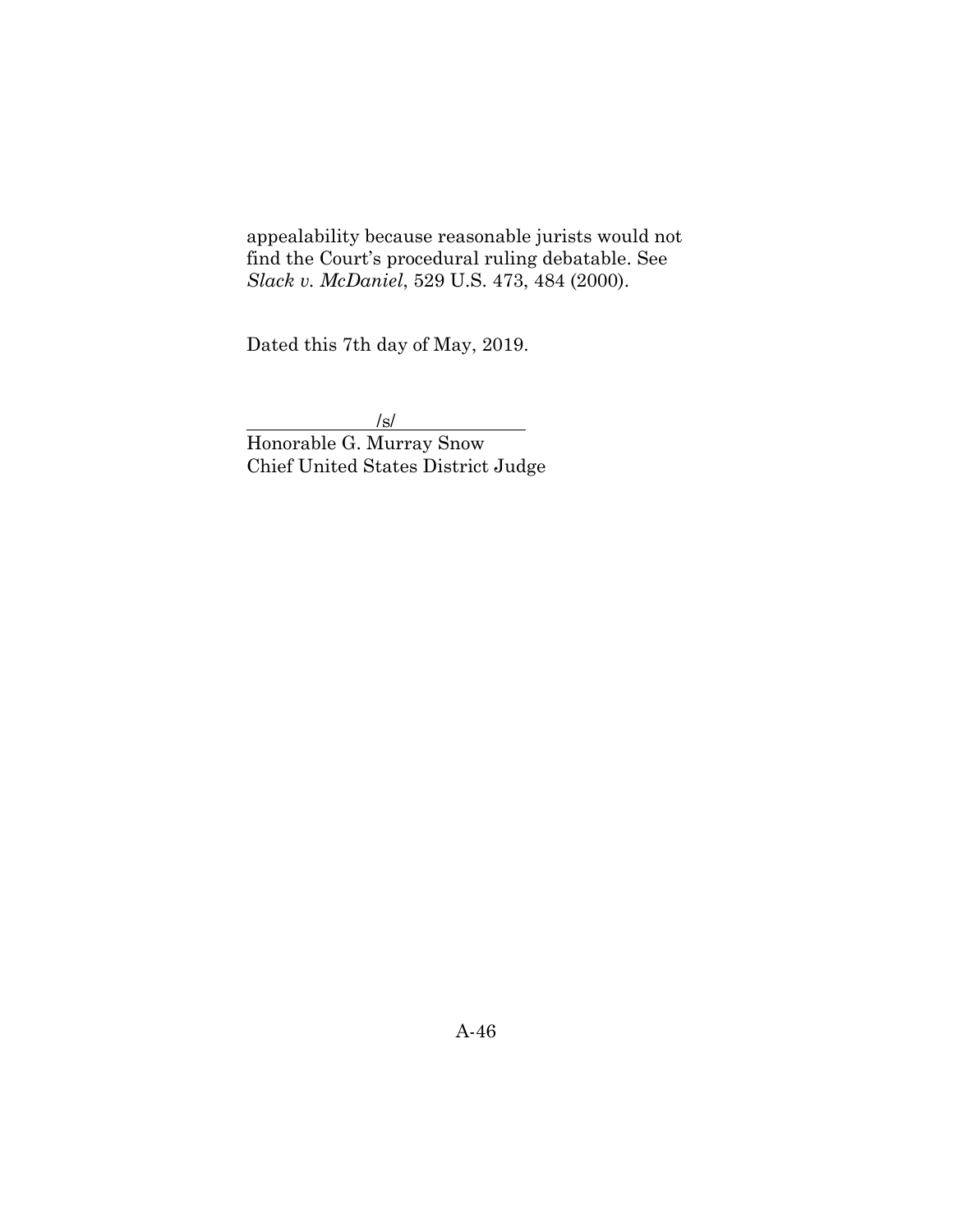# **Appendix G**

In the United States District Court for the District of Arizona

February 7, 2018

Emily Noelle Mihaylo, et al., Petitioners, v. Shane Russell-Jenkins, et al., Respondents.

No. CV 18-08004-PCT-GMS (JZB)

# **ORDER**

On January 11, 2018, James Joseph Knochel filed, as "next friend" of Petitioner Emily Noelle Mihaylo, a pro se Petition for Writ of Habeas Corpus pursuant to 28 U.S.C. § 2254 (Doc. 1), paid the filing fee, and sought a Temporary Restraining Order and "Ex Parte Evidentiary Hearing" (Doc. 2), as well as the appointment of counsel (Doc. 3). Mr. Knochel alleged that Petitioner had been ordered into treatment at a mental health facility, that she was being compulsorily medicated, and that the medications were making her condition worse but that she was being "brainwash[ed]… into thinking she's benefiting from her treatment." (Doc. 1 at 24)[1.](#page-70-0) On

<span id="page-70-0"></span><sup>&</sup>lt;sup>1</sup> The Petition also alleges that Petitioner's mental illness should be a bar to her recent conviction for the "strict liability offense" of drug possession (Doc. 1 at 26), that her bail was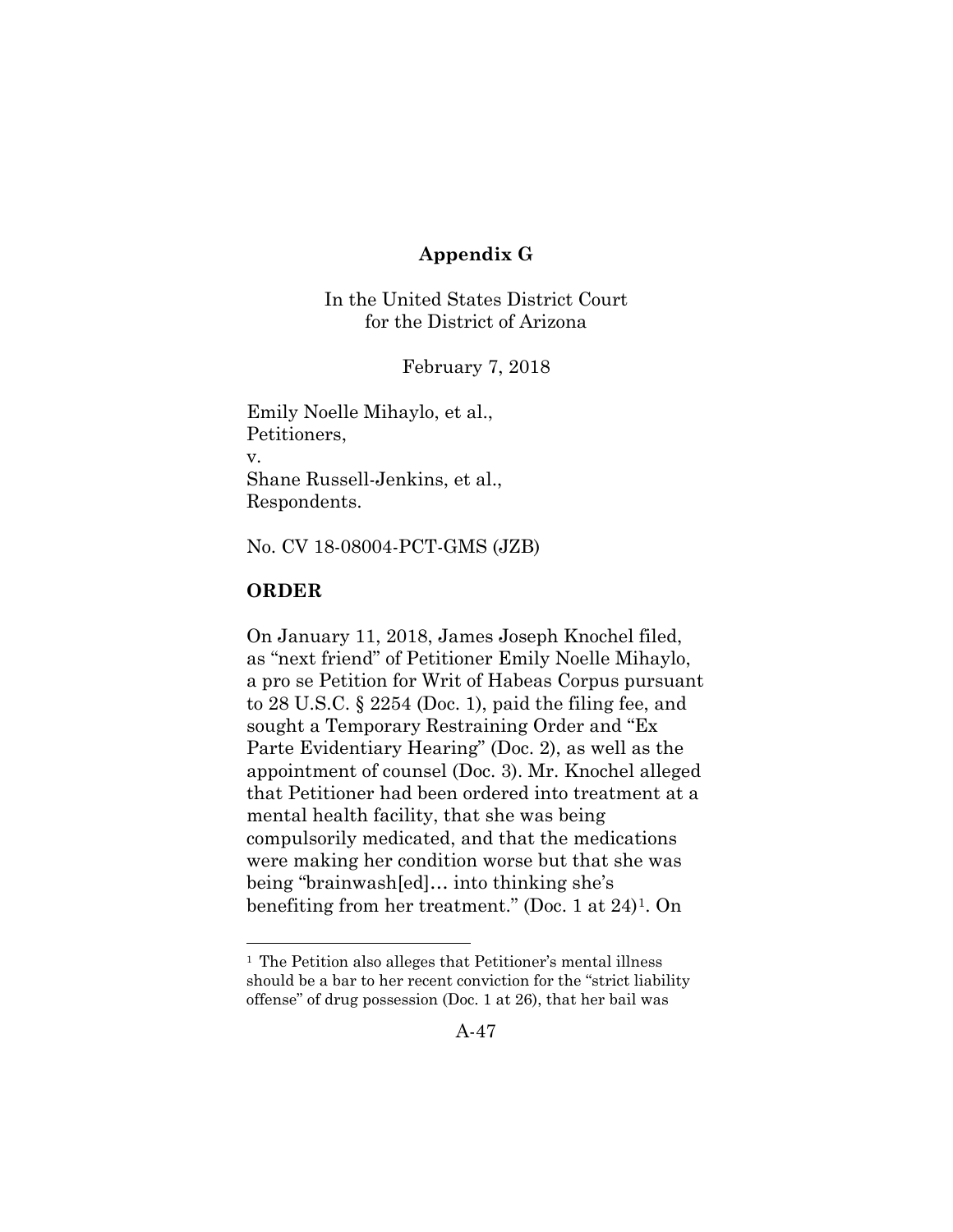January 24, 2018, Petitioner sent a letter (Doc. 8) to the Court — which the Clerk of Court has docketed as a Motion to Dismiss (Doc. 8) — stating that

> "at no time did I file this claim and I would like it to be removed. I believe that my ex-boyfriend used my information to file this claim. The reason he filed this claim is unknown to me. Moving forward[,] I would like to have this case dismissed, thrown out, and terminated all together."

On January 26, 2018, Mr. Knochel filed a "Response" to the Motion, suggesting that the Motion had not been written by Petitioner, or at least not by her "of her own free will," and that the Motion otherwise is "evidence of [Petitioner's] status as a vulnerable person, and as further justification for the necessity of appointed counsel for Mihaylo." (Doc. 9).

Under Article III, a federal court cannot consider the merits of a legal claim unless the person seeking to invoke the jurisdiction of the court establishes the requisite standing to sue. *Whitmore v. Arkansas,* 495 U.S. 149, 154 (1990). A litigant demonstrates standing by showing that she has suffered an injury in fact that is fairly traceable to the challenged action and is redressable by a favorable judicial decision. *Steel Company v. Citizens for a Better Environment,* 523 U.S. 83, \_\_\_, 118 S.Ct. 1003, 1017

excessive (*Id.* at 27), and that her attorney provided ineffective assistance (*Id*. at 30).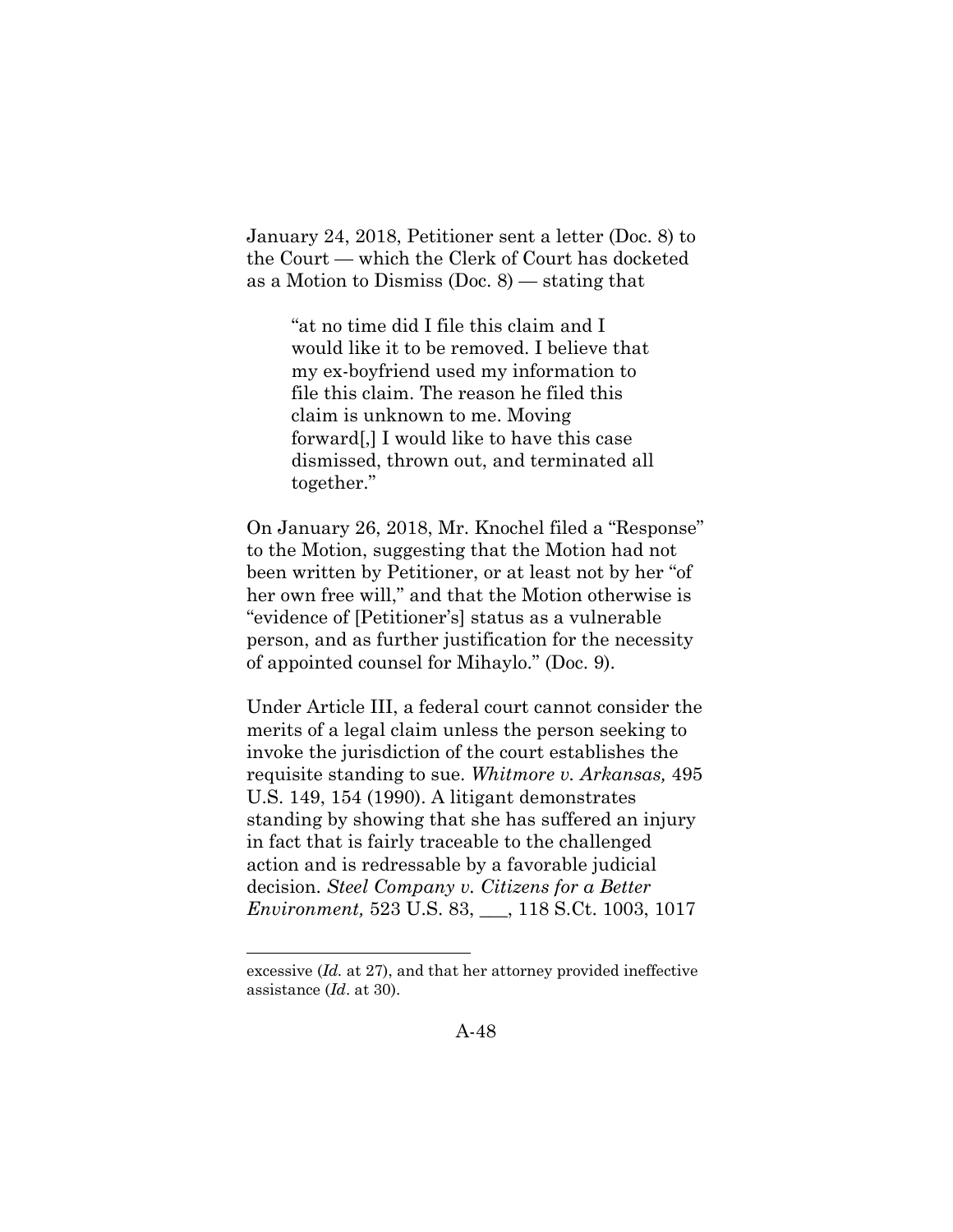(1998).

The Supreme Court recognized in *Whitmore* that a habeas petitioner may demonstrate standing as a "next friend." 495 U.S. at 163. A next friend does not himself become a party to the habeas petition, "but simply pursues the cause on behalf of the detained person, who remains the real party in interest." *Id.*  The Court set out "at least two firmly rooted prerequisites to 'next friend' standing":

First, a next friend must provide an adequate explanation—such as inaccessibility, mental incompetence, or other disability—why the real party in interest cannot appear on his own behalf to prosecute the action. Second, the next friend must be truly dedicated to the best interests of the person on whose behalf he seeks to litigate and it has been further suggested that a next friend must have some significant relationship with the real party in interest. The burden is on the next friend clearly to establish the propriety of his status and thereby justify the jurisdiction of the court.

Id. at 163–64 (citations omitted).

Given the conflicting accounts between Mr. Knochel's filings and Petitioner's Motion to Dismiss, Mr. Knochel has failed to establish that he should be allowed to bring this action as Petitioner's "next friend." That is, Mr. Knochel has not presented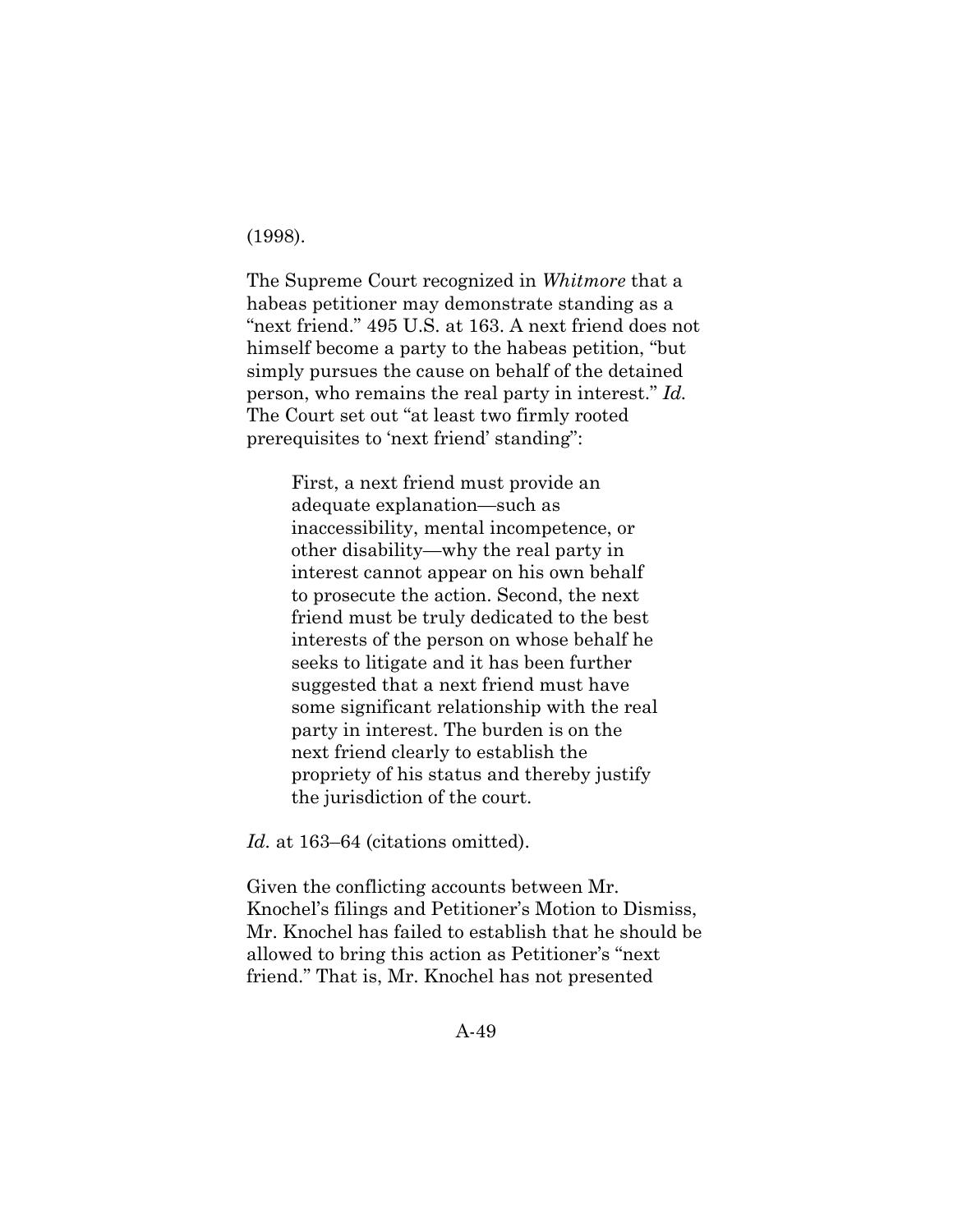sufficient evidence to support that Petitioner is unable to appear on her own behalf to prosecute this action; indeed, it appears that Petitioner is capable of appearing on her own behalf, as evidence by the Motion to Dismiss. *Whitmore,* 495 U.S. at 164–166; *Demosthenes v. Baal,* 495 U.S. 731, 736-37 (1990). Further, given that Petitioner herself has indicated that she has no interest in this action or, it seems, with Mr. Knochel, he has failed to clearly establish the propriety of his status *vis a vis* Petitioner so as to justify this Court's jurisdiction. Accordingly, the Court will dismiss the Petition and this action without prejudice. If Petitioner wishes to bring her own habeas action in the future, she remains free to do so.

## **IT IS ORDERED:**

(1) The Petition for Habeas Corpus (Doc. 1) and this case are **dismissed without prejudice**. The Clerk of Court must enter judgment accordingly and close this case.

(2) The "Motion for Ex-Parte Evidentiary Hearing in Support of 'Next Friend,' and for a Temporary Restraining Order" (Doc. 2), Motion for Appointment of Counsel (Doc. 3) and Motion to Dismiss Case (Doc. 8) are **denied as moot**.

(3) Pursuant to Rule 11(a) of the Rules Governing Section 2254 Cases, in the event Petitioner files an appeal, the Court declines to issue a certificate of appealability because reasonable jurists would not find the Court's procedural ruling debatable. *See*

A-50